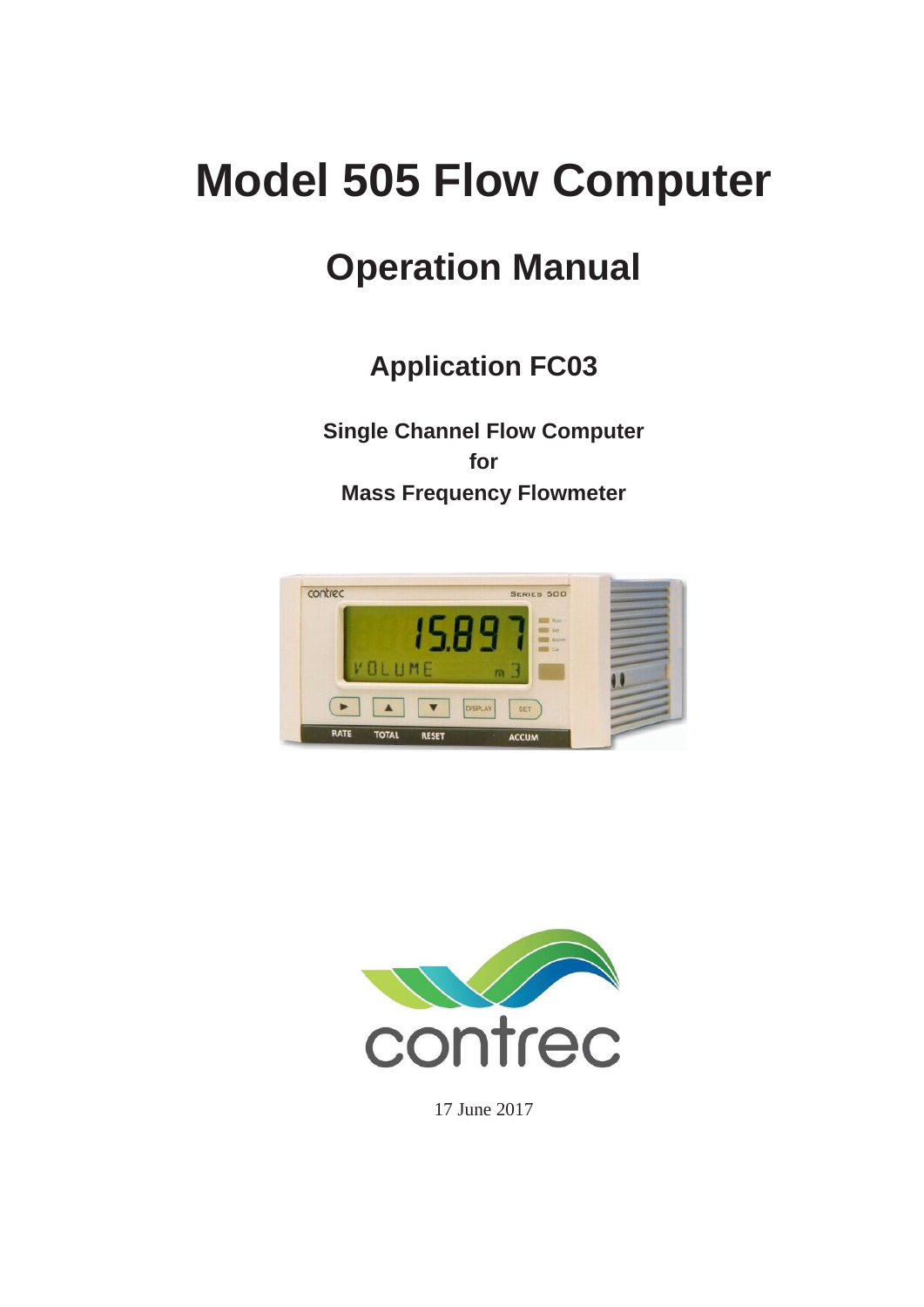#### **Model 505 Flow Computer - Operation Manual**

#### © Contrec Limited 2017

The instructions given herein cover the general description, installation, operation and maintenance of the subject equipment. Contrec Limited. reserves the right, without prior notice, to make engineering refinements that may not be reflected in this manual.

Should any questions arise which cannot be answered specifically by this manual, they should be directed to Contrec Limited for further detailed information and technical assistance.

Contrec Limited will not accept any liability for either direct or consequential damages resulting from the use or misapplication of the contents of this manual.

Part of the software embedded in this product is eCos - Embedded Configurable Operating System, a trademark of Red Hat. Portions created by Red Hat are Copyright © 1998, 1999, 2000 Red Hat, Inc. (http://www.redhat.com). All rights reserved

The software in this product was in part provided by Red Hat and any express or implied warranties, including, but not limited to, the implied warranties of merchantability and fitness for a particular purpose are disclaimed. In no event shall the author be liable for any direct, indirect, incidental, special, exemplary, or consequential damages (including, but not limited to, procurement of substitute goods or services; loss of use, data, or profits; or business interruption) however caused and on any theory of liability, whether in contract, strict liability, or tort (including negligence or otherwise) arising in any way out of the use of this software, even if advised of the possibility of such damage.

#### **Contrec Limited**

Riverside, Canal Road, Sowerby Bridge, West Yorkshire HX6 2AY UNITED KINGDOM Tel: +44 1422 829944 Fax: +44 1422 829945 Email: sales@contrec.co.uk

#### **Website: www.contrec.co.uk**

**Contrec Systems Pty Ltd** 5 Norfolk Avenue Ringwood, Melbourne 3134 AUSTRALIA Tel: +61 4 413 505 114 Email: info@contrec.com.au

#### **Contrec - USA, LLC**

916 Belcher Drive Pelham AL 35124 USA Tel: +1 (205) 685 3000 Fax: +1 (205) 685 3001 Email: contrec@contrec-usa.com



**Publication No: 505-FC03-OM - 17 June 2017**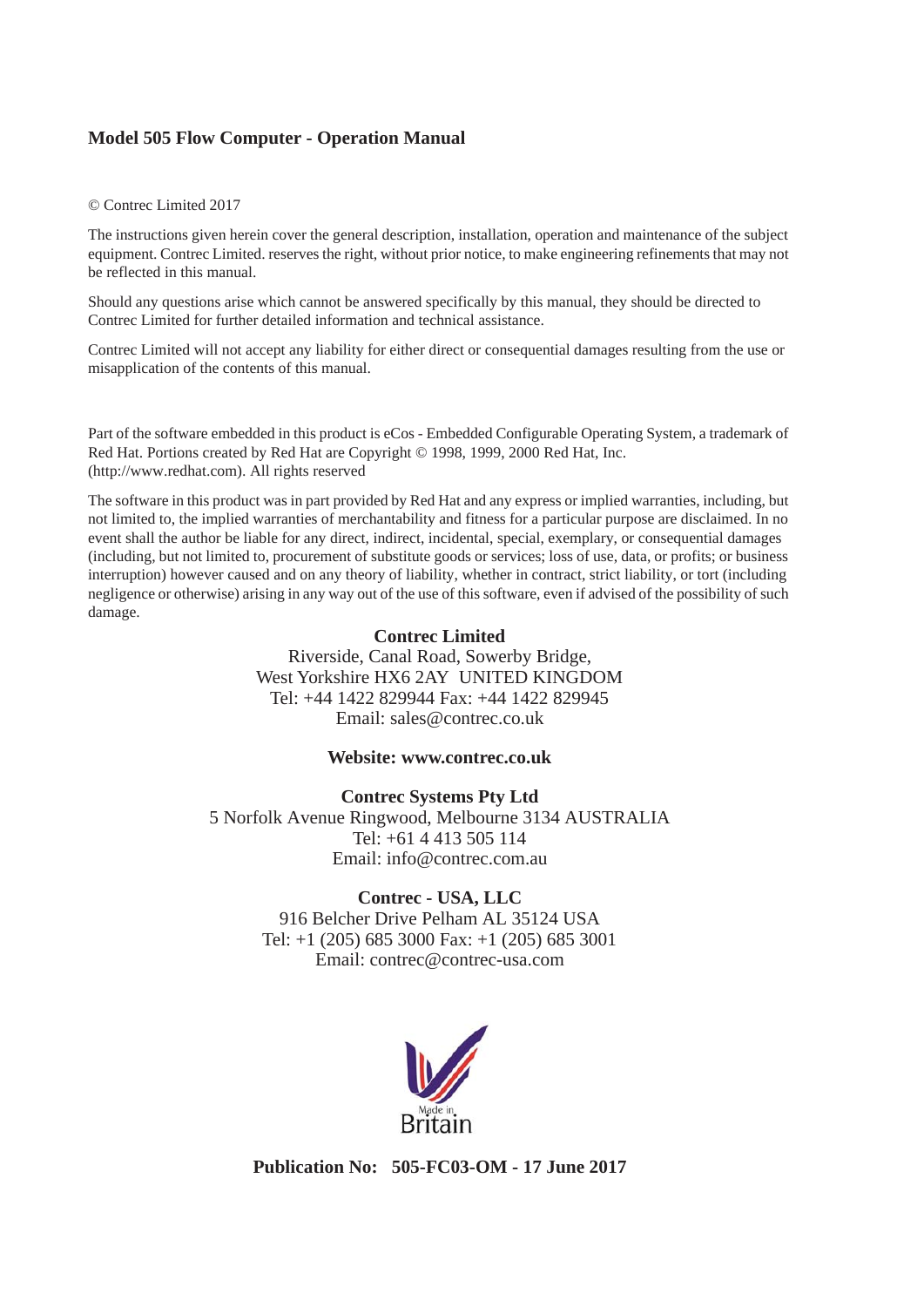

# **Safety Notice**

#### **The information in this safety notice is for the prevention of injury to personnel and damage to the instrument.**

#### **The manufacturer assumes no liability for injury or damage caused by misuse of the instrument or for modifications made to the instrument.**

#### **Qualified Personnel**

The instrument must be installed, operated and serviced by persons who have been properly trained and authorised. Personnel must read and understand this manual prior to installation and operation of the instrument.

#### **Static Hazard**

The 500 series flow computer uses high speed CMOS circuitry which is sensitive to static damage. The user should observe accepted safety practices for handling electronic devices, especially during servicing. Once the unit is installed, grounded and interconnected, the chances of static damage are greatly reduced.

#### **Voltage Hazard**

Before connecting power to the instrument, ensure that the supply voltage for the AC or DC input is suitable. The AC voltage rating is as stated on the instrument rating plate. Personnel should take all due care to avoid electric shock. For safe operation it is essential to connect a mains safety earth to the A.C. power inlet. Do not operate at altitudes above 2000m.

#### **Welding Hazard**

Do not perform electric welding in close proximity to the instrument or its interconnecting cables. If welding in these areas must be performed, disconnect all cables from the instrument. Failure to do so may result in damage to the unit.

#### **Moisture Hazard**

To avoid electrical faults and corrosion of the instrument, do not allow moisture to remain in contact with the instrument.

#### **Disconnection Device**

When powered from a mains supply this unit requires the provision of a suitable mains isolation device to be accessible near to the installed instrument.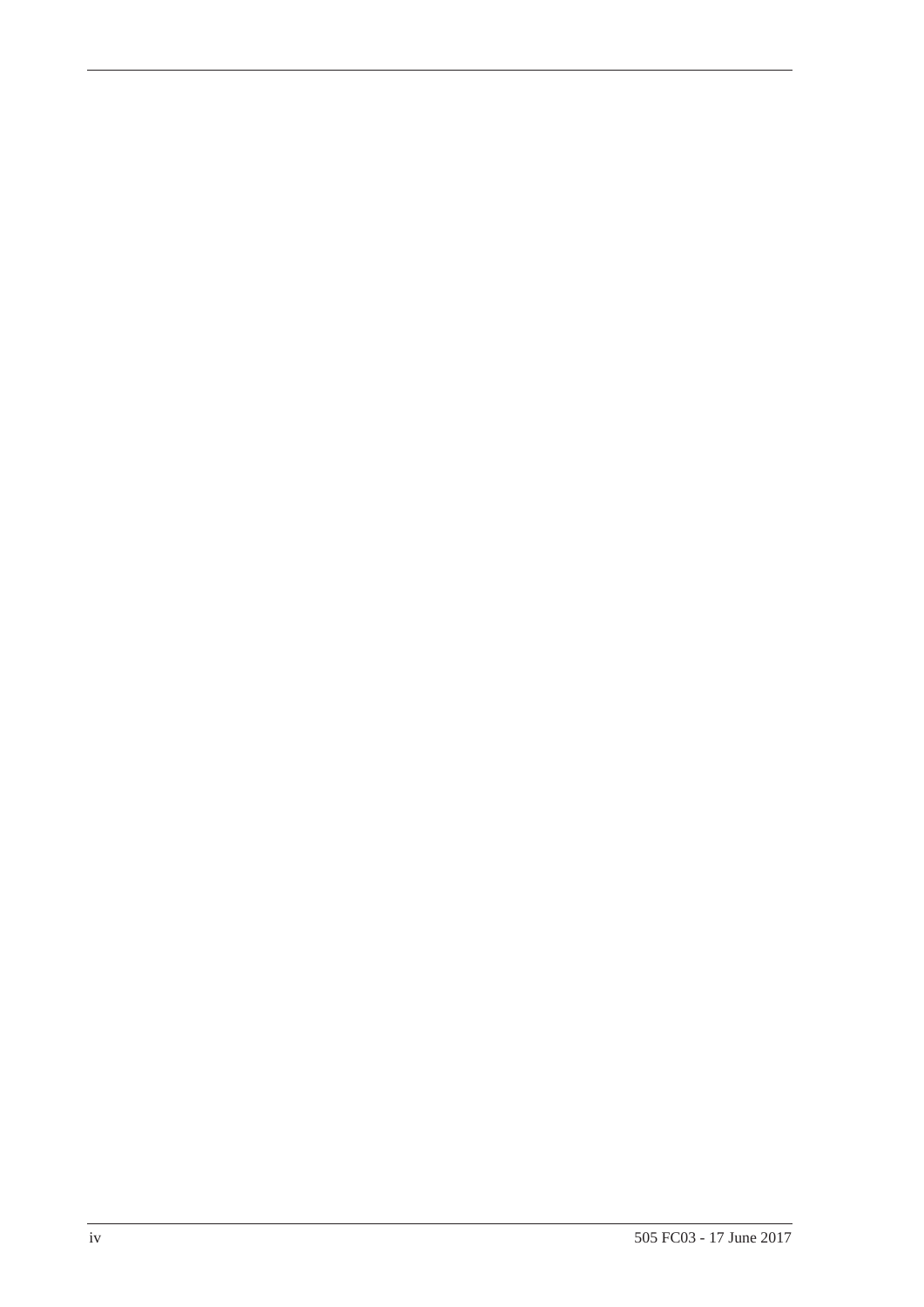# **Contents**

#### **[1 Introduction](#page-8-0)**

| Calculations et al., and a construction of the construction of the construction of 2                                                                                                                                           |  |  |  |  |  |  |  |  |  |  |  |  |  |  |  |  |  |
|--------------------------------------------------------------------------------------------------------------------------------------------------------------------------------------------------------------------------------|--|--|--|--|--|--|--|--|--|--|--|--|--|--|--|--|--|
| Displayed Information and a contract of the contract of the contract of the contract of the 2                                                                                                                                  |  |  |  |  |  |  |  |  |  |  |  |  |  |  |  |  |  |
| Main Menu Variables et al. et al. et al. et al. et al. et al. et al. et al. et al. et al. et al. 2                                                                                                                             |  |  |  |  |  |  |  |  |  |  |  |  |  |  |  |  |  |
| Communications et al., and a construction of the contract of the contract of the 2                                                                                                                                             |  |  |  |  |  |  |  |  |  |  |  |  |  |  |  |  |  |
|                                                                                                                                                                                                                                |  |  |  |  |  |  |  |  |  |  |  |  |  |  |  |  |  |
| Relay Outputs de la communication de la communication de la communication de la communication de la communication de la communication de la communication de la communication de la communication de la communication de la co |  |  |  |  |  |  |  |  |  |  |  |  |  |  |  |  |  |
| <b>Software Configuration Software Configuration 1997</b>                                                                                                                                                                      |  |  |  |  |  |  |  |  |  |  |  |  |  |  |  |  |  |
| Approvals experience in the contract of the contract of the contract of the contract of the 4                                                                                                                                  |  |  |  |  |  |  |  |  |  |  |  |  |  |  |  |  |  |
|                                                                                                                                                                                                                                |  |  |  |  |  |  |  |  |  |  |  |  |  |  |  |  |  |

# **[2 Specifications](#page-12-0)**

|--|

# **[3 Installation](#page-14-0)**

| <b>Panel Mounting</b> environment of the contract of the contract of the contract of the contract of the contract of the contract of the contract of the contract of the contract of the contract of the contract of the contract o                 |               |
|-----------------------------------------------------------------------------------------------------------------------------------------------------------------------------------------------------------------------------------------------------|---------------|
| Electrical Connection <b>Electrical Connection Electrical Connection Electrical Connection</b>                                                                                                                                                      |               |
| <b>Rear Panel Connections Example 2018 Connections Example 2018</b>                                                                                                                                                                                 |               |
| <b>Terminal Designations <i>CONDITATION CONDITATION CONDITATION CONDITATION</i> <b><i>CONDITATION CONDITATION</i> <b><i>CONDITATION CONDITATION</i> <b><i>CONDITATION CONDITATION CONDITATION</i> <b><i>CONDITATION CONDITA</i></b></b></b></b></b> |               |
| Inputs a conservative conservative conservative conservative conservative conservative of $9$                                                                                                                                                       |               |
| Frequency Input Connection and a contract the contract of the contract of the property of the contract of the contract of the contract of the contract of the contract of the contract of the contract of the contract of the                       |               |
| Logic Input Connection and a subsequence of the service connection of the service of the service of the service of the service of the service of the service of the service of the service of the service of the service of th                      |               |
|                                                                                                                                                                                                                                                     |               |
| 4-20mA Output Connection and the contract of the contract of the contract of the contract of the contract of the contract of the contract of the contract of the contract of the contract of the contract of the contract of t                      | -10           |
| Pulse Output Connection and a constant of the contract of the contract of the contract of the contract of the contract of the contract of the contract of the contract of the contract of the contract of the contract of the                       |               |
| Control Relays (Alarms) and a contract the contract of the contract of the contract of the contract of the contract of the contract of the contract of the contract of the contract of the contract of the contract of the con                      |               |
| RC Network for Interference Suppression and a contract to the contract of the set of the set of the set of the                                                                                                                                      | <sup>12</sup> |
| Communications experience and a series of the contract of the contract of the series of the series of the 12                                                                                                                                        |               |
|                                                                                                                                                                                                                                                     |               |
| <b>RS-485 Port 1. All the state of the state of the state of the state of the state of the state of the state of the state of the state of the state of the state of the state of the state of the state of the state of the s</b>                  |               |
| Earthing and Shielding Theorem 2014 Contract the Contract of the Contract of the Contract of the Contract of the Contract of the Contract of the Contract of the Contract of the Contract of the Contract of the Contract of t                      |               |

## **[4 Operation](#page-22-0)**

| Normal Operation and a contract the contract of the contract of the contract of the 15                                                                                                                                              |  |  |  |  |  |  |  |  |  |  |  |  |  |  |  |  |  |  |
|-------------------------------------------------------------------------------------------------------------------------------------------------------------------------------------------------------------------------------------|--|--|--|--|--|--|--|--|--|--|--|--|--|--|--|--|--|--|
| Default Total entering the contract of the contract of the contract of the contract of the contract of the contract of the contract of the contract of the contract of the contract of the contract of the contract of the con      |  |  |  |  |  |  |  |  |  |  |  |  |  |  |  |  |  |  |
| Status LEDs experiences and construction of the construction of the construction of the status of the status of the status of the status of the status of the status of the status of the status of the status of the status o      |  |  |  |  |  |  |  |  |  |  |  |  |  |  |  |  |  |  |
| <b>Front Panel Keys</b> resources a conservation of the conservation of the service of the service of the service of the service of the service of the service of the service of the service of the service of the service of the s |  |  |  |  |  |  |  |  |  |  |  |  |  |  |  |  |  |  |
| Main Menu Items enterprise to the contract of the contract of the state of the state of the state of the state of the state of the state of the state of the state of the state of the state of the state of the state of the       |  |  |  |  |  |  |  |  |  |  |  |  |  |  |  |  |  |  |
| <b>Peak Flowrates</b> entertainment and the contract of the contract of the contract of the set of the set of the set of the set of the set of the set of the set of the set of the set of the set of the set of the set of the set |  |  |  |  |  |  |  |  |  |  |  |  |  |  |  |  |  |  |
| User Value in the contract of the contract of the contract of the contract of the contract of the contract of the contract of the contract of the contract of the contract of the contract of the contract of the contract of       |  |  |  |  |  |  |  |  |  |  |  |  |  |  |  |  |  |  |
| Data Logs (Alberta Alberta Alberta Alberta Alberta Alberta Alberta Alberta Alberta 17                                                                                                                                               |  |  |  |  |  |  |  |  |  |  |  |  |  |  |  |  |  |  |
| Model Information and the contract of the contract of the contract of the contract of the contract of the contract of the contract of the contract of the contract of the contract of the contract of the contract of the cont      |  |  |  |  |  |  |  |  |  |  |  |  |  |  |  |  |  |  |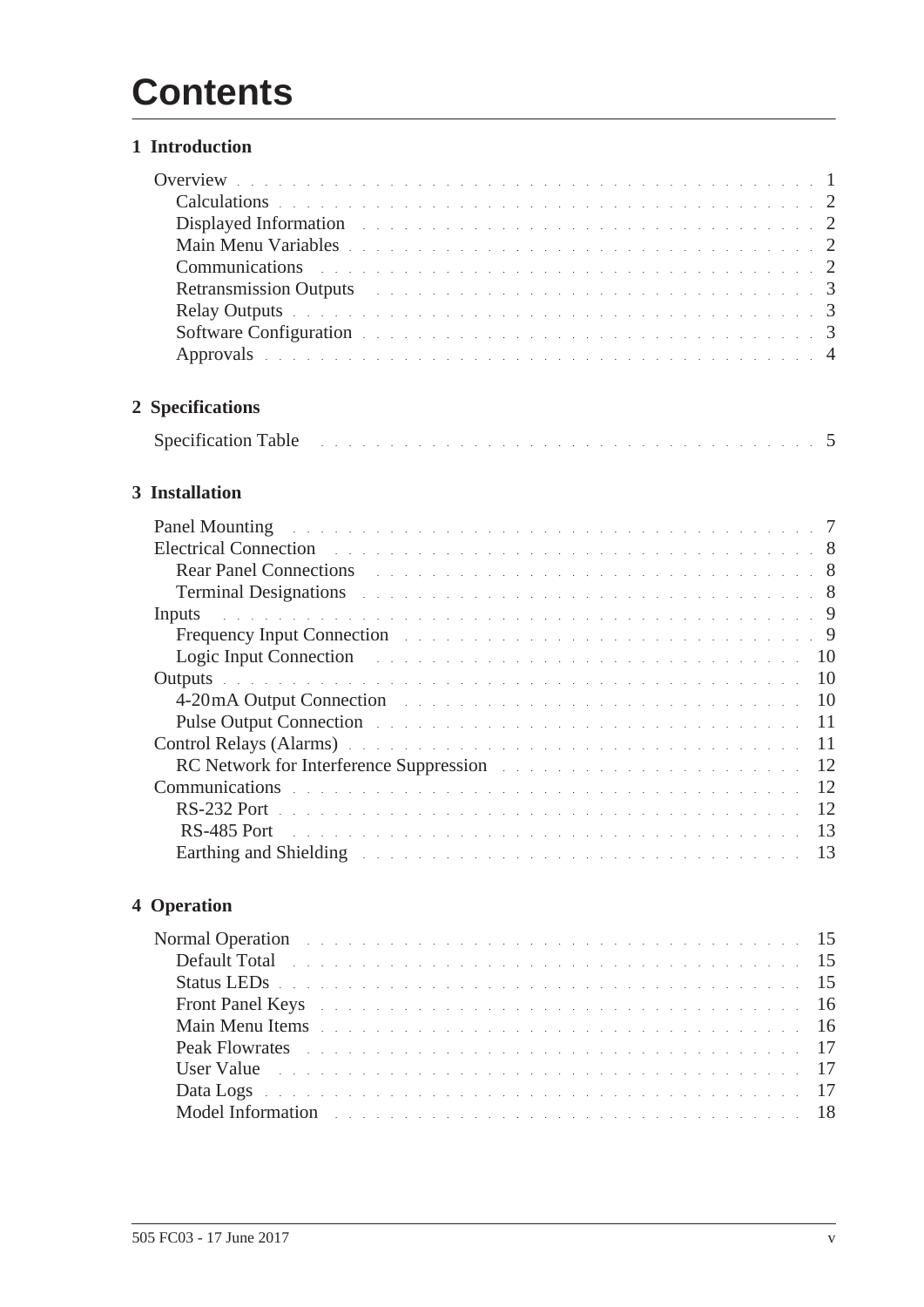## **[5 Instrument Calibration](#page-26-0)**

| <b>Introduction</b><br>and the company of the company of the company of the company of the company of the company of the company of the                                                                                             |  |  |  |  |  |  |  |  |  |  |  | 19 |
|-------------------------------------------------------------------------------------------------------------------------------------------------------------------------------------------------------------------------------------|--|--|--|--|--|--|--|--|--|--|--|----|
|                                                                                                                                                                                                                                     |  |  |  |  |  |  |  |  |  |  |  | 19 |
| Calibration Set Mode                                                                                                                                                                                                                |  |  |  |  |  |  |  |  |  |  |  | 20 |
| Changing the Instrument Settings and a contract of the contract of the contract of the contract of the contract of the contract of the contract of the contract of the contract of the contract of the contract of the contrac      |  |  |  |  |  |  |  |  |  |  |  | 21 |
| Calibration Menu Tree and a communication of the communication of the communication of the communication of the                                                                                                                     |  |  |  |  |  |  |  |  |  |  |  | 22 |
| Instrument Settings and a construction of the construction of the construction of the construction of the construction of the construction of the construction of the construction of the construction of the construction of       |  |  |  |  |  |  |  |  |  |  |  | 24 |
| Units of Measurement the contract of the contract of the contract of the contract of the contract of the contract of the contract of the contract of the contract of the contract of the contract of the contract of the contr      |  |  |  |  |  |  |  |  |  |  |  | 24 |
| Parameters and the contract of the contract of the contract of the contract of the contract of the contract of                                                                                                                      |  |  |  |  |  |  |  |  |  |  |  | 25 |
| Inputs and a construction of the construction of the construction of the construction of the construction of the construction of the construction of the construction of the construction of the construction of the construct      |  |  |  |  |  |  |  |  |  |  |  | 25 |
|                                                                                                                                                                                                                                     |  |  |  |  |  |  |  |  |  |  |  | 28 |
| Alarms and the contract of the contract of the contract of the contract of the contract of the contract of the contract of the contract of the contract of the contract of the contract of the contract of the contract of the      |  |  |  |  |  |  |  |  |  |  |  | 29 |
| <b>Communications</b> and a contract of the contract of the contract of the contract of the contract of the contract of the contract of the contract of the contract of the contract of the contract of the contract of the contrac |  |  |  |  |  |  |  |  |  |  |  | 31 |
| Time Settings and Data Logging The Community of the Community of the Settings and Data Logging                                                                                                                                      |  |  |  |  |  |  |  |  |  |  |  | 33 |
| General Setup Parameters and a contract the contract of the contract of the contract of the contract of the contract of the contract of the contract of the contract of the contract of the contract of the contract of the co      |  |  |  |  |  |  |  |  |  |  |  | 36 |
| Test Menu and a subsequence of the service of the service of the service of the service of the service of the                                                                                                                       |  |  |  |  |  |  |  |  |  |  |  | 37 |
|                                                                                                                                                                                                                                     |  |  |  |  |  |  |  |  |  |  |  | 38 |
|                                                                                                                                                                                                                                     |  |  |  |  |  |  |  |  |  |  |  | 39 |
| Warning Messages and a contract the contract of the contract of the contract of the contract of the contract of the contract of the contract of the contract of the contract of the contract of the contract of the contract o      |  |  |  |  |  |  |  |  |  |  |  | 39 |

#### **[6 Communications](#page-48-0)**

| Overview entertainment and the contract of the contract of the contract of the contract of the contract of the contract of the contract of the contract of the contract of the contract of the contract of the contract of the     |  |  |  |  |  |  |  |  |  |  |  |  |  |  |  |
|------------------------------------------------------------------------------------------------------------------------------------------------------------------------------------------------------------------------------------|--|--|--|--|--|--|--|--|--|--|--|--|--|--|--|
| Hardware Interconnection and the contract of the contract of the state of the state of the state of the state of the state of the state of the state of the state of the state of the state of the state of the state of the s     |  |  |  |  |  |  |  |  |  |  |  |  |  |  |  |
| Protocols in the contract of the contract of the contract of the contract of the contract of the contract of the contract of the contract of the contract of the contract of the contract of the contract of the contract of t     |  |  |  |  |  |  |  |  |  |  |  |  |  |  |  |
| Modbus RTU Protocol and the contract of the contract of the contract of the contract of the contract of the contract of the contract of the contract of the contract of the contract of the contract of the contract of the co     |  |  |  |  |  |  |  |  |  |  |  |  |  |  |  |
| List of Data Registers entertainment and the contract of the state of the state of the state of the 45                                                                                                                             |  |  |  |  |  |  |  |  |  |  |  |  |  |  |  |
| <b>Printer Protocol Contract Contract Contract Contract Contract Contract Contract Contract Contract Contract Contract Contract Contract Contract Contract Contract Contract Contract Contract Contract Contract Contract Cont</b> |  |  |  |  |  |  |  |  |  |  |  |  |  |  |  |
| Types of Printouts and a contract of the contract of the contract of the contract of the S1                                                                                                                                        |  |  |  |  |  |  |  |  |  |  |  |  |  |  |  |
| Printer Data Control the control of the control of the control of the control of the control of the control of the control of the control of the control of the control of the control of the control of the control of the co     |  |  |  |  |  |  |  |  |  |  |  |  |  |  |  |

# **[Appendix A Model Numbers](#page-62-0)**

| Product Codes experience in the contract of the contract of the contract of the contract of the state of the state of the state of the state of the state of the state of the state of the state of the state of the state of  |  |  |  |  |  |  |  |  |  |  |  |  |  |  |  |
|--------------------------------------------------------------------------------------------------------------------------------------------------------------------------------------------------------------------------------|--|--|--|--|--|--|--|--|--|--|--|--|--|--|--|
| Custom Version Codes entertainment and the contract of the contract of the state of the state of the state of the state of the state of the state of the state of the state of the state of the state of the state of the stat |  |  |  |  |  |  |  |  |  |  |  |  |  |  |  |
| Application Information Code entering the service contract the service of the service of 56                                                                                                                                    |  |  |  |  |  |  |  |  |  |  |  |  |  |  |  |

# **[Appendix B Units of Measurement](#page-65-0)**

| Available Units of Measurement expressions are a series of the state of the state of the S8 |  |
|---------------------------------------------------------------------------------------------|--|
| Index                                                                                       |  |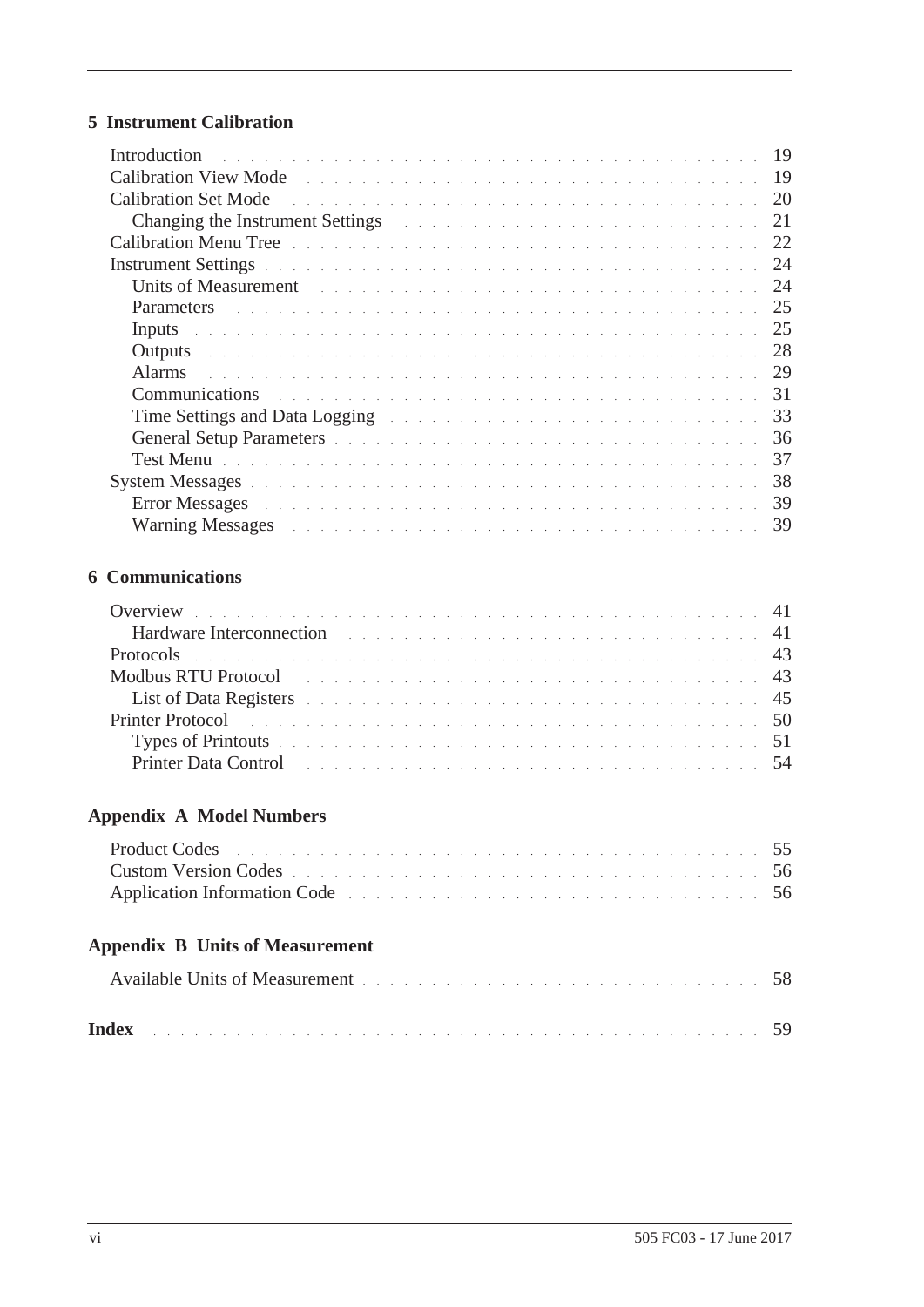# **List of Figures**

| $\overline{1}$ | Typical Application Diagram and a contract of the contract of the contract of the 3                                                                                                                                            |
|----------------|--------------------------------------------------------------------------------------------------------------------------------------------------------------------------------------------------------------------------------|
|                | <b>Rear Panel Connections</b>                                                                                                                                                                                                  |
| 3              | Logic Input Connection Diagram and the connection of the connection of the connection of the connection of the connection of the connection of the connection of the connection of the connection of the connection of the con |
| 4              | Output 4-20mA Connection Diagram                                                                                                                                                                                               |
| 5              | Output Pulse Connection Diagram and a connection of the connection of the connection of the connection of the connection of the connection of the connection of the connection of the connection of the connection of the conn |
| 6              | <b>Relay Connection Diagram Example 20 Connection Diagram Example 20 Connection Diagram</b>                                                                                                                                    |
| 7              | RS-485 Interface Connections                                                                                                                                                                                                   |
| 8              | Calibration Menu Tree Sheet 1 and the contract of the contract of the contract of the contract of the contract of the contract of the contract of the contract of the contract of the contract of the contract of the contract |
| -9             | Calibration Menu Tree Sheet 2 23                                                                                                                                                                                               |
| 10             | RS-232 Cable Connections to a Computer expression of the connection of the 42                                                                                                                                                  |
| 11             | RS-485 Connections 42                                                                                                                                                                                                          |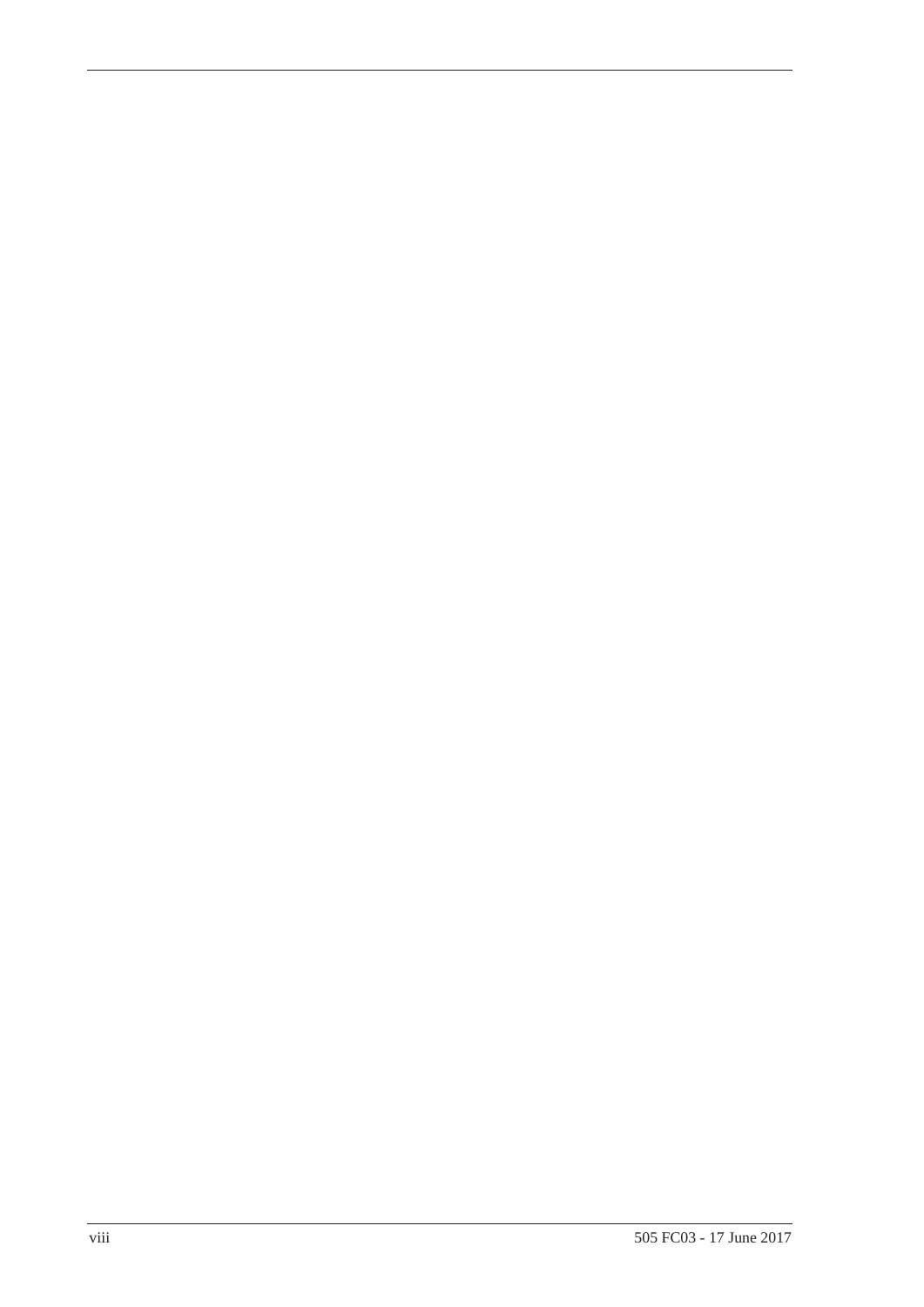# <span id="page-8-0"></span>**Chapter 1 Introduction**

# **Features**

- <span id="page-8-2"></span>**•** Tailored for mass frequency flow input
- **•** Versatile "user value" available on main menu
- **•** Selection of second language and user tags
- **•** RTC logging with up to 100 entries at user-specified scheduled times
- **•** Programmable pulse width and scaling of pulse output
- **•** 4-20 mA retransmission
- **•** RS-232 and RS-485 (optional) serial ports
- **•** Modbus RTU, Printer and other serial port protocols
- **•** Front panel adjustment of 8-24 V DC output voltage
- **•** Backlit display

# <span id="page-8-1"></span>**Overview**

The 505 FC03 application pack is a rate totaliser for the measurement of a product. It uses the frequency output from a mass flowmeter and it can accept a frequency or pulse input from a wide range of flowmeters.

The flow computer displays the flow rate, resettable total and the accumulated total in the units of measure according to the purchase order.

The instrument is compatible with a wide range of flowmeter frequency outputs, including millivolt signals, reed switches, Namur proximity switches and pulse trains via its smart front-panel program selection.

A freely programmable "user value" on the main menu can serve as a setpoint for the 4-20mA output or as an operator identifier to be logged.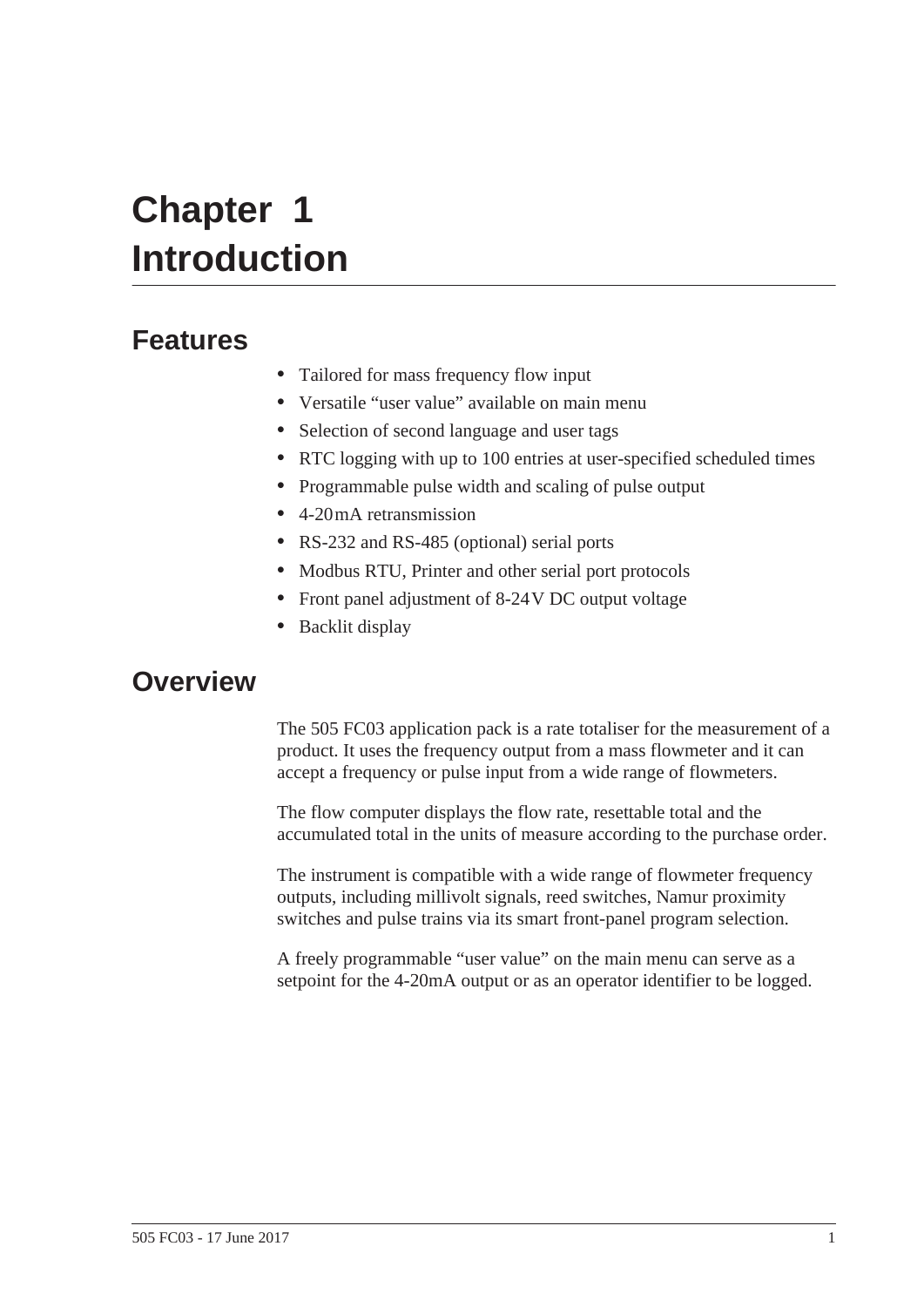# <span id="page-9-0"></span>**Calculations**

The following equations identify the derivation of some of the displayed variables. If your interest is more in the operation of the instrument, you can skip this section and allow the instrument to take care of the calculations.

The mass total and flowrate are derived from accurately measured frequency and the number of received pulses.

*mass = pulses / k-factor*

*mass flow = frequency / k-factor*

## <span id="page-9-1"></span>**Displayed Information**

The front panel display shows the current values of the input variables and the results of the calculations.

The instrument can be supplied with a real-time clock for data logging of up to 100 entries of the variables as displayed on the main menu.

## <span id="page-9-2"></span>**Main Menu Variables**

| <b>Main Menu</b><br><b>Variables</b> | <b>Default</b><br><b>Units</b> | Variable<br><b>Type</b> |
|--------------------------------------|--------------------------------|-------------------------|
| Mass                                 | kg                             | Total                   |
| <b>Mass Flowrate</b>                 | kg/min                         | Rate                    |
| <b>User Value</b>                    |                                | Rate                    |

Refer to **[Available Units of Measurement](#page-65-2)** on page 58 for the list of available units.

#### <span id="page-9-4"></span><span id="page-9-3"></span>**Communications**

There are two communication ports available as follows:

- **•** RS-232 port
- **•** RS-485 port

 The ports can be used for remote data reading, printouts and for initial application loading of the instrument.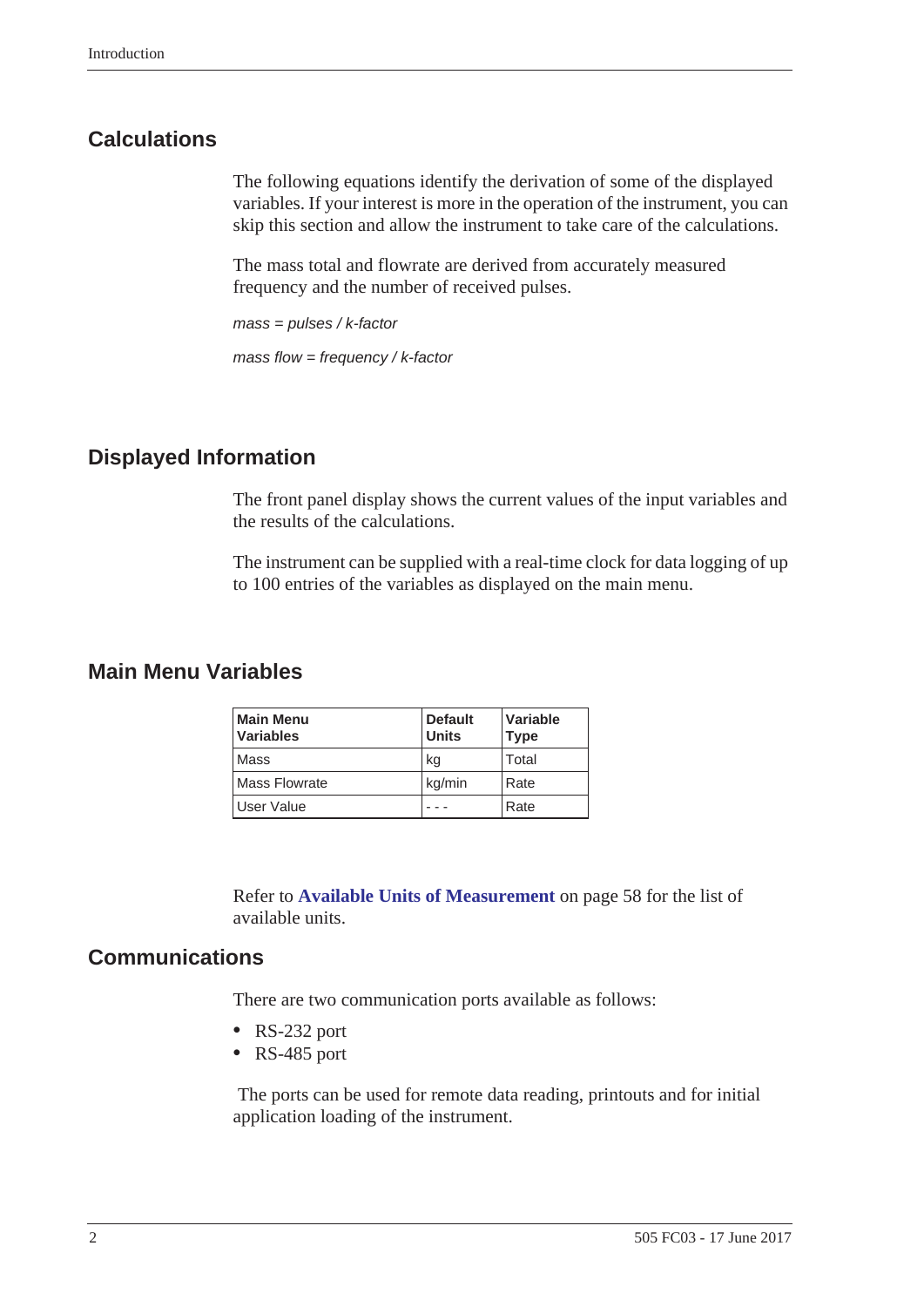## <span id="page-10-0"></span>**Retransmission Outputs**

The instrument can re-transmit any main menu variable. The digital outputs can re-transmit totals as pulses. If the instrument has the advanced option, it outputs rates as a 4-20 mA signal.

## <span id="page-10-4"></span><span id="page-10-1"></span>**Relay Outputs**

The relay alarms can be assigned to any of the main menu variables of a rate type. The alarms can be fully configured including hysteresis. Two relays are standard.

# <span id="page-10-2"></span>**Software Configuration**

The instrument can be further tailored to suit specific application needs including units of measurement, custom tags, second language or access levels. A distributor can configure these requirements before delivery.

Instrument parameters including units of measurement can be programmed in the field, according to the user access levels assigned to parameters by the distributor.

All set-up parameters, totals and logged data are stored in non-volatile memory with at least 30 years retention.



<span id="page-10-3"></span>*Figure 1 Typical Application Diagram*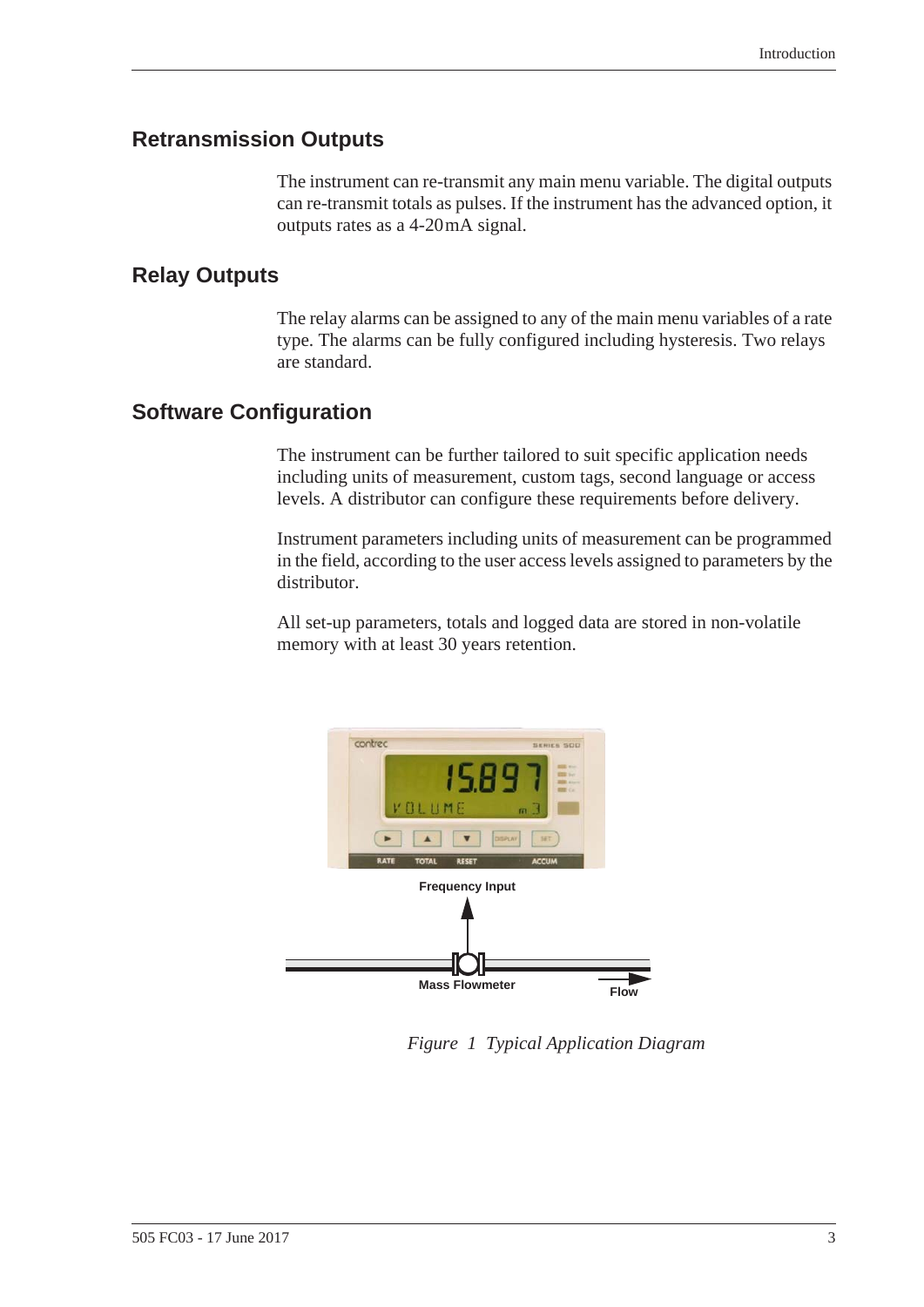# <span id="page-11-0"></span>**Approvals**

<span id="page-11-1"></span>This instrument conforms to the EMC-Directive of the Council of European Communities 2014/30/EU, the LVD safety directive 2014/35/EU and the following standards:

- **•** *EN61326:2013* Electrical equipment for measurement, control and laboratory use – EMC requirements: Industrial Environment.
- **•** *EN61010:2010* Safety requirements for electrical equipment for measurement, control, and laboratory use.

In order to comply with these standards, the wiring instructions in **[Chapter](#page-14-2)  [3 - Installation](#page-14-2)** must be followed.

#### <span id="page-11-2"></span>**FCC Declaration**

This equipment has been tested and found to comply with the limits for a Class A digital device, pursuant to Part 15 of the FCC Rules. These limits are designed to provide reasonable protection against harmful interference when the equipment is operated in a commercial environment. This equipment generates, uses, and can radiate radio frequency energy and, if not installed and used in accordance with the instruction manual, might cause harmful interference to radio communications. Operation of this equipment in a residential area is likely to cause harmful interference, in which case the user will be required to correct the interference at his own expense.

Properly shielded and grounded cables and connectors must be used in order to meet FCC emission limits. Contrec Ltd is not responsible for any radio or television interference caused by using other than recommended cables and connectors or by unauthorized changes or modifications to this equipment. Unauthorized changes or modifications could void the user's authority to operate the equipment.

This device complies with Part 15 of the FCC Rules. Operation is subject to the following two conditions: (1) this device might not cause harmful interference, and (2) this device must accept any interference received, including interference that might cause undesired operation.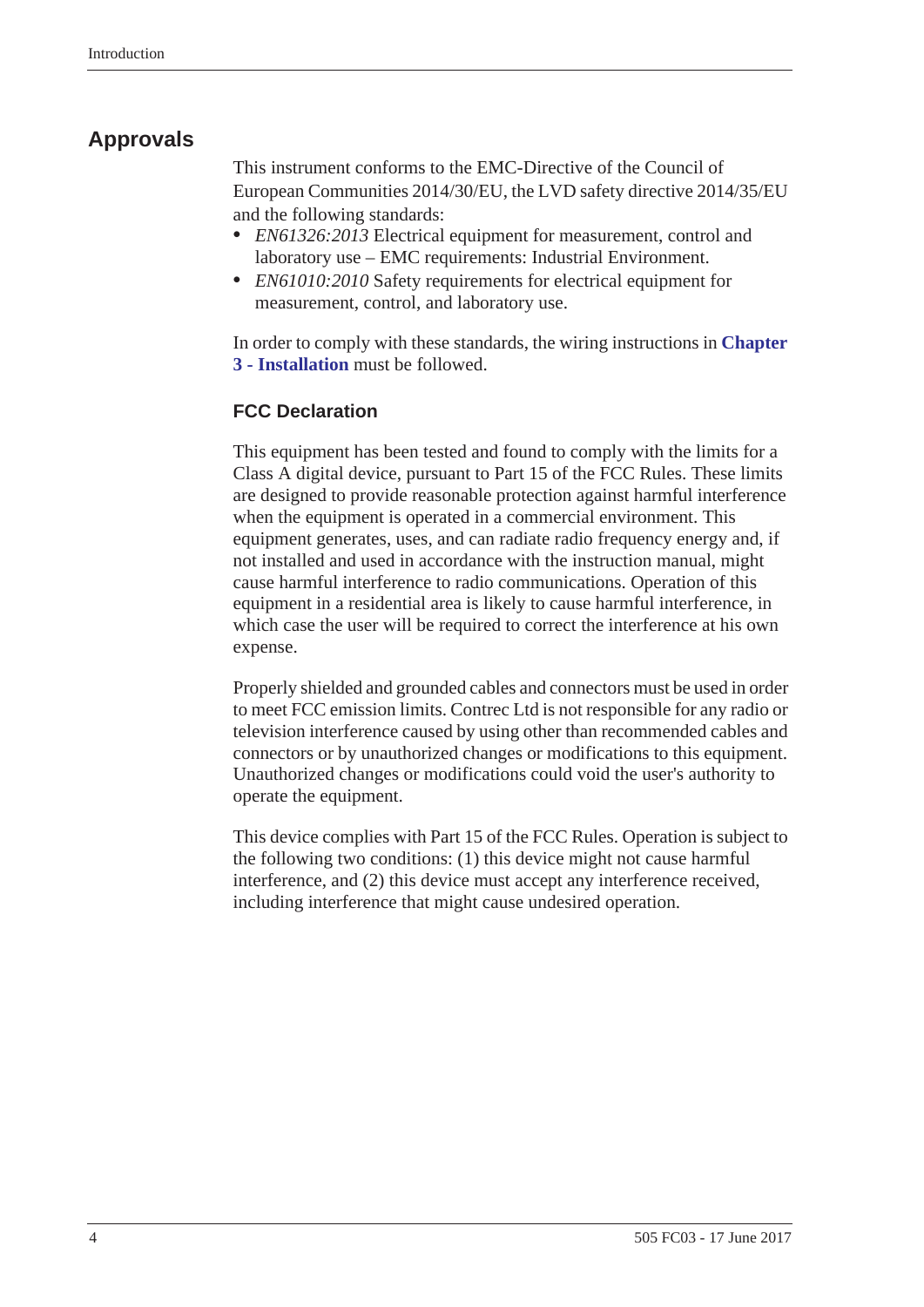# <span id="page-12-0"></span>**Chapter 2 Specifications**

# <span id="page-12-3"></span><span id="page-12-1"></span>**Specification Table**

#### <span id="page-12-2"></span>**Operating Environment Temperature** 0°C to +60°C (conformal coating) +5 °C to +40 °C (no coating) **Humidity** 0 to 95% non condensing (conformal coating) 5% to 85% non condensing (no coating) **Power Supply** 95-135 V AC or 190-260 V AC or 12-28 V DC **Consumption** 6W (typical) **Protection** Sealed to IP65 (Nema 4X) when panel mounted **Dimensions (panel option)** 147 mm (5.8") width 74 mm (2.9") height 167 mm (6.6") depth **Display Type** Backlit LCD with 7-digit numeric display and 11-character alphanumeric display **Digits** 15.5 mm (0.6") high **Characters** 6mm (0.24") high **LCD Backup** Last data visible for 15 min after power down **Update Rate** 0.3 second **Non-volatile Memory Retention** > 30 years **Data Stored** Setup, Totals and Logs **Approvals Interference** CE compliance **Enclosure** IECEx, ATEX and CSA approved enclosures available for hazardous areas **Real Time Clock (Optional) Battery Type** 3 volts Lithium button cell (CR2032) **Battery Life** 5 years (typical) **Frequency Input (General) Range** 0 to 10 kHz **Overvoltage** 30V maximum **Update Time** 0.3 sec **Cutoff frequency** Programmable **Configuration** Pulse, coil or NPS input **Non-linearity** Up to 10 correction points **Pulse Signal Type** CMOS, TTL, open collector, reed switch **Threshold** 1.3 volts **Coil Signal Type** Turbine and sine wave **Sensitivity** 15mV p-p minimum **NPS Signal Type** NPS sensor to Namur standard **Remote Key Input Signal Type** CMOS, TTL, open collector, reed switch **Configuration** One input set as one of front five keys **Relay Output No. of Outputs** 2 relays **Voltage** 250 volts AC, 30 volts DC maximum **Current** 3A maximum **Communication Ports Ports** RS-232 port RS-485 port **Baud Rate** 2400 to 19200 baud **Parity** Odd, even or none **Stop Bits** 1 or 2 **Data Bits** 8 **Protocols** Modbus RTU, Printer\*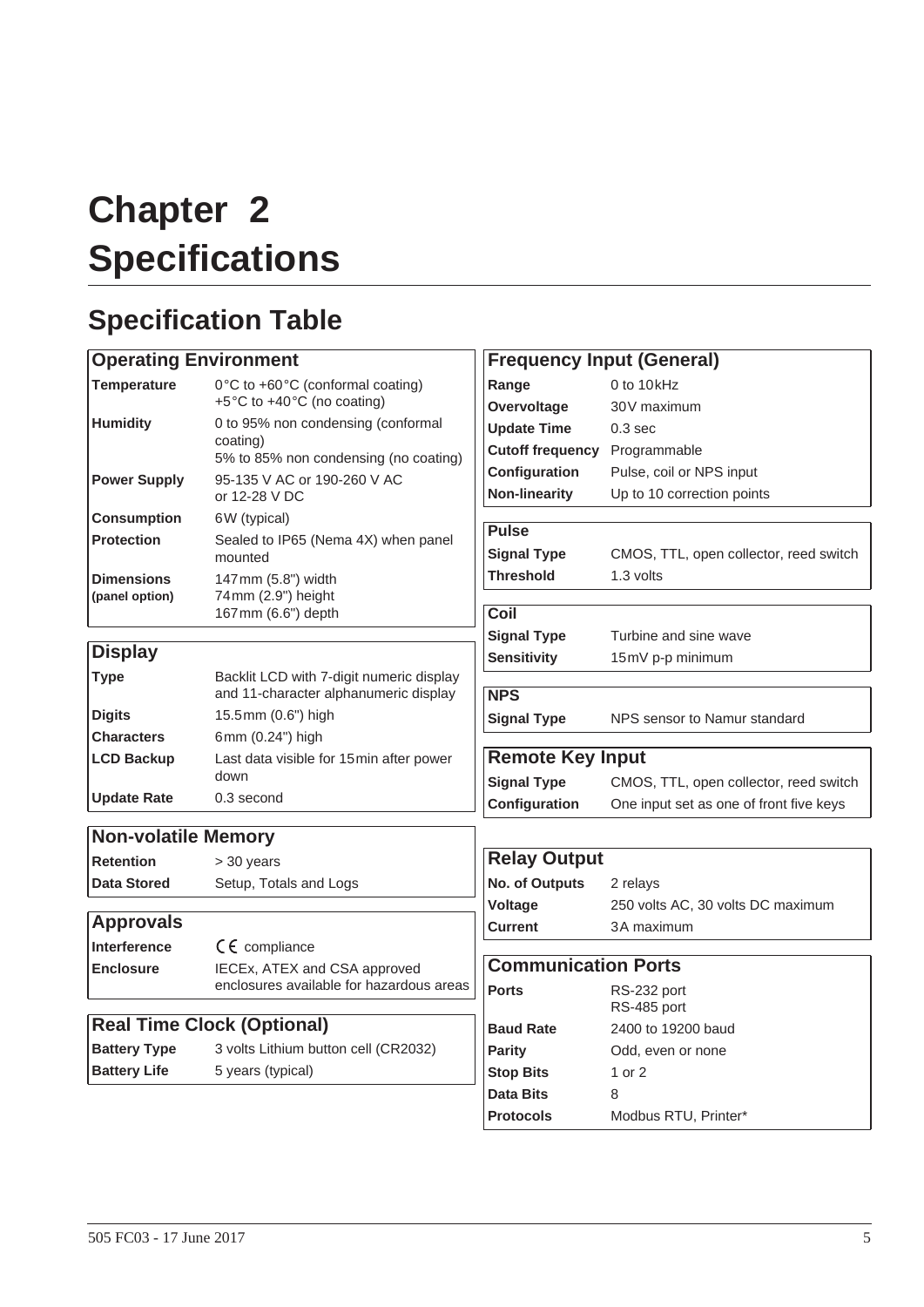| <b>Transducer Supply</b>    |                                                                                |  |  |  |  |  |  |  |  |  |
|-----------------------------|--------------------------------------------------------------------------------|--|--|--|--|--|--|--|--|--|
| <b>Voltage</b>              | 8 to 24 volts DC, programmable                                                 |  |  |  |  |  |  |  |  |  |
| <b>Current</b>              | 70mA @ 24V, 120mA @ 12V maximum                                                |  |  |  |  |  |  |  |  |  |
| <b>Protection</b>           | Power limited output                                                           |  |  |  |  |  |  |  |  |  |
|                             |                                                                                |  |  |  |  |  |  |  |  |  |
| <b>Pulse/Digital Output</b> |                                                                                |  |  |  |  |  |  |  |  |  |
| <b>Signal Type</b>          | Open collector, non-isolated                                                   |  |  |  |  |  |  |  |  |  |
| <b>Switching</b>            | 200 mA, 30 volts DC maximum                                                    |  |  |  |  |  |  |  |  |  |
| <b>Saturation</b>           | 0.8 volts maximum                                                              |  |  |  |  |  |  |  |  |  |
| <b>Pulse Width</b>          | Programmable: 10, 20, 50, 100, 200 or<br>500ms                                 |  |  |  |  |  |  |  |  |  |
|                             |                                                                                |  |  |  |  |  |  |  |  |  |
| 4-20mA Output (Optional)    |                                                                                |  |  |  |  |  |  |  |  |  |
| Supply                      | 24 volts DC internal, non-isolated                                             |  |  |  |  |  |  |  |  |  |
| <b>Resolution</b>           | $0.05\%$ full scale                                                            |  |  |  |  |  |  |  |  |  |
| <b>Accuracy</b>             | $0.05\%$ full scale (20 $\degree$ C)<br>0.1% (full temperature range, typical) |  |  |  |  |  |  |  |  |  |

*Important: Specifications are subject to change without notice. Printer protocol is available only if RTC option is installed.*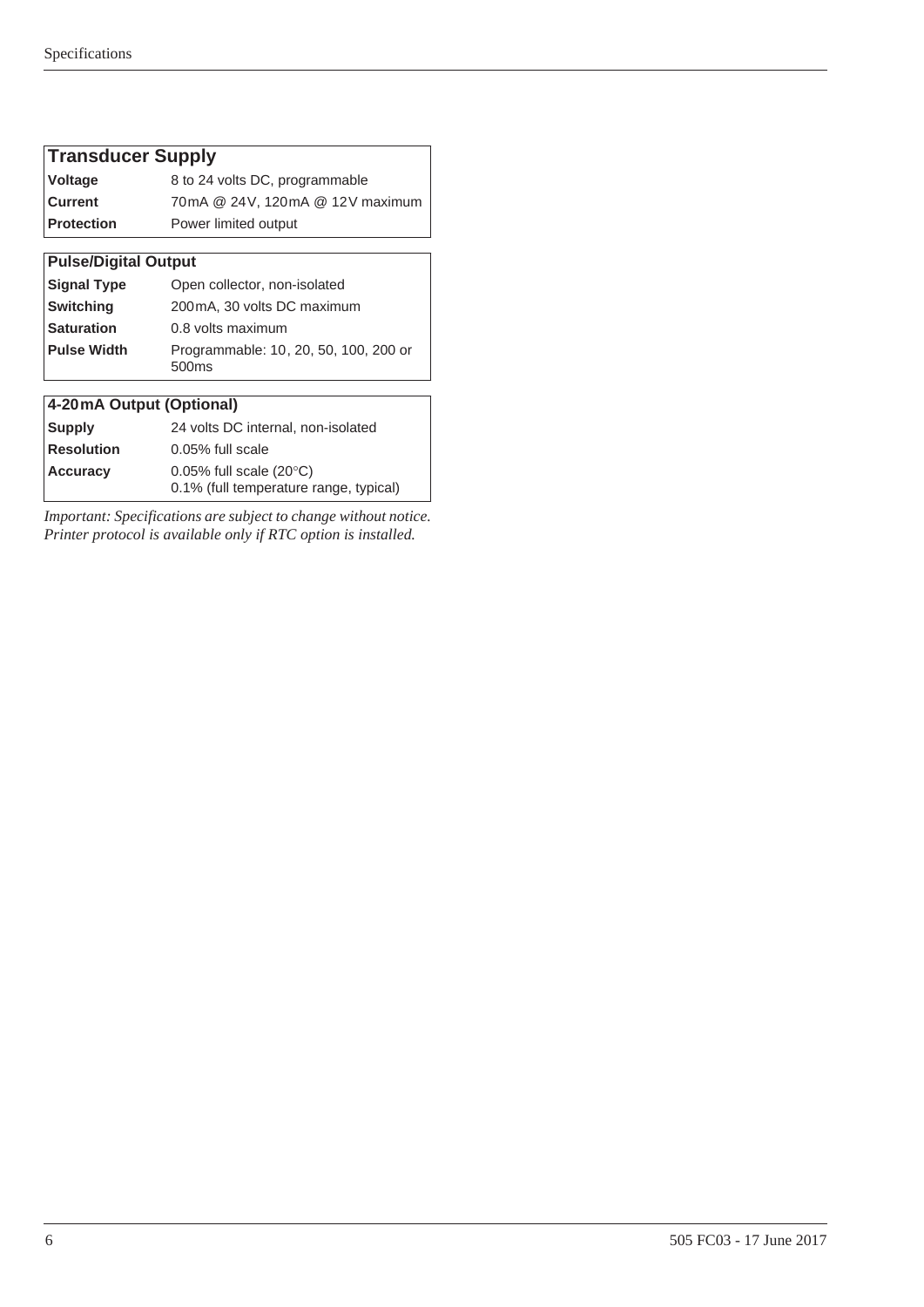# <span id="page-14-2"></span><span id="page-14-0"></span>**Chapter 3 Installation**

# <span id="page-14-5"></span><span id="page-14-1"></span>**Panel Mounting**

<span id="page-14-4"></span>The instrument should be located in an area with a clean, dry atmosphere that is also relatively free of shock and vibration.

The standard mounting procedure is panel mounting in a cutout that is 139 mm wide by 67 mm high. Two side clips secure the unit into the panel.

 [s](#page-14-3)hows the panel mounting requirements for the 500 Series Instrument.



<span id="page-14-3"></span>500 Series Instrument Panel Mounting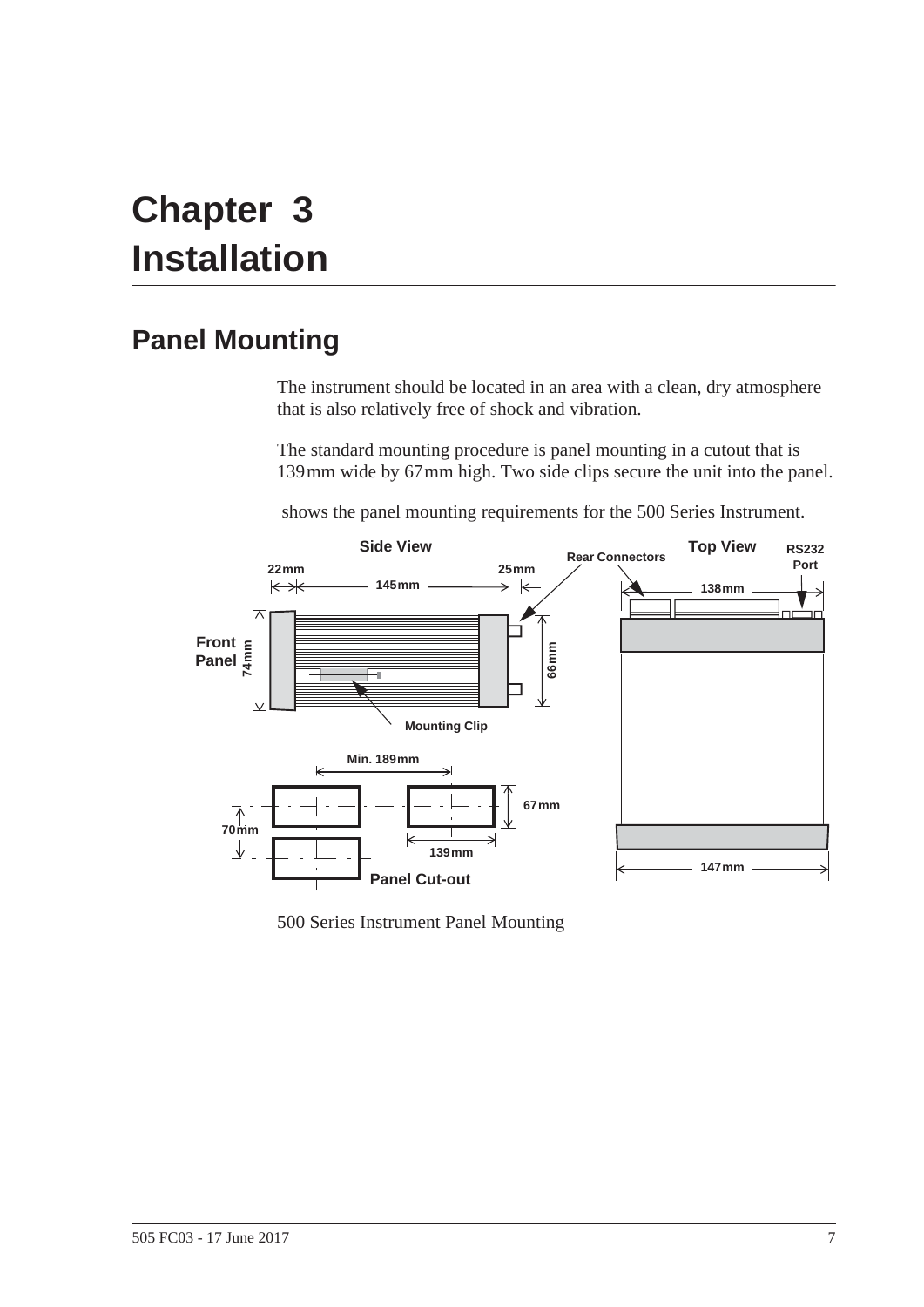# <span id="page-15-0"></span>**Electrical Connection**

# <span id="page-15-1"></span>**Rear Panel Connections**

<span id="page-15-5"></span><span id="page-15-4"></span>[Figure 2](#page-15-3) shows the connections on the rear panel of the instrument.



<span id="page-15-6"></span>*Figure 2 Rear Panel Connections*

# <span id="page-15-2"></span>**Terminal Designations**

<span id="page-15-3"></span>

|                | <b>Terminal Label</b> |                | <b>Designation</b>                      | <b>Comment</b>                      |
|----------------|-----------------------|----------------|-----------------------------------------|-------------------------------------|
| 1              | <b>RS485</b>          | +              | $RS485 (+)$                             |                                     |
| 2              |                       |                | RS485 (-)                               |                                     |
| 3              |                       | G              | Comms ground                            |                                     |
| 4              |                       | Tx             | RS232 data out                          |                                     |
| 5              | <b>RS232</b>          |                | Rx RS232 data in                        | Same RS232 port as<br>DB9 connector |
| 6              |                       | C              | CTS (Clear to send)                     |                                     |
| $\overline{7}$ | lo                    | $+$            | 4-20mA output                           | Advanced option                     |
| 8              | SG                    | $\overline{a}$ | Signal Ground 0V                        |                                     |
| 9              | Li                    | $+$            | Logic input                             |                                     |
| 10             | D OUT                 | $1 +$          | Open collector o/p 1                    | Digital outputs                     |
| 11             |                       | $2+$           | Open collector o/p 2                    |                                     |
| 12             | ÌБ                    | $+$            | 4-20mA input                            | Not used                            |
| 13             | lsg                   |                | Signal Ground 0V                        |                                     |
| 14             | lFi                   | $+$            | Frequency input                         | Mass flow                           |
| 15             | V <sub>0</sub>        | $+$            | 8-24 volts DC output 70mA power limited |                                     |
| 16             | G                     |                | DC Ground                               |                                     |
| 17             | l Vi                  | $\ddot{}$      | DC power input                          | DC power in 12-28V                  |
| 18             | ISH                   | F              | Shield terminal                         |                                     |
| 19             |                       | R <sub>1</sub> | Relay 1                                 |                                     |
| 20             | <b>RELAYS</b>         |                | RC Relay Common                         |                                     |
| 21             |                       |                | R <sub>2</sub> Relay 2                  |                                     |
| E              |                       | E              | Mains ground                            |                                     |
| N              | AC<br><b>MAINS</b>    | N              | Mains neutral                           | AC power in 95-135V<br>or 190-260V  |
| A              |                       | А              | Mains active                            |                                     |
|                | RS232 port            |                | 9-pin serial port                       |                                     |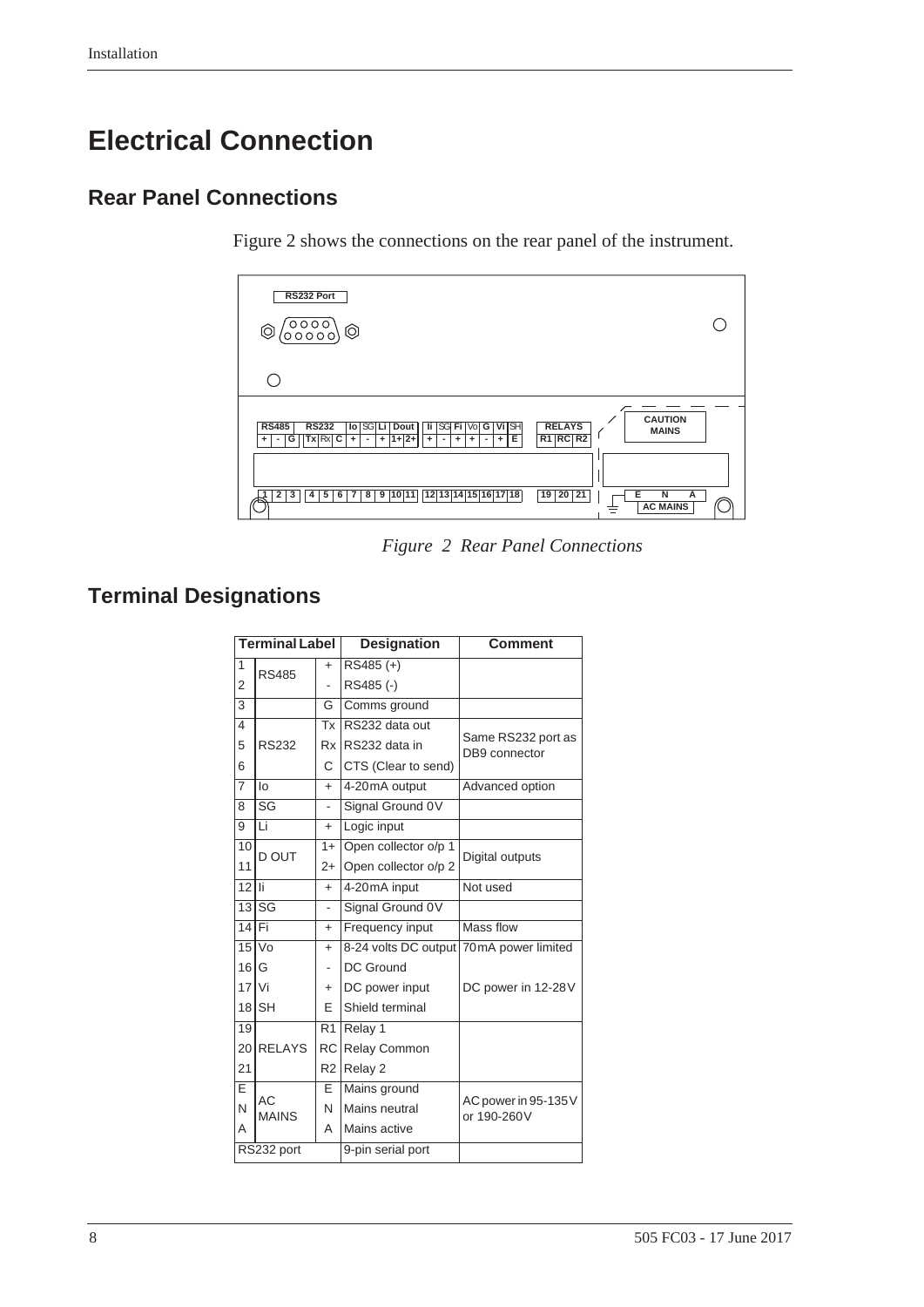# <span id="page-16-2"></span><span id="page-16-0"></span>**Inputs**

# <span id="page-16-3"></span><span id="page-16-1"></span>**Frequency Input Connection**

Connect pulse or frequency input signals from devices such as: TTL, CMOS, open collector, reed relay switch, coil and Namur proximity switch, as shown below. For better signal integrity, it is recommended to use shielded cable. Refer to **[Terminal Designations](#page-15-2)** on page 8 for specific terminal numbers for this application.

Squarewave, CMOS or TTL



Open Collector





Reed Relay Switch







Namur Proximity Switch

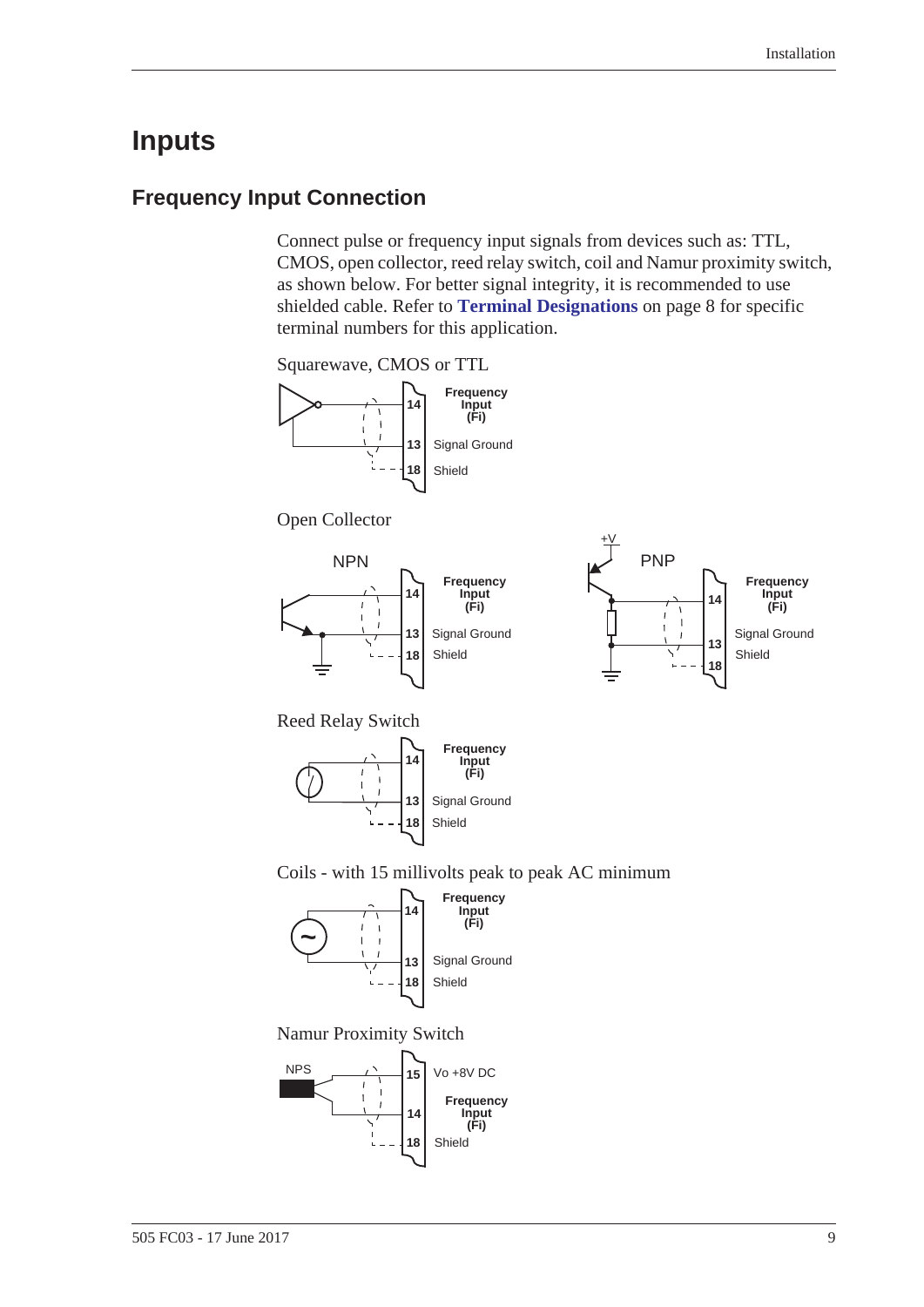## <span id="page-17-7"></span><span id="page-17-0"></span>**Logic Input Connection**

These input(s) are designed to be connected to open collector signals or a voltage free contact switch. A minimum activation time of 300ms is required to guarantee reading of an input.

#### **Remote Key Input**

Connect a remote push-button key to the Logic Input as shown below. Refer to **[REMOTE KEY](#page-35-1)** on page 28 in to define the function of the key.



*Figure 3 Logic Input Connection Diagram*

# <span id="page-17-1"></span>**Outputs**

<span id="page-17-6"></span><span id="page-17-3"></span>The basic instrument has two pulse outputs. The advanced option also provides a 4-20 mA output port.

## <span id="page-17-5"></span><span id="page-17-2"></span>**4-20 mA Output Connection**

[Figure 4](#page-17-4) shows the connections for a 4-20 mA output.

Maximum Load Resistance = 900 ohms



<span id="page-17-4"></span>*Figure 4 Output 4-20 mA Connection Diagram*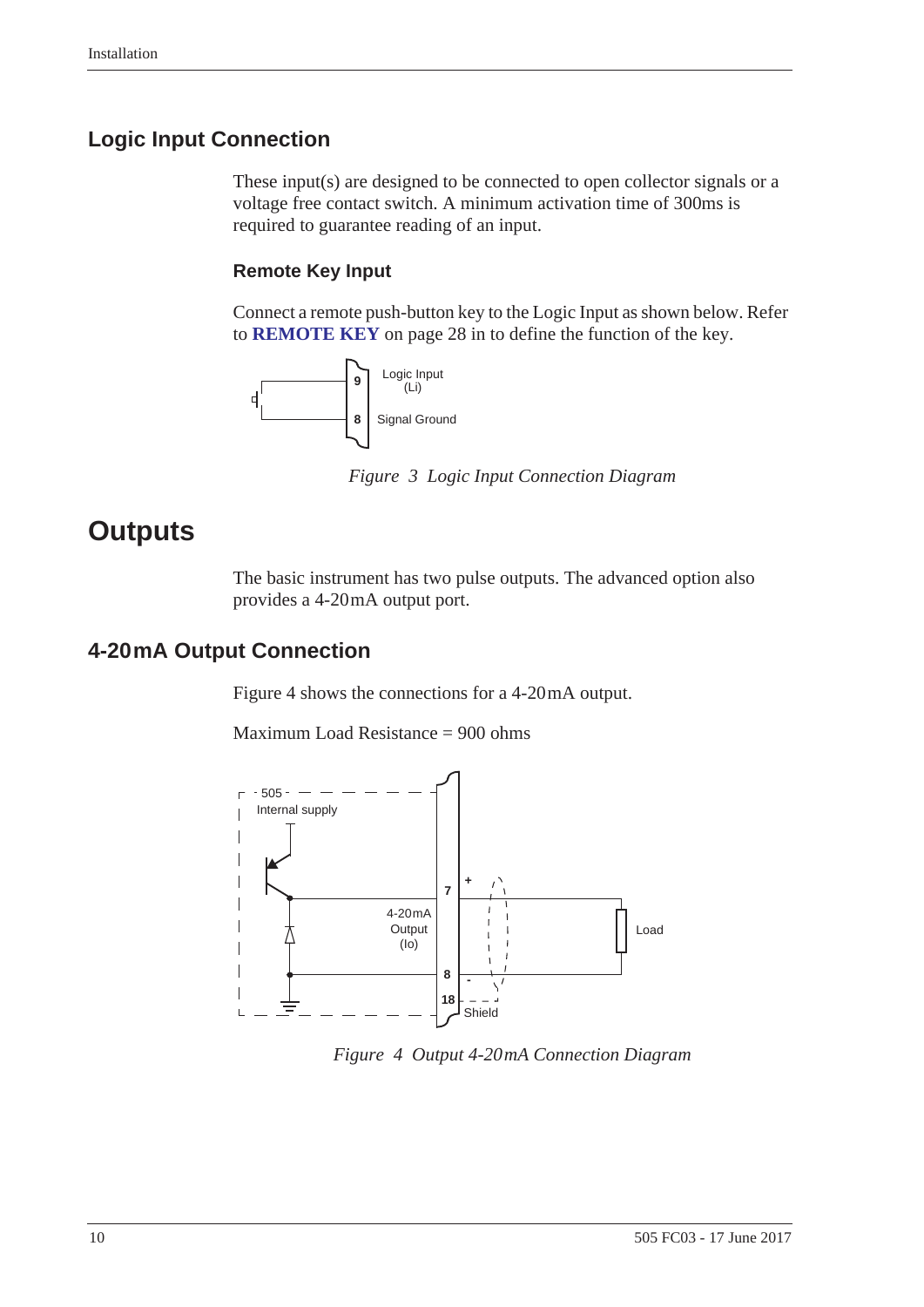## <span id="page-18-4"></span><span id="page-18-0"></span>**Pulse Output Connection**

[Figure 5](#page-18-2) shows a connection example for a pulse output. Output channel 1 uses terminals 10  $(+)$  and 8  $(-)$ . Output channel 2 uses terminals 11  $(+)$  and 8 (-).



<span id="page-18-3"></span>*Figure 5 Output Pulse Connection Diagram*

# <span id="page-18-1"></span>**Control Relays (Alarms)**

<span id="page-18-2"></span>The standard instrument has two alarm relays, which can be used to drive external devices such as external relays, LEDs, and audible alarms. The operation of each alarm relay can be set to various modes as described in **Alarms** [on page 29](#page-36-1).

There is also an equipment failure alarm option. This alarm can have normally closed (open) contacts which open (close) when the instrument displays any error message as listed in **[Error Messages](#page-46-2)** on page 39, or if there is a loss of power to the instrument.

The output characteristics of the relays are:

Maximum Voltage 30 volts DC or 250 volts AC Maximum Current 3A

**Note:** Solid state relays use AC voltage only.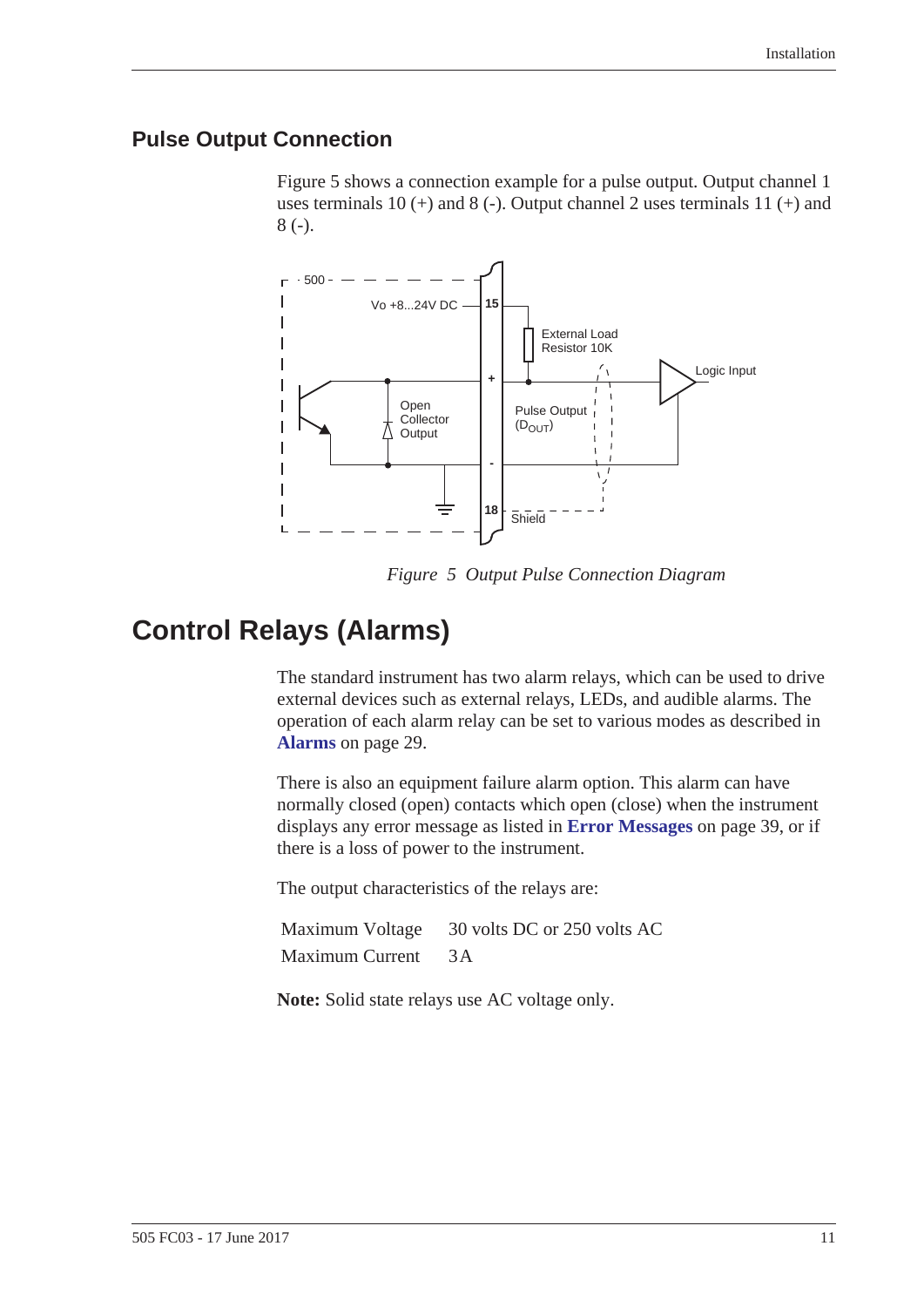

<span id="page-19-7"></span>*Figure 6 Relay Connection Diagram*

## <span id="page-19-5"></span><span id="page-19-0"></span>**RC Network for Interference Suppression**

<span id="page-19-3"></span>When driving highly inductive loads with the relay outputs, it is recommended to use RC suppression networks (often called "Snubbers") for the following reasons:

- **•** To limit the amount of electrical noise caused by arcing across the contacts, which may, in extreme cases, cause the microprocessor to act erratically.
- **•** To protect the relay contacts against premature wear through pitting.

RC suppression networks consist of a capacitor and series resistor and are commonly available in the electrical industry. The values of R and C are dependent entirely on the load. However, if the user is unsure of the type of snubber to use, values of  $0.25 \mu$ F and  $100 \Omega$  will usually suffice. Note that only mains-approved RC suppression networks should be used.

<span id="page-19-4"></span>The basic principle of the operation is that the capacitor prevents a series of sparks arcing across the contact as the contact breaks. The series resistor limits the current through the contact when the contact first makes.

# <span id="page-19-1"></span>**Communications**

<span id="page-19-6"></span>The communication protocols are described in **Protocols** [on page 43.](#page-50-2)

# <span id="page-19-2"></span>**RS-232 Port**

The standard RS-232 port uses terminals 4, 5 and 6 on the rear panel.

The extra RS-232 port 9-pin DB female connector has the following pinout:

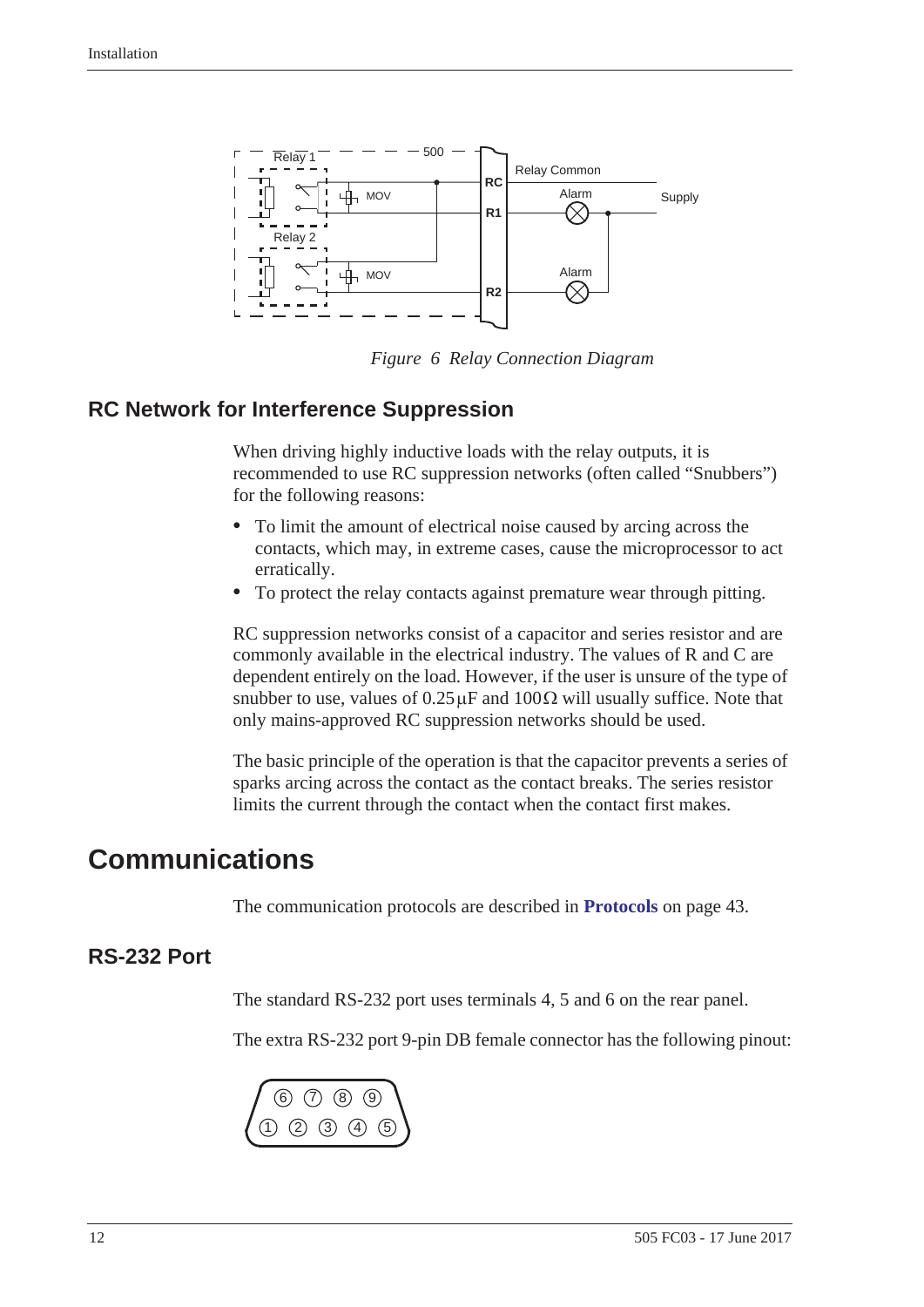| Pin 1            | Not used             |
|------------------|----------------------|
| Pin <sub>2</sub> | Transmit (TxD)       |
| Pin <sub>3</sub> | Receive (RxD)        |
| Pin <sub>4</sub> | Not used             |
| Pin <sub>5</sub> | Ground               |
| Pin 6            | Not used             |
| Pin 7            | Handshake line (CTS) |
| Pin 8            | <b>RTS Out</b>       |
| Pin 9            | Not used             |

**Note:** The instrument does not require a null-modem cable for connection to a personal computer. Refer to **[Hardware Interconnection](#page-48-3)** on [page 41](#page-48-3) for cable termination requirements.

#### <span id="page-20-0"></span> **RS-485 Port**

<span id="page-20-4"></span>Up to 32 units can be connected to a common RS-485 bus. Each unit has a unique address that the host computer uses to identify each instrument.

[Figure 7](#page-20-2) shows the connection of several instruments to a computer using the RS-485 port.



*Figure 7 RS-485 Interface Connections*

#### <span id="page-20-3"></span><span id="page-20-1"></span>**Earthing and Shielding**

<span id="page-20-2"></span>It is a good practice to use shielded cable for all signal connections to the instrument. Care must be taken to separate signal cables from power cables to minimize interference.

Overall earth should be connected at the instrument end only. This connection should be as short as possible and connected to the earthing point on the rear terminal at pin 18.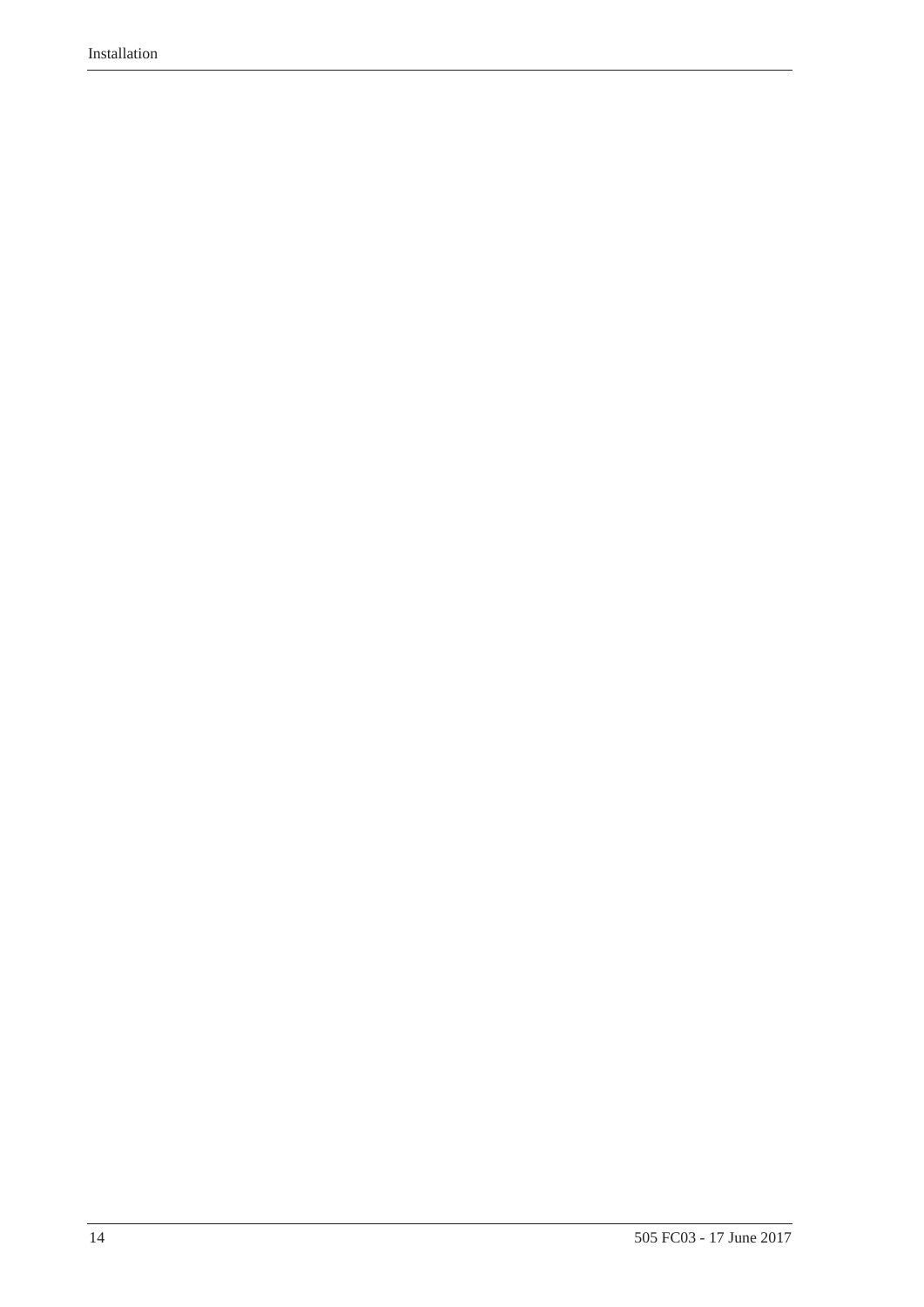# <span id="page-22-0"></span>**Chapter 4 Operation**

# <span id="page-22-1"></span>**Normal Operation**

<span id="page-22-6"></span>In normal operation mode, you press the buttons on the front panel to display the values recorded and calculated by the instrument. There are four categories of information that the instrument can display:

- **•** Totals
- **•** Rates
- **•** Process variables
- **•** Instrument settings

For each total, there is an associated rate as follows:

<span id="page-22-4"></span>

| Total       | Rate                 |
|-------------|----------------------|
| <i>Nass</i> | <b>Mass Flowrate</b> |

# <span id="page-22-2"></span>**Default Total**

In some applications, one set of variables is of more interest than others, and for this reason a default total and its associated rate can be assigned during instrument calibration. This default total can be used in two ways:

- **•** The default variables come first in the sequence of totals and rates that are displayed with the front panel keys.
- **•** If the display timeout option is enabled and no buttons are pressed for the selected period (usually 30 seconds) the display returns to the default total.

## <span id="page-22-3"></span>**Status LEDs**

<span id="page-22-5"></span>The status LEDs illuminate to show the following conditions:

| Run   |
|-------|
| Set   |
| Alarm |
| Cal   |

- **Run** The host computer is downloading the application software.
- **Set** The instrument is in Calibrate Set mode.
- **Alarm** The instrument has an error, as indicated on the display panel. **Cal** The instrument is in Calibrate View mode.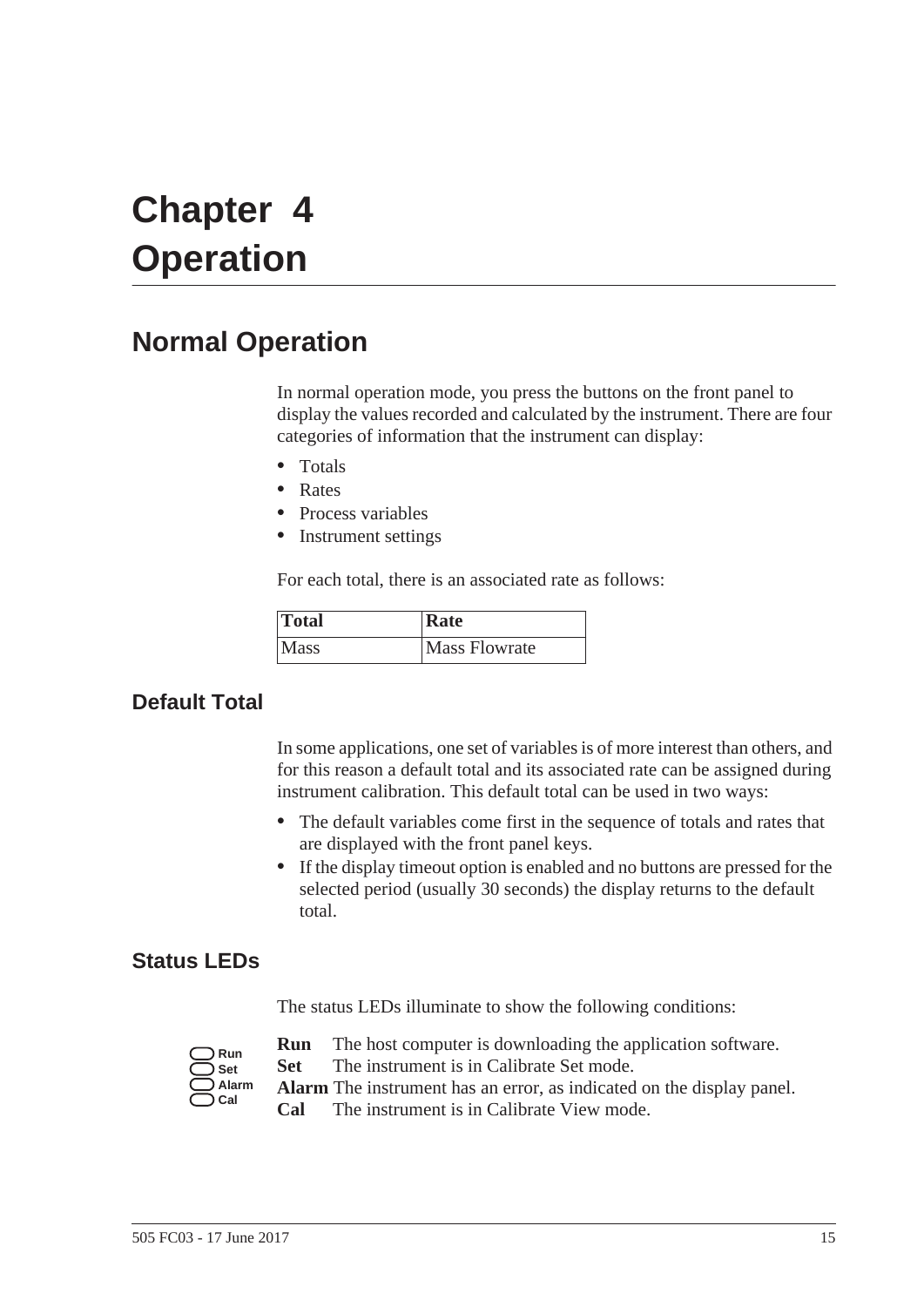# <span id="page-23-0"></span>**Front Panel Keys**

<span id="page-23-5"></span><span id="page-23-4"></span>For most actions with the front panel keys, you can hold a key to scroll through the values or options, instead of repeatedly pressing the key.

**RATE** Press the **RATE** key to display the rate that is associated with the currently displayed total. If an item other than a rate or total is displayed, press the key to display the "default rate". When a rate is displayed, press or **RATE** hold the **RATE** key to display the other rate variables in turn.

<span id="page-23-7"></span>**TOTAL** Press the **TOTAL** key to display the total that is associated with the currently displayed rate. If an item other than a rate or total is displayed, press the **TOTAL** key to display the "default total". When a total is displayed, press or hold the **TOTAL** key to display the other total variables in turn.

<span id="page-23-6"></span>**RESET** Use the **RESET** key to clear all resettable totals or to initiate a printout if the printer option has been selected. The printout is activated with a single press while the Total Reset function has different operation modes that are selectable during instrument calibration as follows:

- NONE The user cannot reset the non-accumulated totals.
- **INSTANT** When the user presses the **RESET** key, the instrument resets all non-accumulated totals.
- DELAYED When the user holds the **RESET** key for two seconds, the instrument resets all non-accumulated totals.
- CAPTURE When the user presses the **RESET** key, the instrument resets all non-accumulated totals, with the last value being displayed for 15 seconds. Totalising is maintained in the background while the captured value is held on the display.

The instrument makes three beeps when it resets the totals and two beeps when a printout is started.

<span id="page-23-3"></span><span id="page-23-2"></span>**DISPLAY** Press the **DISPLAY** key to step or scroll through the main menu items.

**ACCUM** Hold the **ACCUM** key to display the accumulated value for the currently displayed total or to display the peak value for the currently displayed flowrate. See below for further details of peak flowrates.

## <span id="page-23-1"></span>**Main Menu Items**

<span id="page-23-8"></span>The main menu in this instrument consists of the following items. The **DISPLAY** key is used to step or scroll through the list.

| <b>DISPLAY</b> | <b>Description</b> | <b>Options</b>                                  |
|----------------|--------------------|-------------------------------------------------|
| MA55           | <b>Mass</b>        | Hold the ACCUM key to display accumulated total |
| FI NW          | Mass flowrate      | Hold the <b>ACCUM</b> key to display peak value |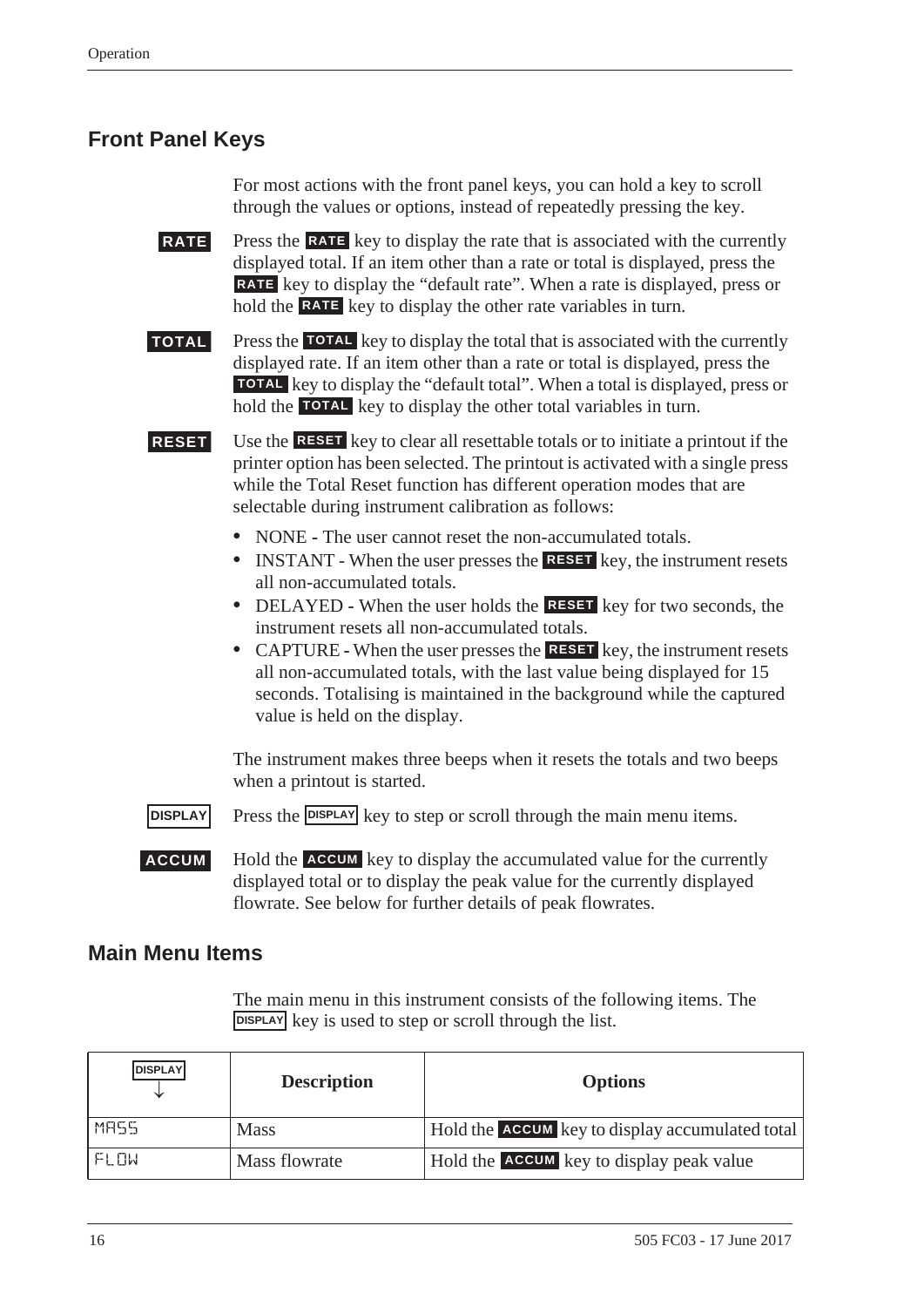| <b>DISPLAY</b>       | <b>Description</b>                        | <b>Options</b>                                                                                                        |
|----------------------|-------------------------------------------|-----------------------------------------------------------------------------------------------------------------------|
| USER                 | User entered value                        | Hold the SET key to edit the current User Value<br>(see below for details).                                           |
| REPORT PRINT         | Only shown if print<br>option is selected | Hold the $\text{SET}$ key to print log report as defined in<br>the TM/LOG section of calibration.                     |
| MODEL<br><b>TNEN</b> |                                           | Hold the <b>SET</b> ) key to display the Model<br>information as described in <b>Model Information</b><br>on page 18. |
| MENU<br>L HI         |                                           | Hold the [SET] key to enter Calibration View<br>mode as described in Calibration View Mode on<br>page 19.             |

## <span id="page-24-0"></span>**Peak Flowrates**

<span id="page-24-5"></span>The peak value for the currently displayed flowrate can be viewed by holding the **ACCUM** key. The peak value is the average over a 15 minute period since the last reset of totals or powering on of the instrument. Dashes are shown for this value after a reset or power on until the first averaging period has passed.

#### <span id="page-24-1"></span>**User Value**

<span id="page-24-6"></span><span id="page-24-4"></span>**EXECUTE:** Hold the **SET** key to edit the current User Value while viewing the User Value in the main menu. The display of the User Value will change from view mode to edit mode after 2 seconds if access has been enabled in calibration. Once in edit mode the **Set** indicator will illuminate and the User Value is changed in exactly the same way as in calibration set mode.

The User Value can be used in a range of ways. The value (as any other main menu variable) is logged and can be freely assigned to outputs or alarms. It can be entered in the range of 0 to 999999.9. Some examples of uses for the User Value are as an Operator Identifier or a Control Setpoint.

# <span id="page-24-2"></span>**Data Logs**

<span id="page-24-3"></span>The instrument will log the main-menu variables if real-time clock option is installed. The logs are at fixed intervals which can be programmed to a combination of hours, days, weeks, months and years. The instrument can store a total of 100 log entries.

If the number of log entries exceeds the programmed number for a particular time interval, the oldest log entry is overwritten by the newest one for that time interval.

Also note that the totals are saved as accumulated totals.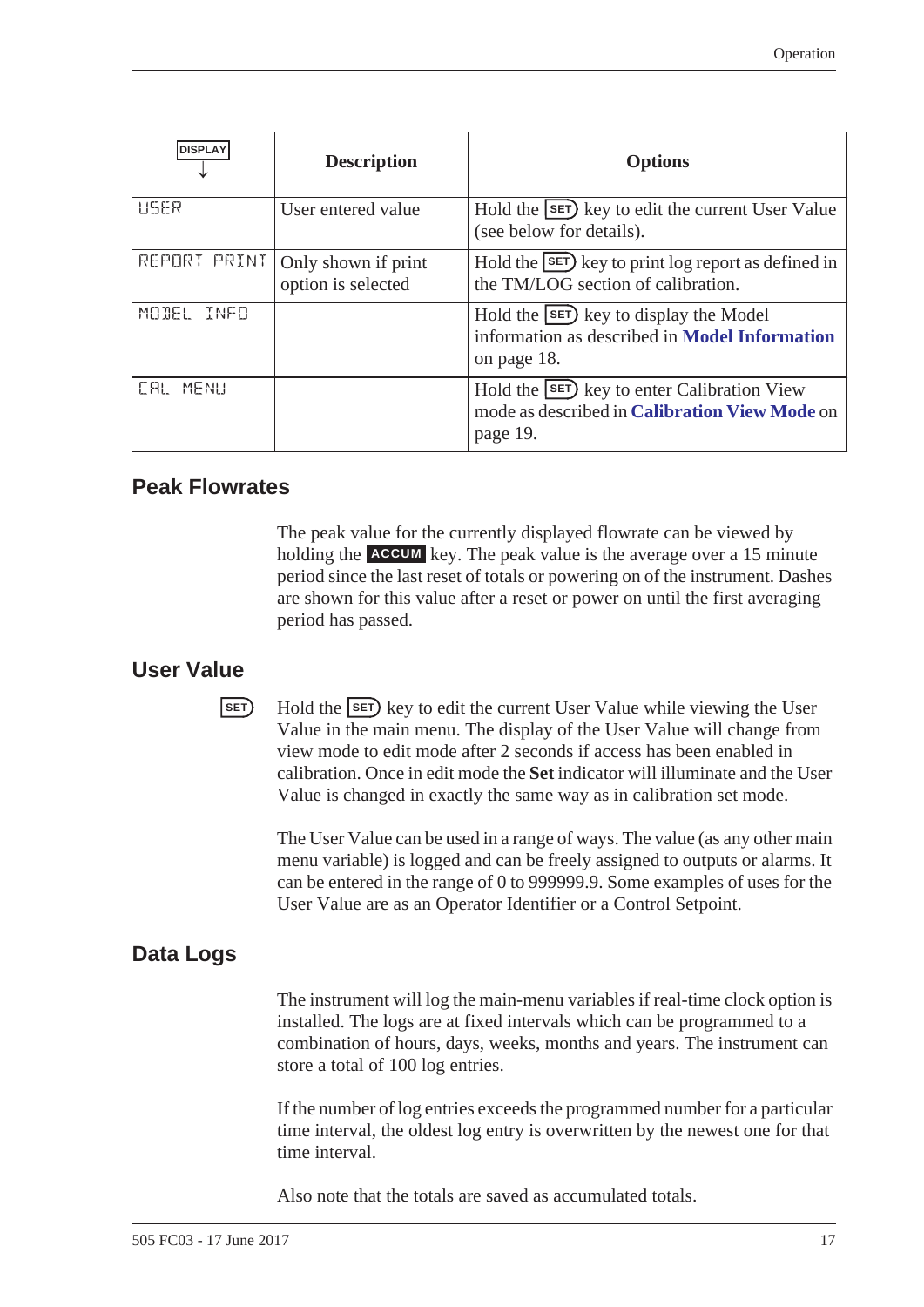# <span id="page-25-1"></span><span id="page-25-0"></span>**Model Information**

The model information items display the hardware, software and application versions of the instrument. This information is mainly for service personnel.

| <b>DISPLAY</b>                    | <b>Description</b>                                                                                                                                                                                                                                                                    |
|-----------------------------------|---------------------------------------------------------------------------------------------------------------------------------------------------------------------------------------------------------------------------------------------------------------------------------------|
| $1 - 1 - - 5 -$<br>505 MODEL      | The hardware model code. Refer to Product Codes<br>on page 55 for more information.                                                                                                                                                                                                   |
| F -<br>FEØ3 INPUT                 | The Application number and the assignment of the<br>inputs. Refer to Application Information Code on<br>page 56 for more information.                                                                                                                                                 |
| 0 10 1.002<br>FEØB VERS           | The version of software loaded into the instrument.                                                                                                                                                                                                                                   |
| 026357<br>CUSTOM VERS             | The Customer version code for this installation. Refer<br>to Custom Version Codes on page 56 for more<br>information.                                                                                                                                                                 |
| 123456<br>RBE123 5/N              | The instrument serial number and unit tag. The serial<br>number is on the top line and unit tag is on the bottom<br>left. Both items are entered when the instrument<br>application software is initially loaded. If the unit tag<br>is not used the default tag, UNIT, will be used. |
| $15 - 15$<br>EDITED 27/08<br>2016 | The time and date when the calibration of the<br>instrument was last edited. This example shows 16:15<br>$(4:15 \text{pm})$ on the 27th August 2016.<br>This function is available only if the instrument has<br>the real time clock option.                                          |

<span id="page-25-3"></span><span id="page-25-2"></span>Press **SET**) at any time to exit from the Model information.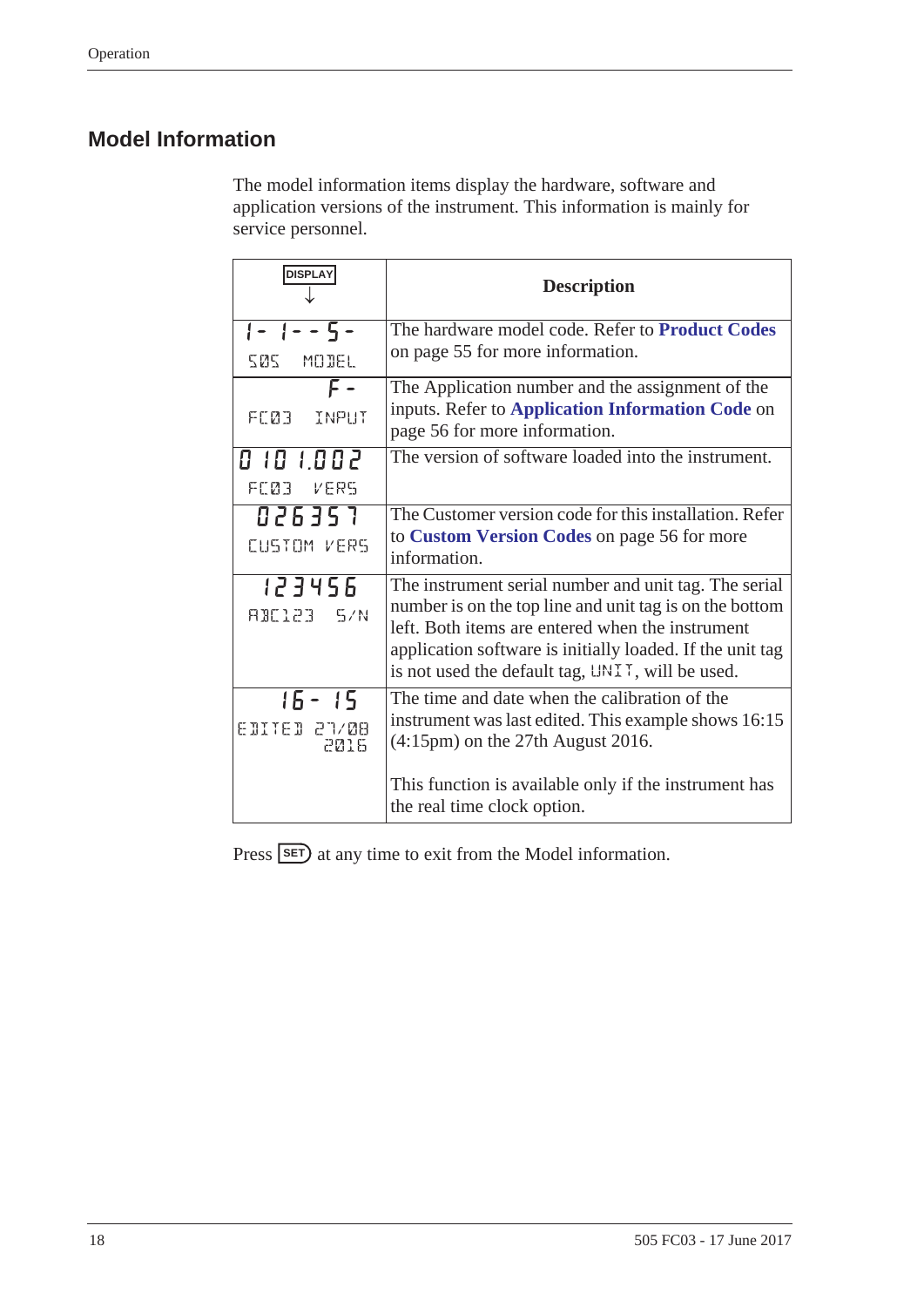# <span id="page-26-0"></span>**Chapter 5 Instrument Calibration**

# <span id="page-26-1"></span>**Introduction**

You can view or change the settings of the instrument according to the access level for each parameter as set by the manufacturer. There are four levels of access to the parameters as follows:

- <span id="page-26-6"></span><span id="page-26-5"></span>**• Not visible** - you cannot display or edit the parameter.
- **• Display Only** you can display the parameter, but you cannot change the setting.
- <span id="page-26-8"></span>**• Programmable** - you can change the setting of the parameter in Calibration Set mode.
- <span id="page-26-7"></span>**• Password protected** - you can change the setting of the parameter in Calibration Set mode only if you enter the correct password.
- **Note:** When you enter Calibration Set mode, the instrument requests you to enter a password. Any value will allow to change the settings of the "programmable" parameters, but the correct password must be entered to change the password-protected parameters.

# <span id="page-26-3"></span><span id="page-26-2"></span>**Calibration View Mode**

<span id="page-26-4"></span>Use the following procedure to view the calibration settings of the instrument:

- **1.** Press **DISPLAY** to scroll to the **CAL** MENLI prompt.
- **2.** Hold the  $\overline{\text{SET}}$  key.



The instrument beeps once, illuminates the **Cal** indicator and shows CAL on the display panel.

- Press  $\left( \blacktriangleright \right)$  to scroll through the flashing menu headings.
- Press **SET**) to scroll through submenu items.
- Press **DISPLAY** to return to the main calibration menu.
- **3.** To exit from the Calibration View mode, press  $\bigodot$  to scroll to the END option and press  $\overline{\text{SET}}$ .

The instrument returns to Normal Operation mode.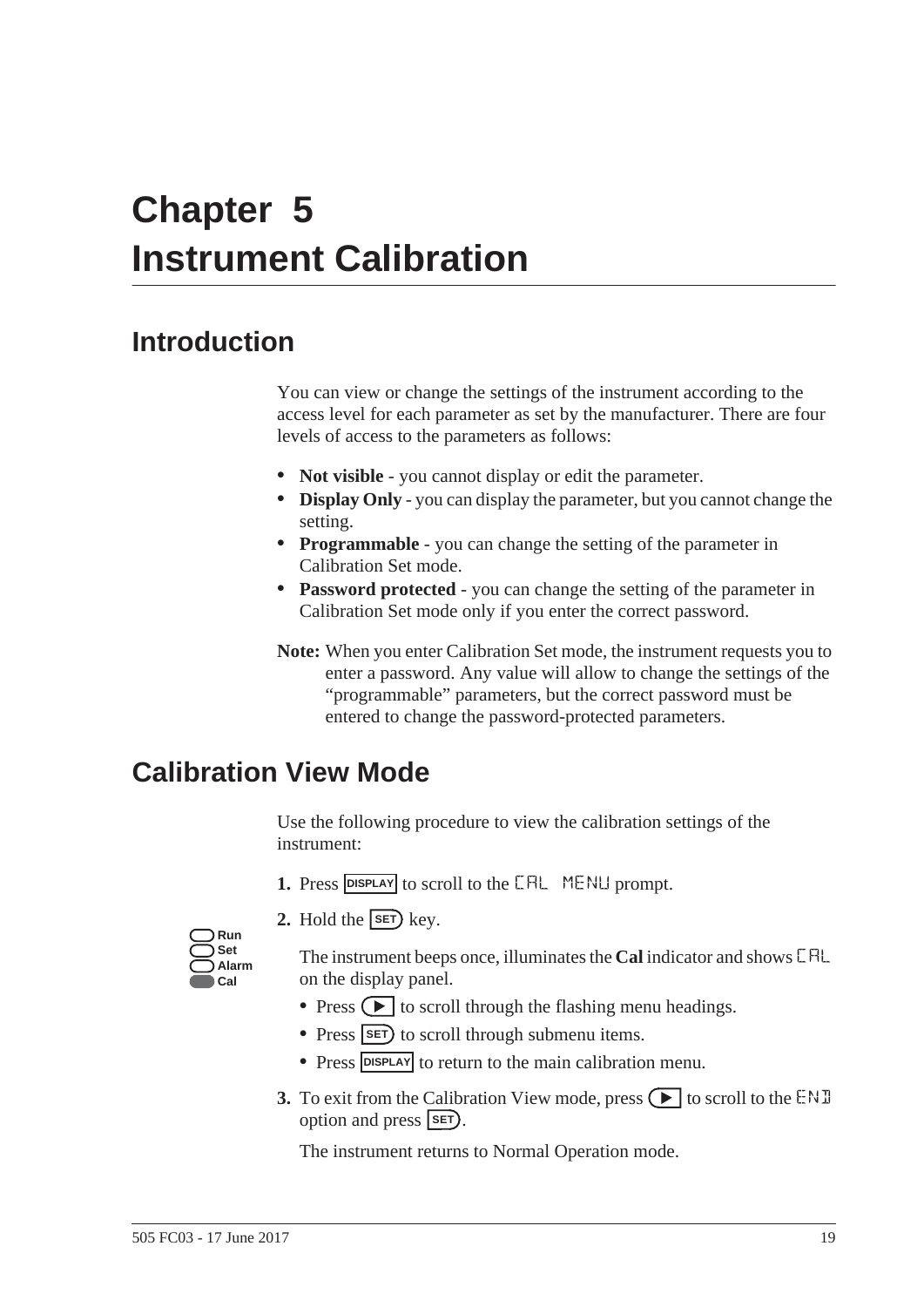# <span id="page-27-0"></span>**Calibration Set Mode**

<span id="page-27-1"></span>In Calibration Set mode, you can change the settings of the "programmable" parameters. You must enter the system password to change the setting of the "password-protected" parameters.

Use the following procedure to enter Calibration Set mode:

- **1.** Press **DISPLAY** to scroll to the **CAL** MENLI prompt.
- **2.** Hold the  $\overline{\text{SET}}$  key.

**Run Set Alarm Cal**

The instrument beeps once, illuminates the **Cal** indicator and shows CAL on the display panel.

- **3.** Press  $\bigodot$  to select any flashing menu heading except END.
- **4.** Hold **SET** for two seconds.

The instrument requests a password.

- **5.** Press  $\Box$  or  $\Box$  to change the value of the current digit. To select the next digit, press  $\left( \blacktriangleright \right)$ .
- **6.** Press **SET** to accept the password.
	- **•** The instrument makes two beeps for a correct password entry and enables you to change the "programmable" and "password-protected" parameters.
	- **•** The instrument makes one beep for an incorrect password entry and enables you to change only the "programmable" parameters.



The instrument illuminates both the **Cal** and **Set** indicators.

- **7.** Edit the instrument parameters as required. The programmable values are indicated by the flashing display.
	- To change a numerical value, press **A** to increase a value, or press  $\triangledown$  to decrease a value. Press a key momentarily to change the value one number at a time. Hold a key to scroll through the numbers. To proceed to next digit, press  $\left( \blacktriangleright \right)$ .
	- To change an option setting, press  $\Box$  or  $\nabla$  to scroll through the options.
- **8.** Press **SET** to accept the currently displayed value and proceed to the next parameter. You can press **DISPLAY** to return to the main calibration menu.
- **9.** To exit from Calibrate Set mode, press  $\left( \blacktriangleright \right)$  to scroll through the main calibration menu to  $ENI$ , then press **SET**). Otherwise, from any menu, Run you can press and hold **SET** for two seconds.



The instrument makes two beeps and cancels the **Cal** and **Set** indicators.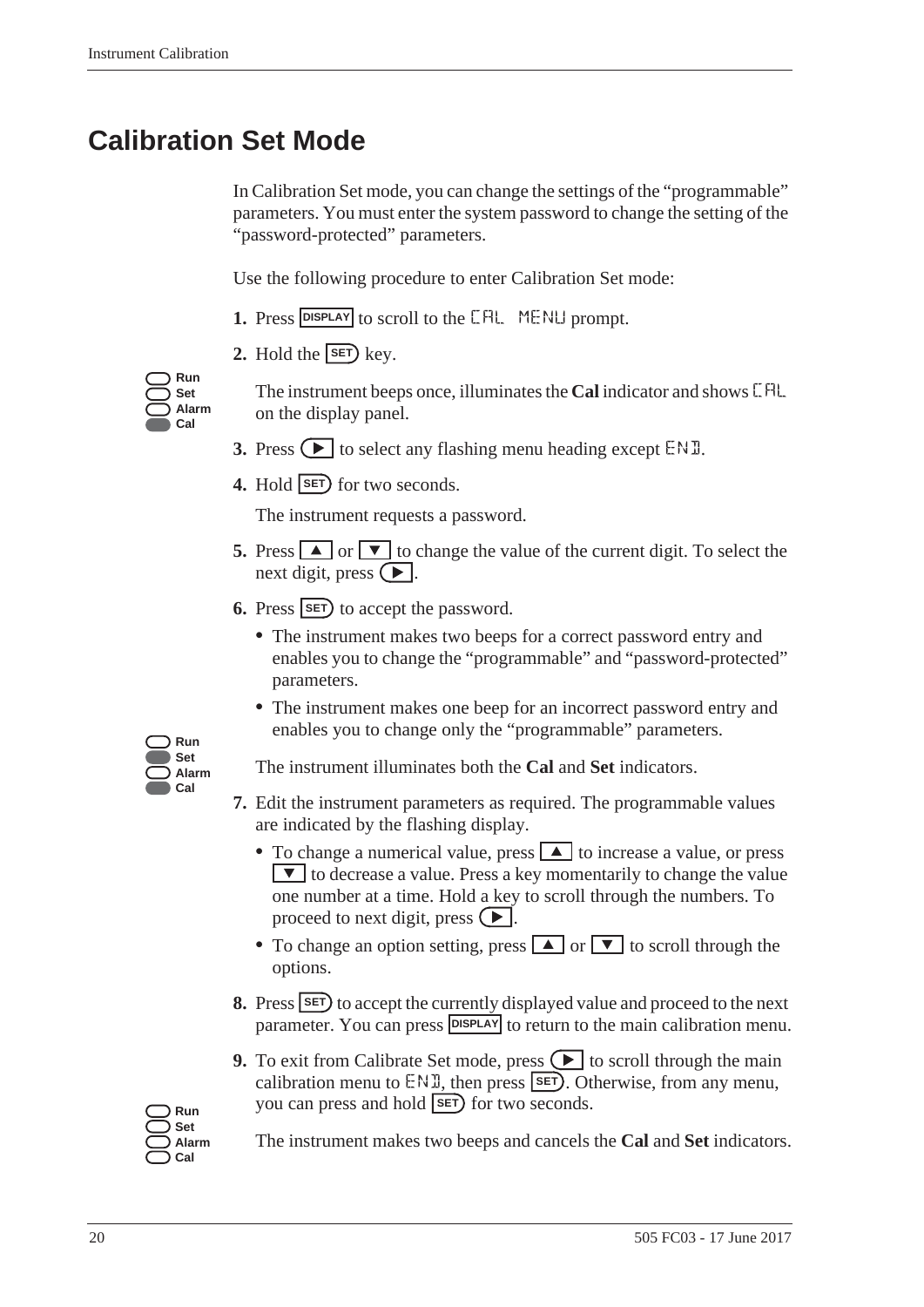#### <span id="page-28-0"></span>**Changing the Instrument Settings**

In Calibration Set mode, the display flashes the item that can be changed. For option settings, the display flashes the complete option. For a numeric parameter, the display flashes one digit at a time, you can change the value of the flashing digit as required, then move the flashing cursor to change another digit.

**Note:** When you change the setting of a parameter, the instrument records the result as soon as you move to another parameter, or exit from the Calibration Set mode.

#### **Changing Option Settings**

When you display an option that can be changed, the entire option flashes on the display, such as the choices of ODD, EVEN or NONE for the communications parity bit checking. Press  $\boxed{\blacktriangle}$  or  $\boxed{\blacktriangledown}$  to change the option. You can "scroll" through the options in either direction to make a selection as shown below.



#### **Changing Numeric Settings**

The display flashes the digit that can be changed.

第第89.123

Press  $\left( \blacktriangleright \right)$  to select the digit that you wish to change.

Press  $\boxed{\blacktriangle}$  or  $\boxed{\blacktriangledown}$  to increase or decrease the value of the selected digit.

#### **Changing the Decimal Point**

To change the position of the decimal point, press  $\triangledown$  to move the flashing selection until the decimal point flashes. Press  $\boxed{\blacktriangle}$  or  $\boxed{\blacktriangledown}$  to move the decimal point to the right or left as required.

#### **Units of Measurement**

The calibration of some parameters is based on the units that are defined for the relevant variables. These units of measurement can been viewed in the UNITS menu in calibration below.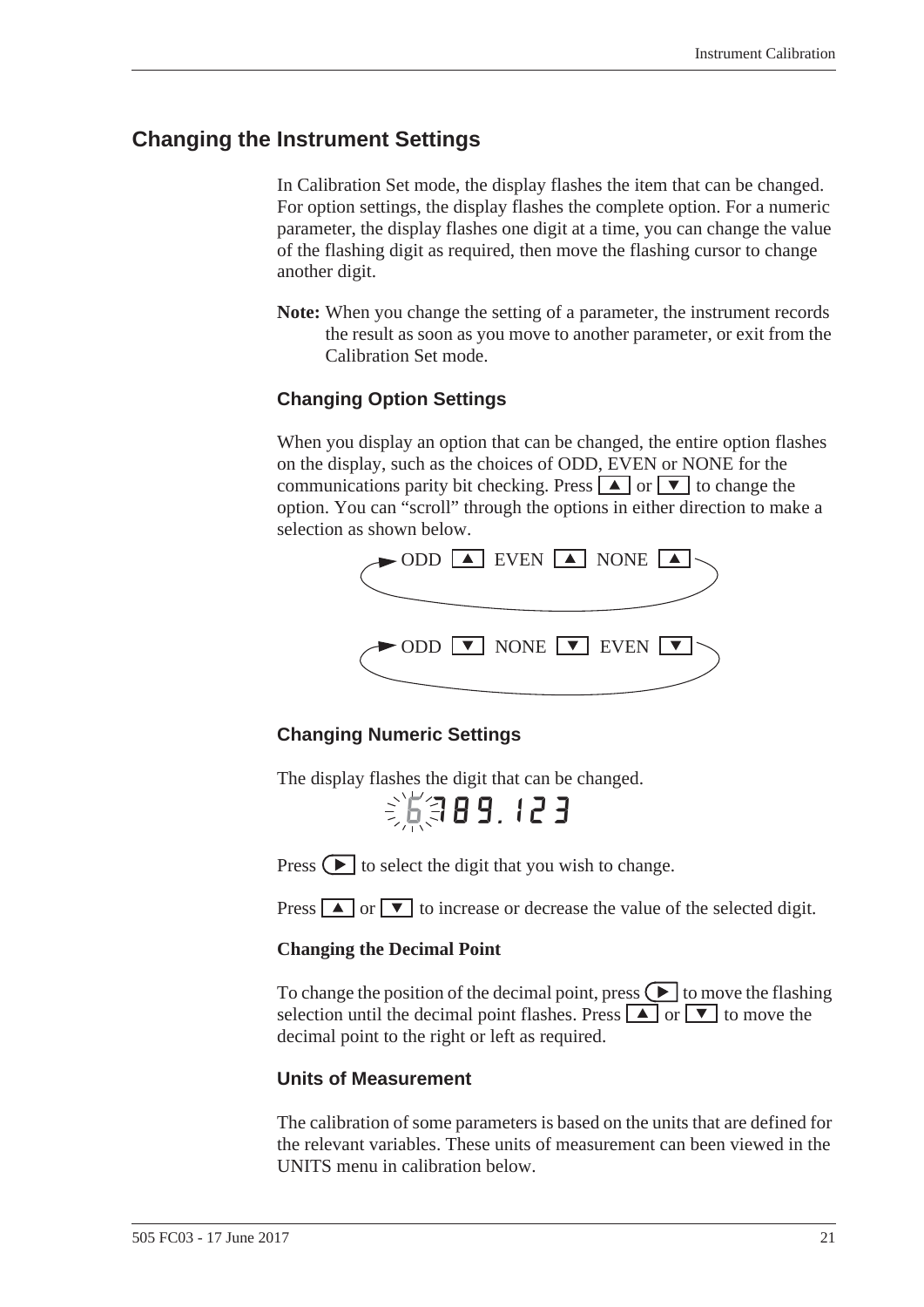# <span id="page-29-0"></span>**Calibration Menu Tree**



<span id="page-29-2"></span>[Figure 8](#page-29-1) and [Figure 9](#page-30-0) show the keys for moving around the calibration menu tree in Calibration View or Set mode.

<span id="page-29-1"></span>*Figure 8 Calibration Menu Tree Sheet 1*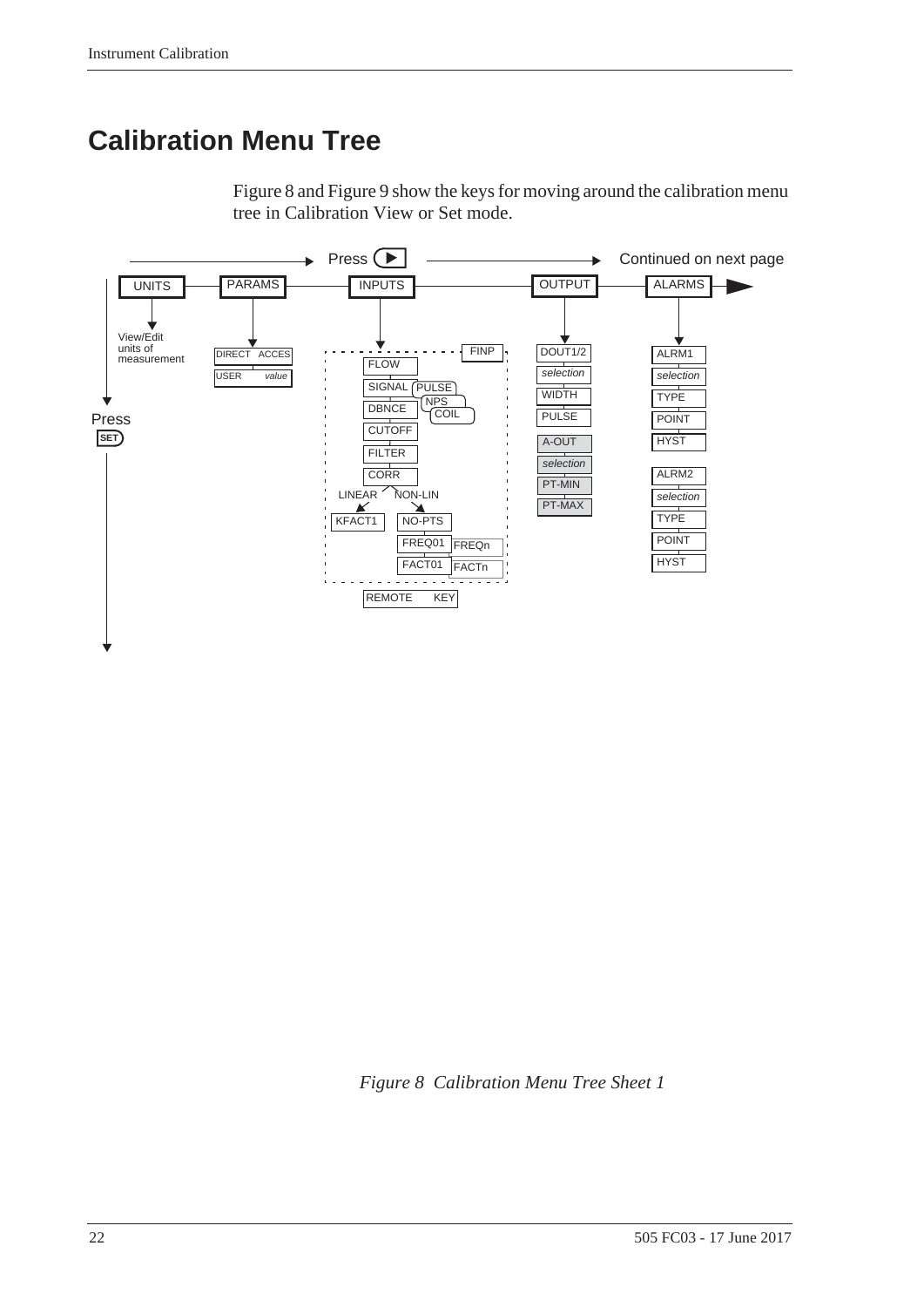

| RTU   | DATA        |
|-------|-------------|
| RTU   | ADDR        |
| FLASH | <b>PORT</b> |

**PARITY** S-BITS

The shaded boxes indicate advanced options

Press **DISPLAY** at any point to return to the main calibration menu.

Press  $\Box$  at any I/O assignment position to move to the next I/O assignment in the submenu (eg pressing  $\Box$  on ALRM1 will move you to ALRM2)

<span id="page-30-0"></span>*Figure 9 Calibration Menu Tree Sheet 2*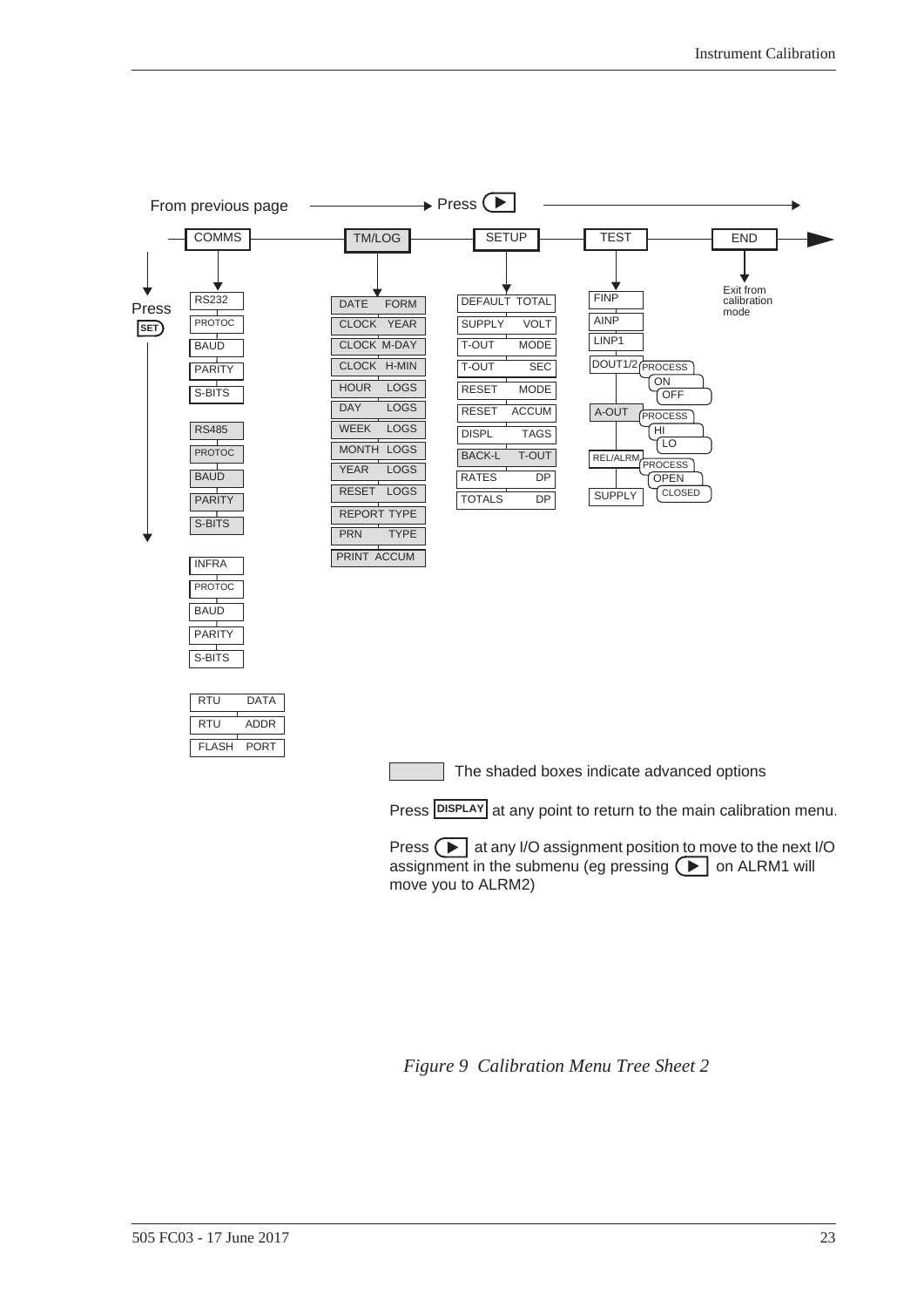# <span id="page-31-0"></span>**Instrument Settings**

# <span id="page-31-1"></span>**Units of Measurement**

<span id="page-31-3"></span><span id="page-31-2"></span>The Units menu allows the units to be viewed and edited if necessary without the reloading of new application software. Any change in units will result in a full reset to initially downloaded settings. Therefore, any required changes to units of measurement should be made before changing any other settings.

| <b>SET</b>             | $\textcolor{blue}{\blacktriangleright} \rightarrow \textcolor{red}{UNITS}$ params inputs outputs alarms comms tmlog setup test end                                                                                                                                              |  |
|------------------------|---------------------------------------------------------------------------------------------------------------------------------------------------------------------------------------------------------------------------------------------------------------------------------|--|
| ITEMn<br>unit          | The units for main menu or calibration items can be viewed by pressing<br>the $\left($ set $\right)$ key.                                                                                                                                                                       |  |
|                        | The units of measurement are password protected. To edit the units the<br>correct password must be entered on entry to EDIT mode.                                                                                                                                               |  |
|                        | Press $\boxed{\blacktriangle}$ or $\boxed{\blacktriangledown}$ to select the required units. Refer to <b>Available Units</b><br>of Measurement on page 58 for the list of available units.                                                                                      |  |
| <b>ACCEPT</b><br>UNIT5 | The Accept Units prompt will only appear if one or more of the units<br>have been changed.                                                                                                                                                                                      |  |
|                        | <b>IMPORTANT:</b> Accepting the change of units will initiate a master<br>reset. All calibration parameters will revert to their default value (i.e.<br>those values included in the downloaded instrument software). All totals<br>and any logged information will be cleared. |  |
|                        | Press $\Box$ or $\nabla$ to select YES, then press the SET key. The instrument<br>makes three beeps to confirm the reset command.                                                                                                                                               |  |
|                        | The message -RESET- PLEASE WAIT will be displayed as the<br>instrument exits calibration mode and completes a full re-boot sequence.                                                                                                                                            |  |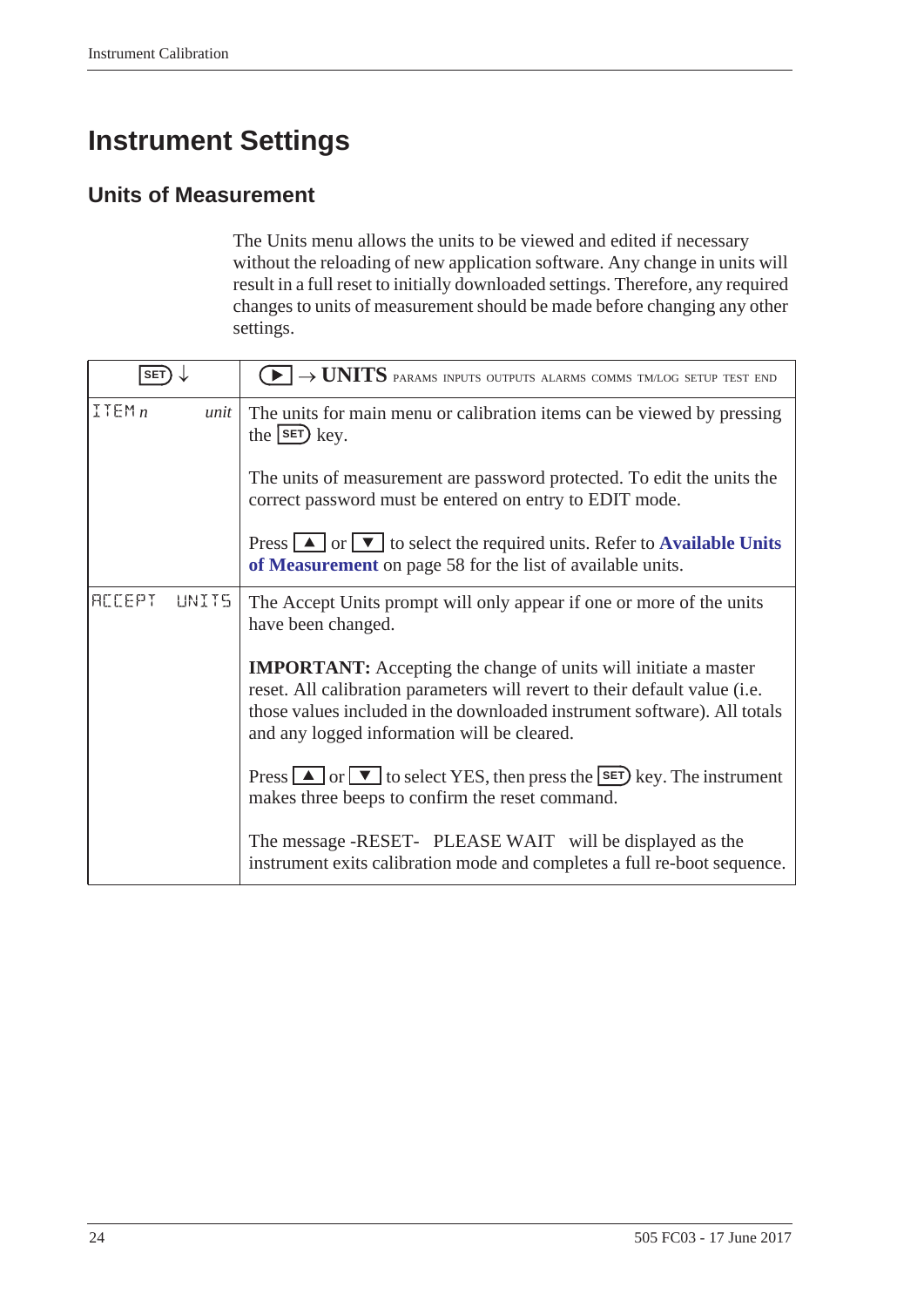# <span id="page-32-4"></span><span id="page-32-2"></span><span id="page-32-0"></span>**Parameters**

<span id="page-32-5"></span>

| <b>SET</b>                                                                                                                                                            | $\blacktriangleright$ $\rightarrow$ units <b>PARAMS</b> inputs outputs alarms comms tmlog setup test end                                                                                                                                                                                                                                                                                                                                                                 |  |  |
|-----------------------------------------------------------------------------------------------------------------------------------------------------------------------|--------------------------------------------------------------------------------------------------------------------------------------------------------------------------------------------------------------------------------------------------------------------------------------------------------------------------------------------------------------------------------------------------------------------------------------------------------------------------|--|--|
| <b>DIRECT</b><br><b>RECES</b>                                                                                                                                         | If the direct access is enabled then the operator is able to enter edit mode<br>for the User Value directly from the main menu by holding the <b>SET</b> ) key<br>while viewing the parameter. If disabled the parameter can only be<br>changed from within calibration set mode (or via serial communications,<br>see below). Select the direct access mode as required.<br>Press $\boxed{\blacktriangle}$ or $\boxed{\blacktriangledown}$ to select ENABLE or DISABLE. |  |  |
| <b>Modbus Accessible Parameters</b>                                                                                                                                   |                                                                                                                                                                                                                                                                                                                                                                                                                                                                          |  |  |
| The following PARAMS menu item is also accessible via Modbus communications. For<br>Modbus register listing, refer to Instrument Configuration Parameters on page 49. |                                                                                                                                                                                                                                                                                                                                                                                                                                                                          |  |  |
| USER<br>$V$ RLUE                                                                                                                                                      | Enter the User Value as required.                                                                                                                                                                                                                                                                                                                                                                                                                                        |  |  |
|                                                                                                                                                                       | This parameter can accept a value in the range 0 to 999999.9                                                                                                                                                                                                                                                                                                                                                                                                             |  |  |

# <span id="page-32-3"></span><span id="page-32-1"></span>**Inputs**

| <b>SET</b>             |      | $\rightarrow$ UNITS PARAMS INPUTS OUTPUTS ALARMS COMMS TM/LOG SETUP TEST END                                                                                                                                                 |  |  |
|------------------------|------|------------------------------------------------------------------------------------------------------------------------------------------------------------------------------------------------------------------------------|--|--|
| <b>Frequency Input</b> |      |                                                                                                                                                                                                                              |  |  |
| INPUE                  |      | For this application, the Frequency Input is assigned to mass flow at the Frequency Input is assigned to mass flow rate.                                                                                                     |  |  |
| FLOW                   | FINP |                                                                                                                                                                                                                              |  |  |
| <b>SIGNAL</b>          | FINP | Frequency input signal type.                                                                                                                                                                                                 |  |  |
|                        |      | Press $\Box$ or $\Box$ to select COIL, NPS or PULSE.                                                                                                                                                                         |  |  |
| <b>JBNCE</b>           | FINP | Switches and relays have metal contacts to make and break circuits. The<br>contact bounce introduces random signals into the circuit. The instrument<br>has a debounce circuit to eliminate this problem.                    |  |  |
|                        |      | Note: When the debounce circuit is enabled, the maximum input<br>frequency for large amplitude signals is limited to approximately<br>500Hz. For low amplitude signals, the maximum frequency can be<br>approximately 200Hz. |  |  |
|                        |      | Press $\Box$ or $\nabla$ to select ENABLE or DISABLE.                                                                                                                                                                        |  |  |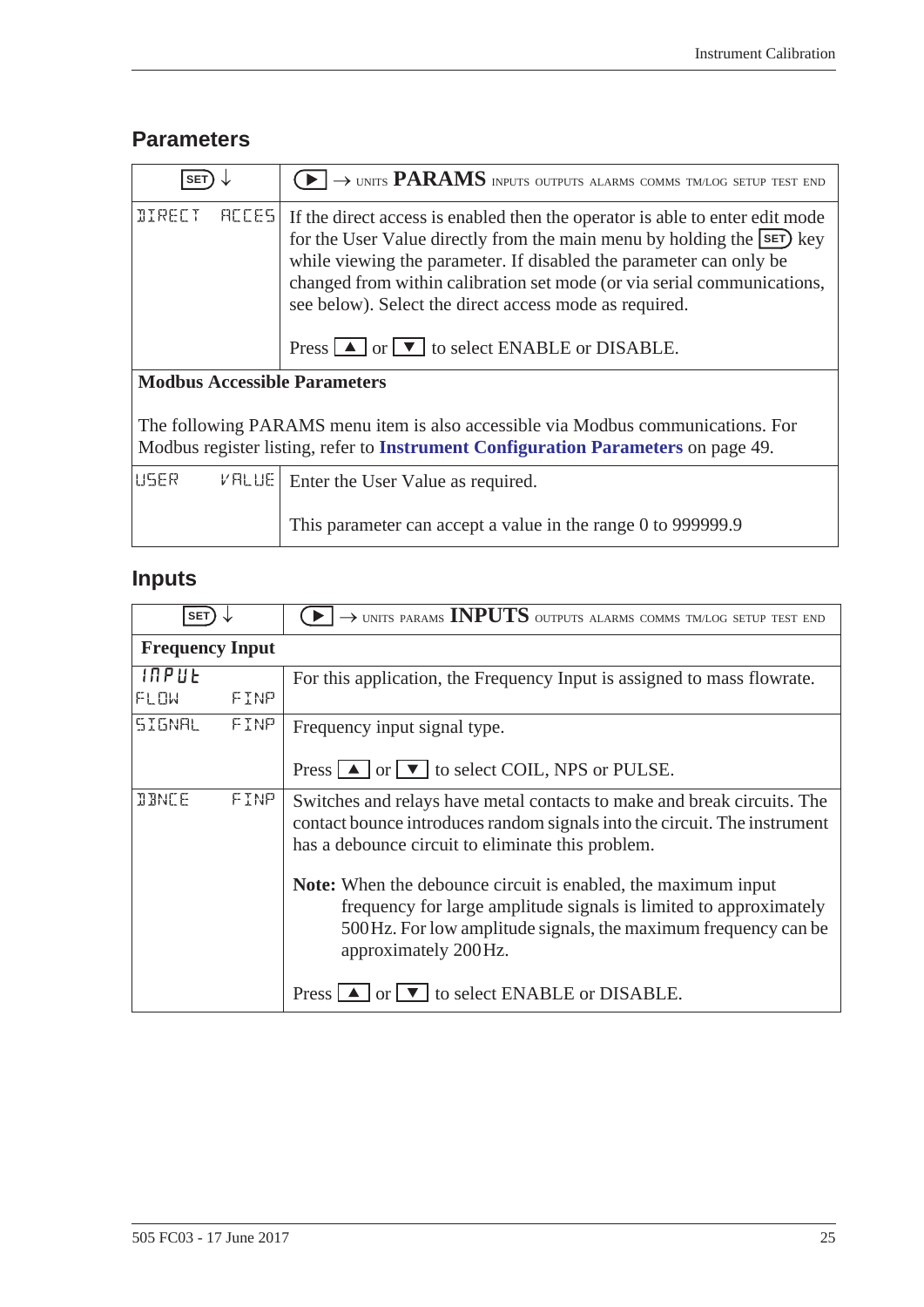| SET)                |                                                                                                                                                                                                                           | $\rightarrow$ UNITS PARAMS INPUTS OUTPUTS ALARMS COMMS TM/LOG SETUP TEST END                                                                                                                                                                                                                                |                                       |
|---------------------|---------------------------------------------------------------------------------------------------------------------------------------------------------------------------------------------------------------------------|-------------------------------------------------------------------------------------------------------------------------------------------------------------------------------------------------------------------------------------------------------------------------------------------------------------|---------------------------------------|
| FINP<br>CUTOFF      | The Cut-off is the lowest frequency for which the instrument continues<br>to calculate a rate from the flowmeter.                                                                                                         |                                                                                                                                                                                                                                                                                                             |                                       |
|                     | Hertz.                                                                                                                                                                                                                    | The value for the cut-off is specified as the frequency of the flowmeter in                                                                                                                                                                                                                                 |                                       |
|                     | has actually stopped.                                                                                                                                                                                                     | Be careful when setting low cut-off values because the display update<br>time for the flow rate becomes very long. For example if the cut-off is set<br>to 0.01 Hz, and the measured flow stops, the instrument continues to<br>display the flow rate for 100 seconds before it can determine that the flow |                                       |
| FILTER<br>FINP      | Input fluctuations caused by pulsating flow tend to create distortion in the<br>input readings of the rate. The instrument has a digital filter that averages<br>out these fluctuations.                                  |                                                                                                                                                                                                                                                                                                             |                                       |
|                     | As a guide to the degree of filtering to use, the following table shows the<br>response time (in seconds) to reach 90% and 99% of a step change in<br>input.<br>The value A is the filter constant that the user can set. |                                                                                                                                                                                                                                                                                                             |                                       |
|                     | Filter setting A                                                                                                                                                                                                          | Seconds to reach 90%<br>of full swing                                                                                                                                                                                                                                                                       | Seconds to reach 99%<br>of full swing |
|                     | $\overline{0}$                                                                                                                                                                                                            | $\overline{0}$                                                                                                                                                                                                                                                                                              | $\theta$                              |
|                     | $\overline{2}$                                                                                                                                                                                                            | $\overline{2}$                                                                                                                                                                                                                                                                                              | $\overline{4}$                        |
|                     | 4                                                                                                                                                                                                                         | $\overline{4}$                                                                                                                                                                                                                                                                                              | 8                                     |
|                     | 6                                                                                                                                                                                                                         | $\overline{5}$                                                                                                                                                                                                                                                                                              | 10                                    |
|                     | 10                                                                                                                                                                                                                        | $\overline{8}$                                                                                                                                                                                                                                                                                              | 15                                    |
|                     | 15                                                                                                                                                                                                                        | 12                                                                                                                                                                                                                                                                                                          | 23                                    |
|                     | 20                                                                                                                                                                                                                        | 14                                                                                                                                                                                                                                                                                                          | $\overline{27}$                       |
|                     | $\overline{25}$                                                                                                                                                                                                           | $\overline{18}$                                                                                                                                                                                                                                                                                             | $\overline{34}$                       |
|                     | 35                                                                                                                                                                                                                        | $\overline{25}$                                                                                                                                                                                                                                                                                             | 48                                    |
|                     | 45                                                                                                                                                                                                                        | 32                                                                                                                                                                                                                                                                                                          | 62                                    |
|                     | $\overline{60}$                                                                                                                                                                                                           | $\overline{42}$                                                                                                                                                                                                                                                                                             | $\overline{82}$                       |
|                     | 75                                                                                                                                                                                                                        | 52                                                                                                                                                                                                                                                                                                          | 102                                   |
|                     | 90                                                                                                                                                                                                                        | 62                                                                                                                                                                                                                                                                                                          | 122                                   |
|                     | 99                                                                                                                                                                                                                        | 68                                                                                                                                                                                                                                                                                                          | 134                                   |
|                     | there is no filtering.                                                                                                                                                                                                    | The input filter range is from 0 to 99. A setting of $0$ (zero) means that                                                                                                                                                                                                                                  |                                       |
| FINP<br><b>CORR</b> | If the input sensor has non-linear characteristics, select NON-LINEAR<br>to apply correction factors to the input signal.                                                                                                 |                                                                                                                                                                                                                                                                                                             |                                       |
|                     |                                                                                                                                                                                                                           | Use $\Box$ or $\Box$ to select LINEAR or NON-LINEAR.                                                                                                                                                                                                                                                        |                                       |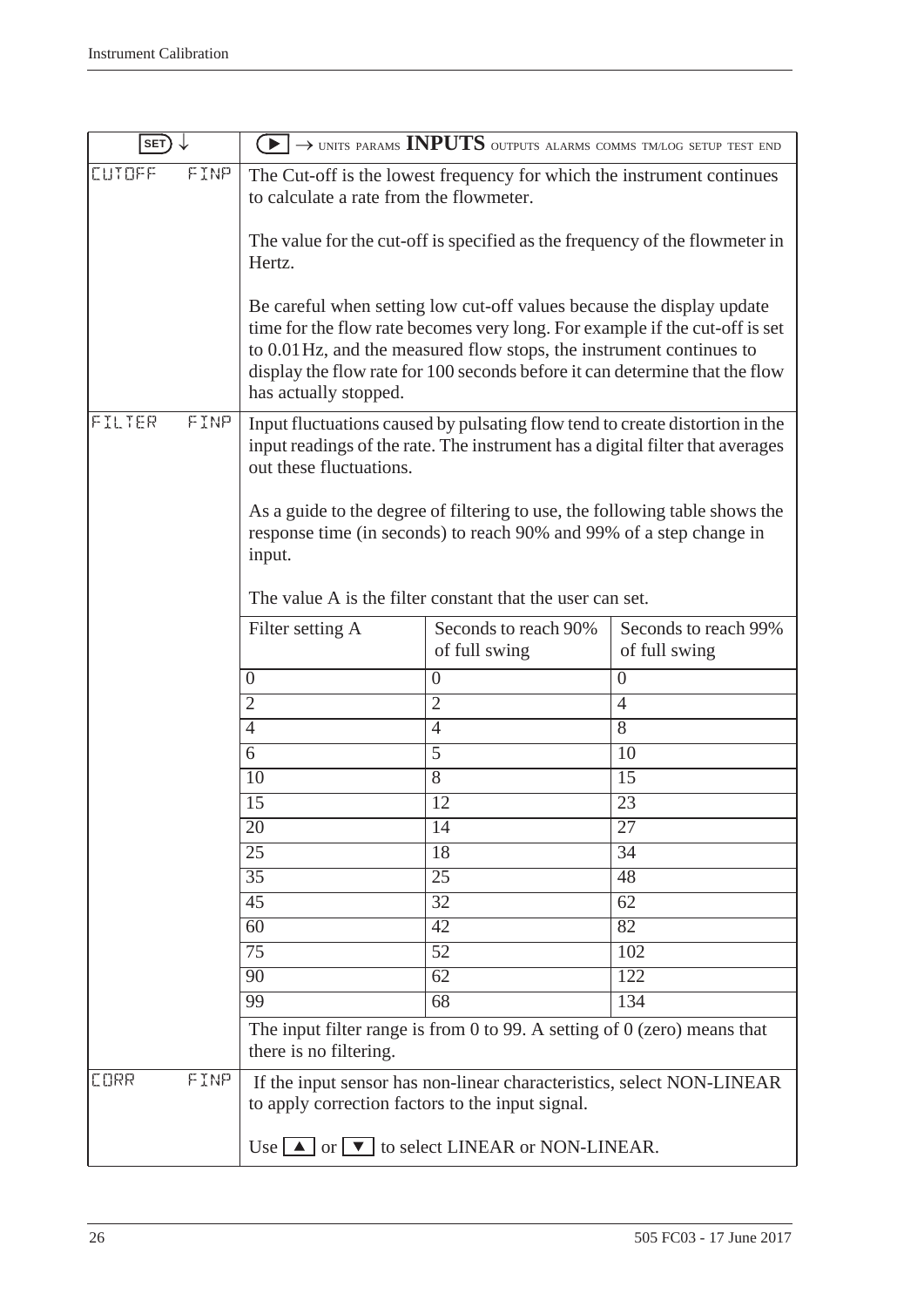| SET)                                          | $\textcolor{blue}{\blacktriangleright} \rightarrow$ units params INPUTS outputs alarms comms tm/log setup test end                                                                                                                                                                         |  |  |
|-----------------------------------------------|--------------------------------------------------------------------------------------------------------------------------------------------------------------------------------------------------------------------------------------------------------------------------------------------|--|--|
| KFALT<br>unit                                 | This parameter is available for viewing and editing only when the<br>correction type is set to Linear.                                                                                                                                                                                     |  |  |
|                                               | The K-factor of the flowmeter is the number of pulses from the flowmeter<br>per unit of volume (or mass). The K-factor cannot be 0 (zero).                                                                                                                                                 |  |  |
| NO-PIS<br>FINP                                | This parameter is available for viewing and editing only when the<br>correction type is set to Non-linear.                                                                                                                                                                                 |  |  |
|                                               | Enter the number of non-linearity correction points.                                                                                                                                                                                                                                       |  |  |
|                                               | Press $\boxed{\blacktriangle}$ or $\boxed{\blacktriangledown}$ to select a number between 1 and 10 for the number<br>of correction points.                                                                                                                                                 |  |  |
| FINP<br>FRED01<br>to<br>$F$ RE $\mathbb{G}_n$ | This parameter is available for viewing and editing only when the<br>correction type is set to Non-linear.                                                                                                                                                                                 |  |  |
|                                               | Enter the frequency for this correction point.                                                                                                                                                                                                                                             |  |  |
|                                               | The instrument uses linear interpolation between the correction points<br>except that the correction factor for FREQ01 is used from 0Hz up to<br>FREQ01. Similarly, the instrument maintains the correction factor for the<br>highest frequency setting up to the maximum input frequency. |  |  |
|                                               | The following diagram shows the scaling factors at different frequencies<br>for a hypothetical flowmeter. The heavy black line represents the actual<br>scaling factor of the flowmeter. The light black line is the approximation<br>that the instrument uses.<br><b>Scaling</b>          |  |  |
|                                               | <b>Factor</b>                                                                                                                                                                                                                                                                              |  |  |
|                                               | FACT02                                                                                                                                                                                                                                                                                     |  |  |
|                                               | FACT03<br>FACT01<br><b>FACT05</b>                                                                                                                                                                                                                                                          |  |  |
|                                               | FACT04                                                                                                                                                                                                                                                                                     |  |  |
|                                               | Frequency<br>FREQ01<br><b>FREQ02</b><br>FREQ03<br>FREQ04<br><b>FREQ05</b>                                                                                                                                                                                                                  |  |  |
|                                               |                                                                                                                                                                                                                                                                                            |  |  |
|                                               | Enter the lowest correction factor frequency as FREQ01 and proceed up<br>to the highest frequency. You can press the <b>DISPLAY</b> key to skip the<br>non-linear points and go to the next item.                                                                                          |  |  |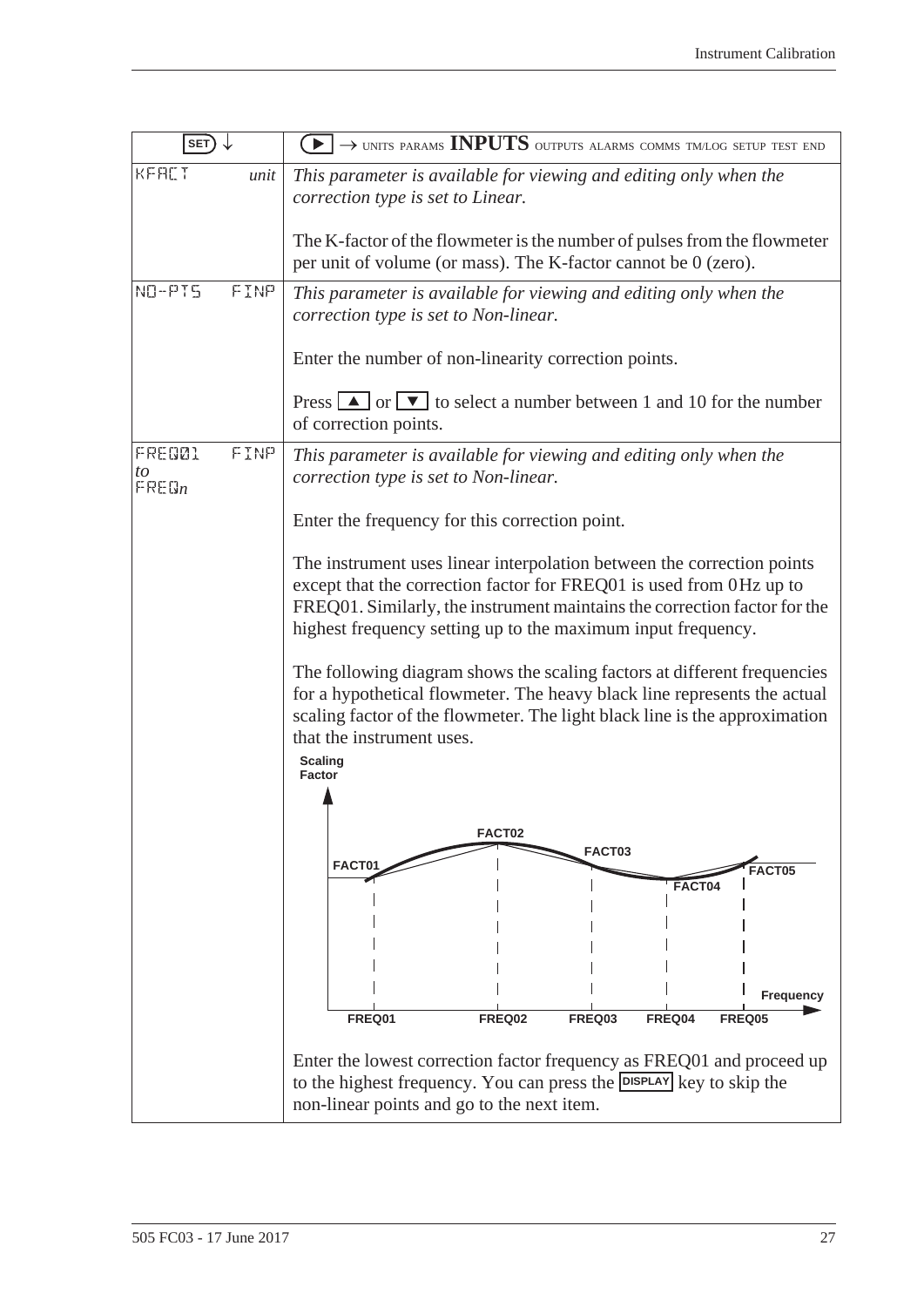| <b>SET</b>                |      | $\rightarrow$ UNITS PARAMS <b>INPUTS</b> OUTPUTS ALARMS COMMS TM/LOG SETUP TEST END                                                                                                                                            |
|---------------------------|------|--------------------------------------------------------------------------------------------------------------------------------------------------------------------------------------------------------------------------------|
| FACT01<br>to<br>F H L T n | FINP | This parameter is available for viewing and editing only when the<br>correction type is set to Non-linear.                                                                                                                     |
|                           |      | Enter the scaling factor for this correction point in the same units of<br>measure as the single K-factor above.                                                                                                               |
|                           |      | The correction factor cannot be $0$ (zero).                                                                                                                                                                                    |
| REMOTE                    | KFY. | You can assign the remote key input to duplicate any one of the key<br>switches on the front panel.                                                                                                                            |
|                           |      | Press $\boxed{\triangle}$ or $\boxed{\triangledown}$ to select NO-1 through NO-5 as the key on the front<br>panel (from left to right) that is set as the remote key input. Select NONE<br>to disable the remote key function. |

# <span id="page-35-2"></span><span id="page-35-0"></span>**Outputs**

<span id="page-35-1"></span>

| <b>SET</b> |                     | $\rightarrow$ units params inputs OUTPUTS alarms comms tm/log setup test end                                                                                                                                                                             |
|------------|---------------------|----------------------------------------------------------------------------------------------------------------------------------------------------------------------------------------------------------------------------------------------------------|
| MR55       | $[[] \cup [n]$      | You can assign any of the "total" main menu variables to a pulse output.                                                                                                                                                                                 |
|            |                     | Press $\boxed{\blacktriangle}$ or $\boxed{\blacktriangledown}$ to select the variable that is required as an output.                                                                                                                                     |
| WIDTH      | $[[]] \mathsf{T}_n$ | Pulse output is usually used to drive remote counters. Set the pulse width<br>(in milliseconds) as required by the remote counter.                                                                                                                       |
|            |                     | Press $\Box$ or $\Box$ to set to: 10, 20, 50, 100, 200 or 500 ms.                                                                                                                                                                                        |
| PULSE      | $\Box$ $\Box$ $n$   | The Output Pulse Factor is the scaling factor for the retransmission of the<br>measured total quantity.                                                                                                                                                  |
|            |                     | For example, if "volume" is chosen as an output variable and engineering<br>unit is cubic metres, then a pulse factor of 1.000 generates one pulse for<br>$1 \text{ m}^3$ . Similarly, a pulse factor of 3.000 generates one pulse for $3 \text{ m}^3$ . |
|            |                     | For more information, see Output Pulse Factor on page 29.                                                                                                                                                                                                |
|            |                     | The output pulse factor cannot be $0$ (zero).                                                                                                                                                                                                            |
| $M-FLDW$   | $H - U U T$         | You can assign any of the "rate" main menu variables to the 4-20 mA<br>output.                                                                                                                                                                           |
|            |                     | Press $\boxed{\blacktriangle}$ or $\boxed{\blacktriangledown}$ to select the variable that is required as an output.                                                                                                                                     |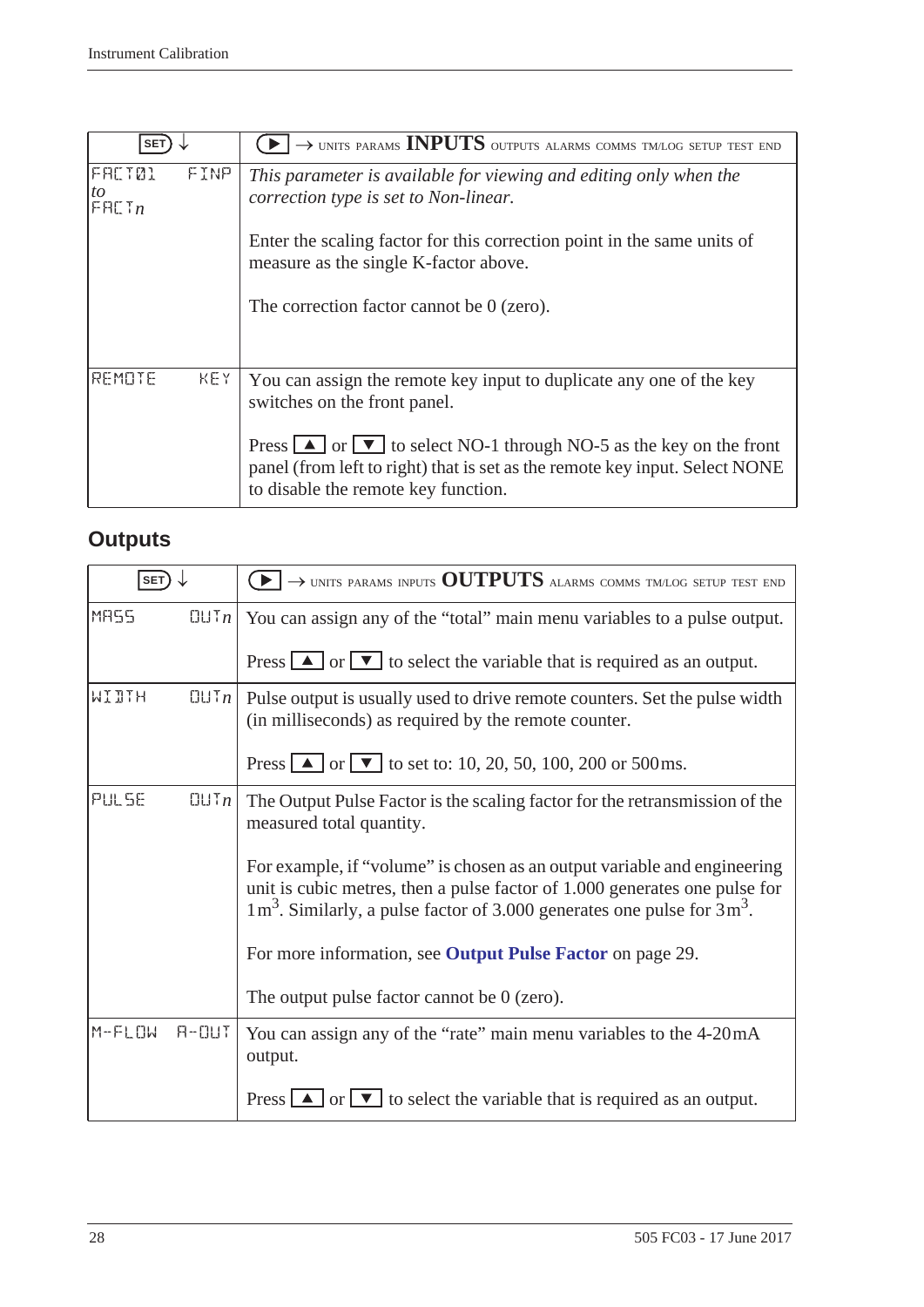| <b>SET</b>           |                      | $\rightarrow$ units params inputs OUTPUTS alarms comms tm/log setup test end                                                                                                                                                                                                                                                                                                                    |
|----------------------|----------------------|-------------------------------------------------------------------------------------------------------------------------------------------------------------------------------------------------------------------------------------------------------------------------------------------------------------------------------------------------------------------------------------------------|
| $PT-MIN$<br>$PT-MAX$ | $H - U U T$<br>A-OUT | The output minimum value corresponds to the 4mA point and the output<br>maximum value corresponds to the 20mA point.                                                                                                                                                                                                                                                                            |
|                      |                      | Setting the output range differently from the input range enables the<br>instrument to amplify the input signal. You can drive a chart recorder that<br>"zooms in" on a specified range of values instead of displaying the full<br>operating range of the transducer.                                                                                                                          |
|                      |                      | For example, if "volume flow" is chosen as an output variable and<br>engineering unit is cubic metres per minute, then setting the minimum<br>point to 30 and the maximum point to 100 would reflect the volumetric<br>flow rate range of 30 to $100 \text{m}^3/\text{min}$ . At rates above the maximum and<br>below the minimum points, the output remains at 20 mA and 4 mA<br>respectively. |

#### <span id="page-36-4"></span><span id="page-36-2"></span>**Output Pulse Factor**

Increasing the output pulse width reduces the maximum frequency at which a total variable can be retransmitted. Pulses will be missed if the output cannot "keep up" with the rate of total counts. You can use the output pulse factor to ensure that this maximum is not reached.

The maximum pulse output frequency is determined by:

 $\frac{1000}{(2 \times \text{pulse width in ms})} \text{Hz}$ 

The minimum pulse factor required is determined by:

max rate of total max pulse output frequency ------------------------------------------------------------------

For example: To calculate the required pulse factor to avoid losing counts in retransmission if a total counts at a maximum rate of 75 units/sec (Hz) and the required pulse width of a remote counter is at least 50 ms:

The maximum pulse output frequency is:  $\frac{1000}{2 \times 50}$  = 10Hz The minimum pulse factor for that frequency is:  $\frac{75}{10}$  $\frac{75}{10}$  = 7.5Hz

## <span id="page-36-1"></span><span id="page-36-0"></span>**Alarms**

<span id="page-36-3"></span>The alarm relay(s) can be assigned to rate variables such as volume flowrate, or set as an equipment failure alarm.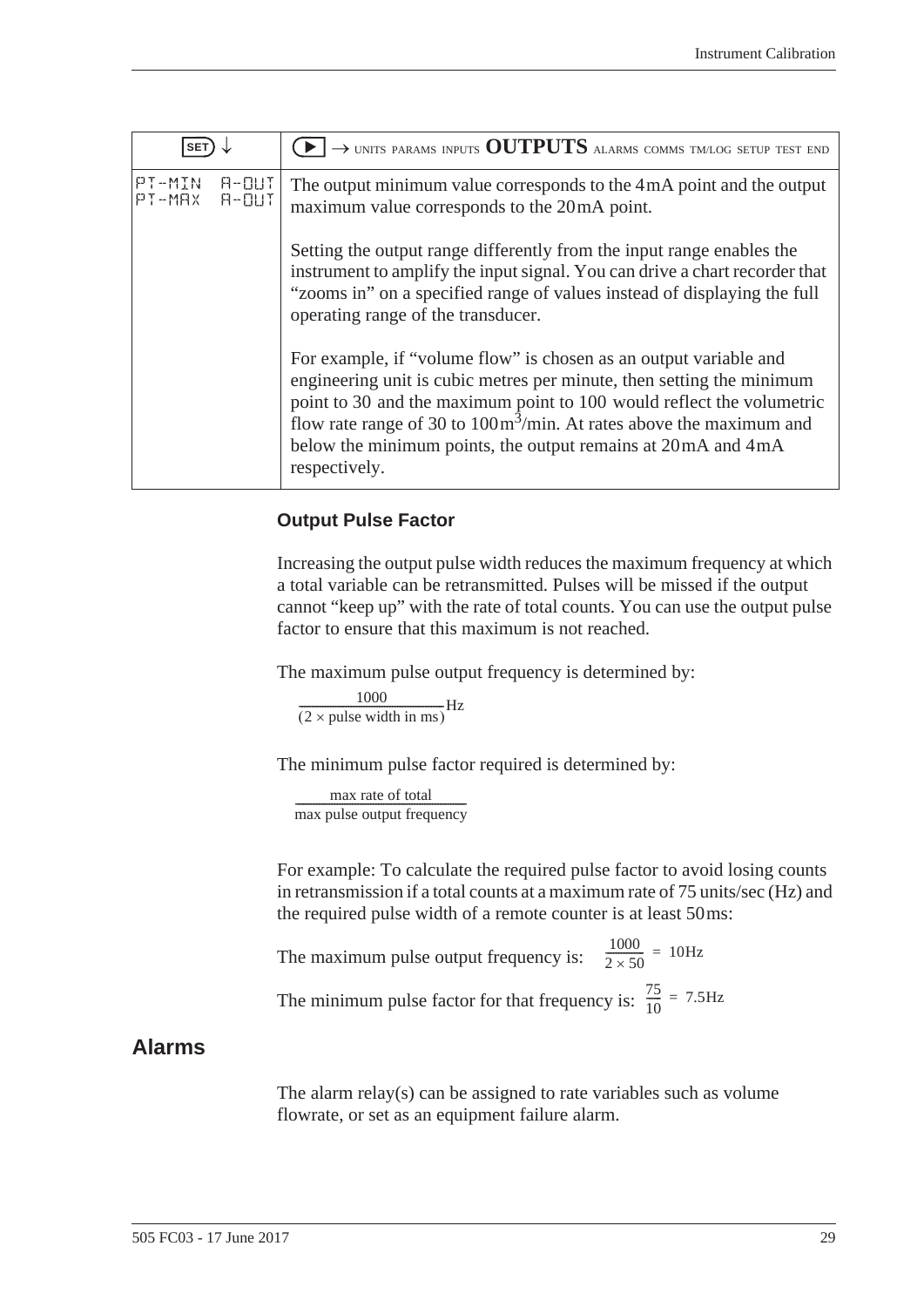The alarm switches "on" whenever an alarm condition exists. The alarm switches "off" when the alarm condition no longer exists. However, you may need to configure external alarm devices that require acknowledgement for cancelling an alarm.

#### <span id="page-37-0"></span>**Equipment Failure Alarm**

<span id="page-37-2"></span>Any alarm relay can be assigned as an equipment failure alarm. This alarm setting can have normally closed (open) contacts that open (close) when the instrument displays any error message as listed in **[Error Messages](#page-46-0)** on page [39](#page-46-0).

<span id="page-37-1"></span>

| SET)  |       | $\rightarrow$ units params inputs outputs $ALARMS$ comms tm/log setup test end                                                                                                                                                                                                                                                                                                                                                                                                                                                                                    |
|-------|-------|-------------------------------------------------------------------------------------------------------------------------------------------------------------------------------------------------------------------------------------------------------------------------------------------------------------------------------------------------------------------------------------------------------------------------------------------------------------------------------------------------------------------------------------------------------------------|
| RELAY | HLRMn | Select a rate variable to assign to the alarm relay.                                                                                                                                                                                                                                                                                                                                                                                                                                                                                                              |
|       |       | <b>Note:</b> If the alarm type is set to "equipment alarm", this relay assignment<br>setting is ignored.                                                                                                                                                                                                                                                                                                                                                                                                                                                          |
|       |       | Press $\boxed{\blacktriangle}$ or $\boxed{\blacktriangledown}$ to select the variable that is required as an alarm.                                                                                                                                                                                                                                                                                                                                                                                                                                               |
| TYPE  | HLRMn | The options available for alarm types are as follows:                                                                                                                                                                                                                                                                                                                                                                                                                                                                                                             |
|       |       | HI-NO — High Alarm, Normally Open contacts<br>$\bullet$<br>HI-NC — High Alarm, Normally Closed contacts<br>$\bullet$<br>• LO-NO — Low Alarm, Normally Open contacts<br>• LO-NC — Low Alarm, Normally Closed contacts<br>BD-NO — Band Alarm, Normally Open contacts<br>$\bullet$<br>BD-NC — Band Alarm, Normally Closed contacts<br>$\bullet$<br>AL-NO — Equipment Alarm, Normally Open contacts<br>$\bullet$<br>• AL-NC — Equipment Alarm, Normally Closed contacts<br>Press $\boxed{\triangle}$ or $\boxed{\triangledown}$ to select the type of alarm required. |
| POINT | HLRMn | The Alarm Setpoint is available for viewing and editing for any alarm<br>type except 'equipment alarms'.<br>The Alarm Setpoint is the value (in engineering units of assigned<br>variable) at which the alarm condition occurs and therefore the alarm is<br>on.<br>Each alarm is completely independent, e.g. a High alarm does NOT need<br>to have a higher setpoint than the a Low alarm.                                                                                                                                                                      |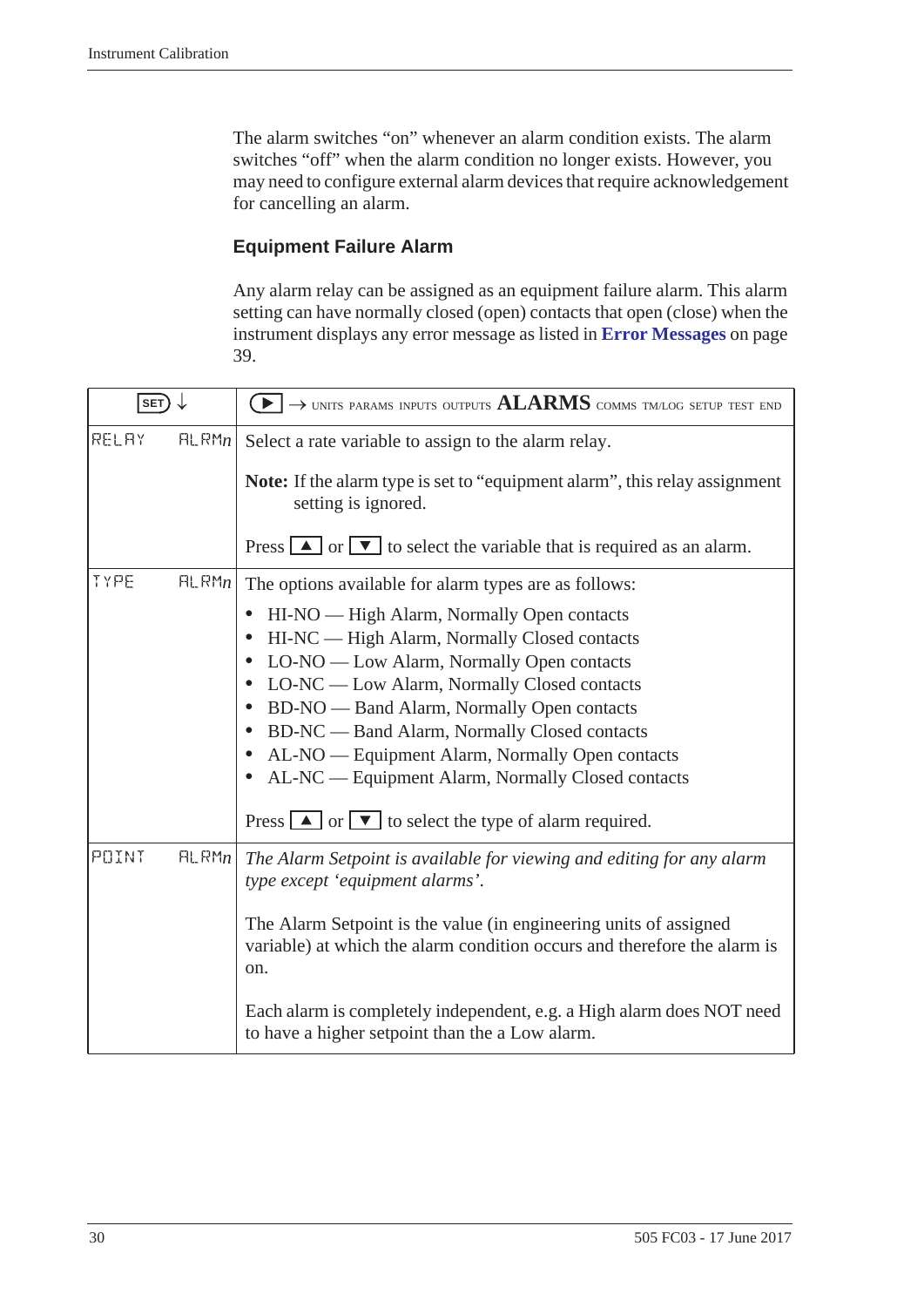<span id="page-38-2"></span>

| <b>SET</b>  |       | $\blacktriangleright$ $\rightarrow$ units params inputs outputs $ALARMS$ comms tmlog setup test end                                                                                                                                                                                                                                                                                      |
|-------------|-------|------------------------------------------------------------------------------------------------------------------------------------------------------------------------------------------------------------------------------------------------------------------------------------------------------------------------------------------------------------------------------------------|
| <b>HY5T</b> | HLRMn | The Alarm Hysteresis is available for viewing and editing for any alarm<br>type except 'equipment alarms'.                                                                                                                                                                                                                                                                               |
|             |       | Alarm hysteresis loops occur when the alarm toggles continuously on and<br>off when the process variable is close to the setpoint.                                                                                                                                                                                                                                                       |
|             |       | For a high alarm, the alarm activates when the value of the variable rises<br>above the alarm setpoint and deactivates when the value falls below the<br>alarm setpoint minus the amount of the hysteresis setting (if any).                                                                                                                                                             |
|             |       | For a low alarm, the alarm activates when the value of the variable falls<br>below the alarm setpoint and deactivates when the value rises above the<br>alarm setpoint plus the amount of the hysteresis setting (if any).                                                                                                                                                               |
|             |       | For a band alarm, the alarm activates whenever the value of the variable<br>is outside the setpoint plus or minus the amount of the hysteresis.                                                                                                                                                                                                                                          |
|             |       | For example, with a high alarm setpoint of 200, and a hysteresis setting<br>of zero, a value oscillating between 197 and 202 will cause the alarm to<br>toggle on at 200 and toggle off below 200. However, if the hysteresis is<br>set to 5, the value of the variable must fall below 195 to cancel the alarm.<br>The alarm will reactivate only when the value again rises above 200. |

## <span id="page-38-1"></span><span id="page-38-0"></span>**Communications**

<span id="page-38-5"></span><span id="page-38-3"></span>The instrument has the following communication ports:

- **• RS-232 Port** Three terminals on the rear of the instrument. There is also an optional 9-pin female connector on the rear panel of the instrument.
- <span id="page-38-6"></span><span id="page-38-4"></span>**• RS-485 Port** - Terminals on the rear panel.
- **• Infra-red Port** (optional) Discontinued Although program settings may be visible in calibration, the required hardware is no longer available. The Infra-red protocol assignment (PROTOC INFRA) should be set to NONE and the remaining INFRA settings can be ignored.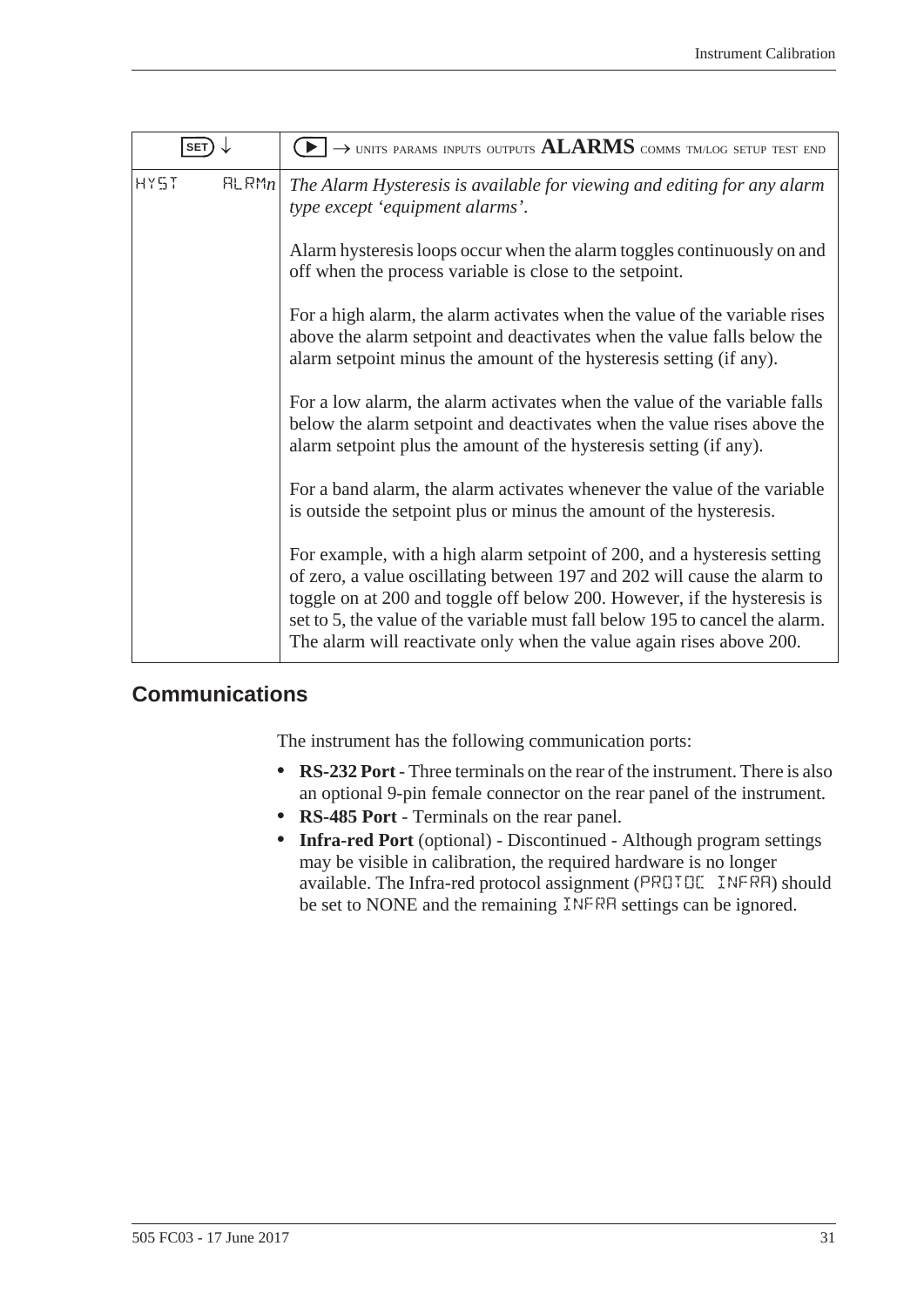<span id="page-39-3"></span><span id="page-39-2"></span><span id="page-39-1"></span><span id="page-39-0"></span>

| SET)        |                         | $\blacktriangleright$ $\rightarrow$ units params inputs outputs alarms COMMS tmlog setup test end                                                                                                                                                 |
|-------------|-------------------------|---------------------------------------------------------------------------------------------------------------------------------------------------------------------------------------------------------------------------------------------------|
| PROTOC      | R5232<br>RS48S<br>INFRA | The Communications Protocols can be assigned to the communication<br>ports as follows (a protocol cannot be assigned to more than one port at<br>a time):                                                                                         |
|             |                         | <b>RTU</b><br>- Modbus RTU<br>available for all ports                                                                                                                                                                                             |
|             |                         | available for RS232 and RS485<br><b>PRN</b><br>- Printer Protocol                                                                                                                                                                                 |
|             |                         | <b>NONE</b><br>- If a port is not being used, set the protocol to NONE.                                                                                                                                                                           |
|             |                         | Printer Protocol (PRN) is only available if the option with Real Time<br>Clock is installed.                                                                                                                                                      |
|             |                         | For the selected port, press $\boxed{\blacktriangle}$ or $\boxed{\blacktriangledown}$ to select the desired protocol.                                                                                                                             |
| <b>BAUD</b> | RS232<br>RS485<br>INFRR | The Baud setting is the speed of the communication port in data bits per<br>second.                                                                                                                                                               |
|             |                         | The baud rate of the instrument must match the baud rate of the<br>communication device that the instrument is connected to.                                                                                                                      |
|             |                         | Use 1 or $\bullet$ or $\bullet$ to select 2400, 4800, 9600 or 19200 baud.                                                                                                                                                                         |
| PARITY      | RS232<br>RS485<br>INFRR | The Parity bit helps to detect data corruption that might occur during<br>transmission.                                                                                                                                                           |
|             |                         | The parity bit setting of the instrument must match the parity bit setting<br>of the communication device that the instrument is connected to.                                                                                                    |
|             |                         | Press $\Box$ or $\Box$ to select EVEN, ODD, or NONE.                                                                                                                                                                                              |
| $5 - B175$  | RS232<br>RS4BS<br>INFRA | The Stop bit indicates the end of a transmission. Stop bits can be 1 or 2<br>bit periods in length. The stop bit setting of the instrument must match<br>the stop bit setting of the communication device that the instrument is<br>connected to. |
|             |                         | Press $\boxed{\blacktriangle}$ or $\boxed{\blacktriangledown}$ to select 1 or 2 stop bits.                                                                                                                                                        |
| RTU         | <b>JRTR</b>             | The Modbus RTU data format for the 2-register (4-byte) values can be<br>set as either floating point or long integer values.                                                                                                                      |
|             |                         | Use $\blacksquare$ or $\blacksquare$ to select FLOAT or INTEGER.                                                                                                                                                                                  |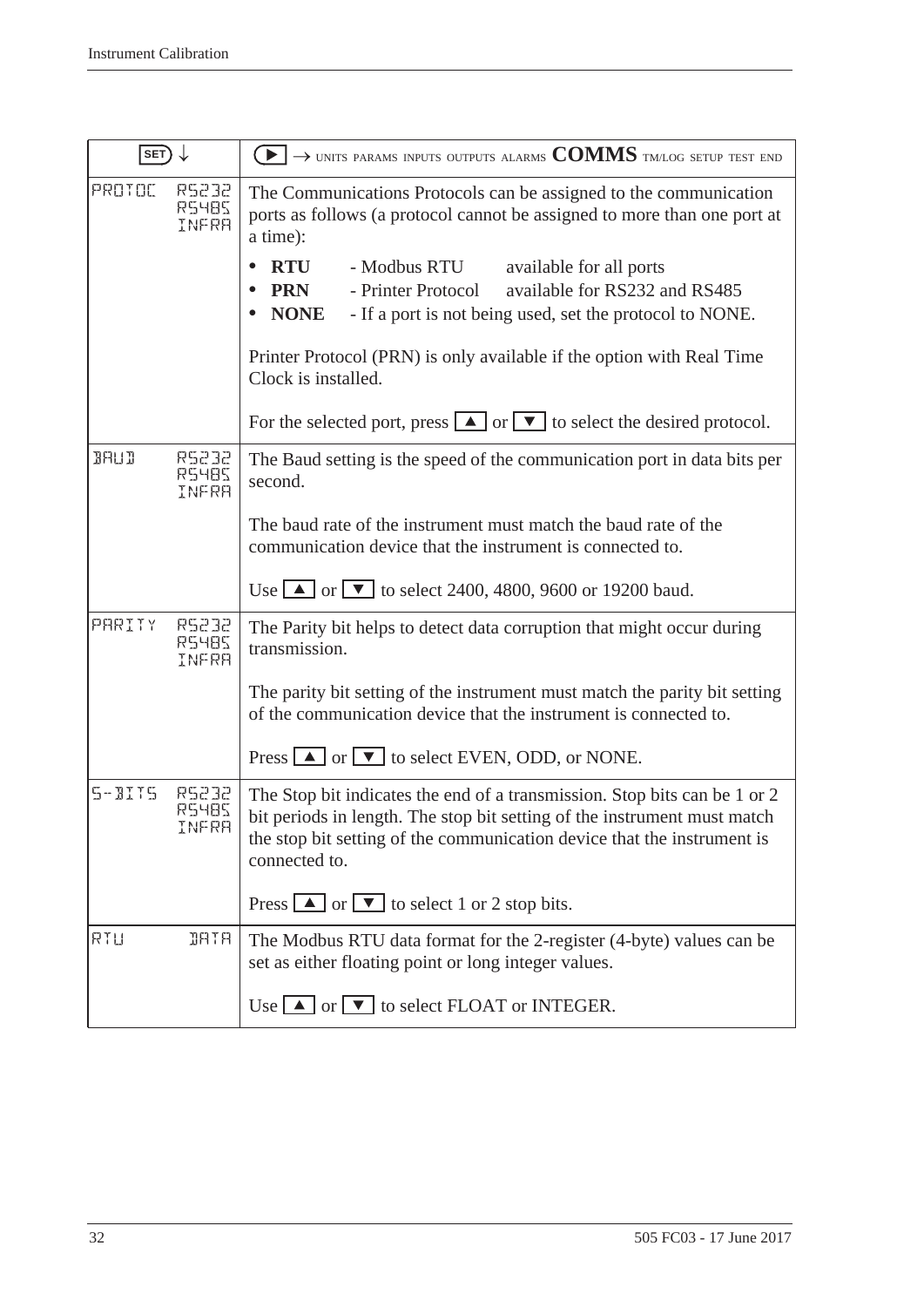| <b>SET</b> |             | $\rightarrow$ units params inputs outputs alarms $COMMS$ tm/log setup test end                                                                                                                       |
|------------|-------------|------------------------------------------------------------------------------------------------------------------------------------------------------------------------------------------------------|
| RTU        | <b>ALLR</b> | The Modbus RTU protocol address must be in the range of 1 to 247.<br>When multiple instruments (slaves) are connected to one communication<br>device (master), each assigned address must be unique. |
|            |             | <b>Note:</b> The master device uses the RTU address 0 (zero) for broadcasting<br>to all connected slave units.                                                                                       |
| FLASH      | PORT        | The Flash Driver Port assignment defines the communication port for<br>downloading software into the instrument.                                                                                     |
|            |             | The default setting of this assignment is the RS-232 port.                                                                                                                                           |
|            |             | Press $\Box$ or $\Box$ to select RS-232, RS-485, or INFRA.                                                                                                                                           |

## <span id="page-40-0"></span>**Time Settings and Data Logging**

#### <span id="page-40-4"></span><span id="page-40-3"></span><span id="page-40-2"></span>**Instrument Clock**

**Note:** The real-time clock is part of the advanced option package.

The instrument has a real-time clock for recording logged events. The clock displays the time and the date. The date format can be set to European format (day/month/year) or American format (month/day/year). The time clock uses the 24-hour format.

<span id="page-40-1"></span>The clock will continue to operate for up to 5 years (typically) on the internal battery if there is no power connected to the instrument. Therefore, after an interruption to the power supply, the instrument recommences normal operation although there will be no data recorded during the period without a power supply.

**Note:** If there is an interruption to the power supply and the battery has failed, the instrument displays an error message when the power supply is restored. In this case, you should set the current time and date so that the instrument continues to log data at the correct times.

#### **Data Logging**

The instrument will log the main-menu variables if real-time clock option is installed. The logs are at fixed intervals which can be programmed to a combination of hours, days, weeks, months and years. The instrument can store a total of 100 log entries. For example, you can specify 40 hourly logs, 30 daily logs, 15 weekly logs, 10 monthly logs and 5 yearly logs.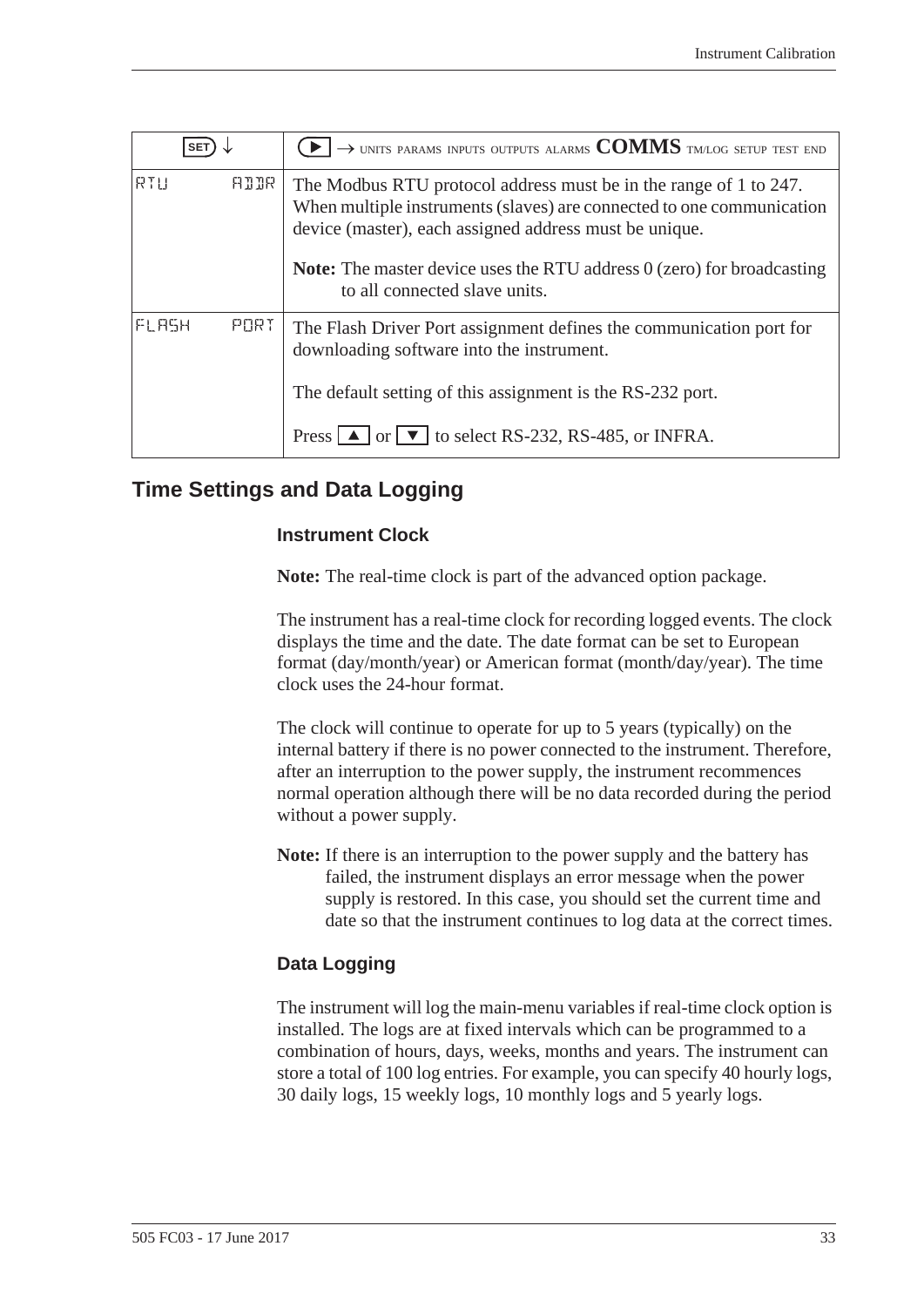If the number of log entries exceeds the programmed number for a particular time interval, the oldest log entry is overwritten by the newest one for that time interval.

Also note that the totals are saved as accumulated totals.

<span id="page-41-4"></span><span id="page-41-2"></span><span id="page-41-1"></span><span id="page-41-0"></span>The log parameters (below) also determine the number of records to be included in a report printout if the printing option is used.

<span id="page-41-3"></span>

| SET)         |             | $\rightarrow$ units params inputs outputs alarms comms $\text{TM/LOG}$ setup test end                                                                                                   |
|--------------|-------------|-----------------------------------------------------------------------------------------------------------------------------------------------------------------------------------------|
| <b>JATE</b>  | FORM        | <b>Clock Date Format</b>                                                                                                                                                                |
|              |             | The European date format is: dd/mm/yyyy or (Day-Month).                                                                                                                                 |
|              |             | The American date format is: mm/dd/yyyy or (Month-Day).                                                                                                                                 |
|              |             | Press $\boxed{\blacktriangle}$ or $\boxed{\blacktriangledown}$ to select DAY-M or M-DAY                                                                                                 |
| <b>CLOCK</b> | YEAR        | The Clock Year defines the current year for the real-time clock.                                                                                                                        |
| <b>CLOCK</b> | $M - JHY$   | The Clock M-DAY setting defines the current month and date for the<br>real-time clock. This parameter is programmed in Month-Day format for<br>both European and American date formats. |
| <b>CLOCK</b> | H-MIN       | The Clock H-MIN setting is the current time in hours and minutes for the<br>real-time clock.                                                                                            |
| HOUR         | <b>LOGS</b> | Set the number of Hourly Logs to be recorded and to appear on the<br>printed log report.                                                                                                |
|              |             | The hourly log entry occurs at 00 minutes each hour.                                                                                                                                    |
| <b>JAY</b>   | <b>LOGS</b> | Set the number of Daily Logs to be recorded and to appear on the printed<br>log report.                                                                                                 |
|              |             | The daily log entry occurs at 00 hours and 00 minutes each day.                                                                                                                         |
| <b>WEEK</b>  | <b>LOGS</b> | Set the number of Weekly Logs to be recorded and to appear on the<br>printed log report.                                                                                                |
|              |             | The weekly log entry occurs at 00 hours and 00 minutes each Monday.                                                                                                                     |
| <b>MONTH</b> | LO65        | Set the number of Monthly Logs to be recorded and to appear on the<br>printed log report.                                                                                               |
|              |             | The monthly log entry occurs at 00 hours and 00 minutes on the first day<br>of the month.                                                                                               |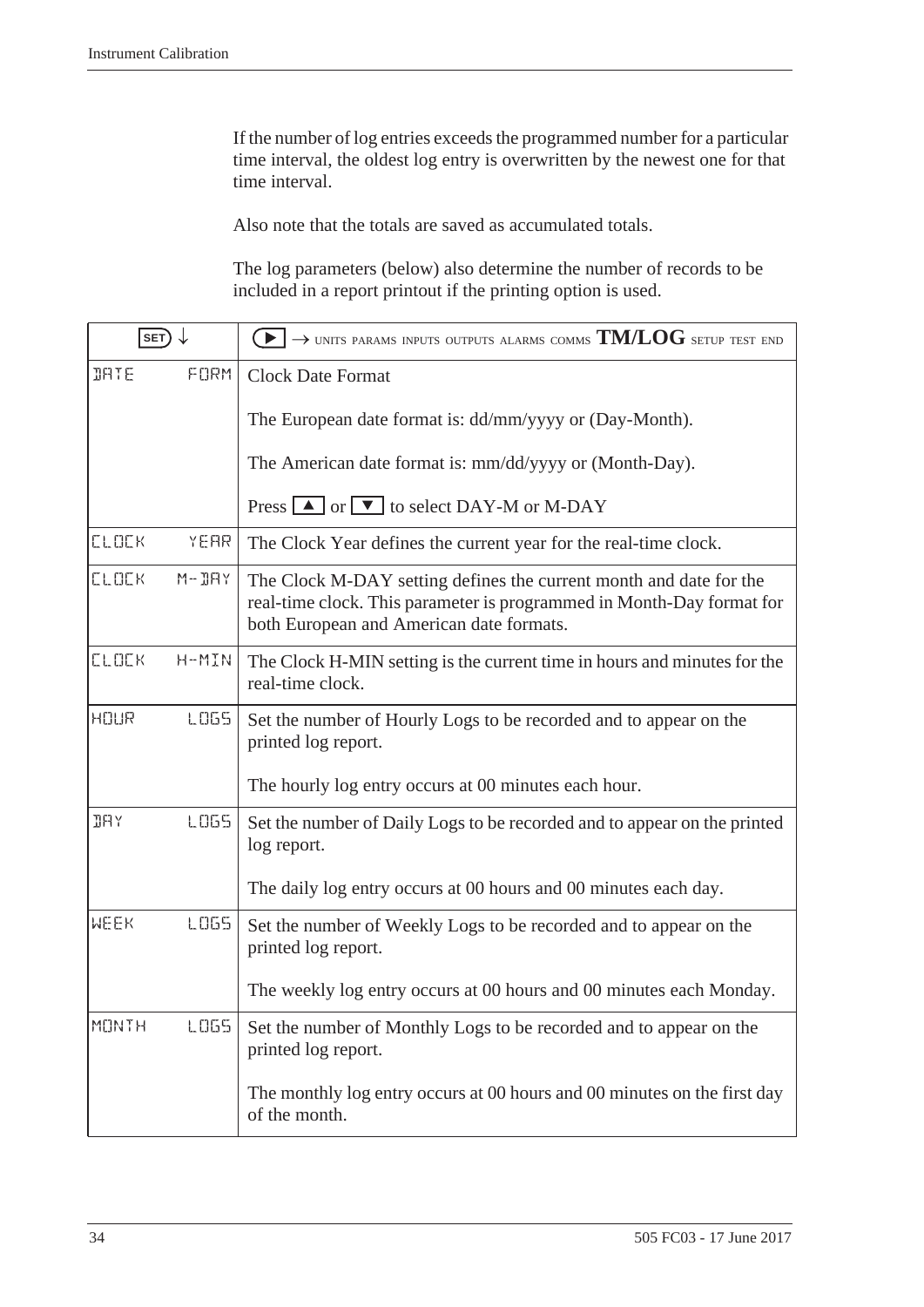<span id="page-42-0"></span>

| SET)                  | $\blacktriangleright$ $\rightarrow$ units params inputs outputs alarms comms TM/LOG setup test end                                                                                                                                                                                                                                                                                                                                                                                                                                                                                                                           |
|-----------------------|------------------------------------------------------------------------------------------------------------------------------------------------------------------------------------------------------------------------------------------------------------------------------------------------------------------------------------------------------------------------------------------------------------------------------------------------------------------------------------------------------------------------------------------------------------------------------------------------------------------------------|
| LO65<br>YEAR          | Set the number of Yearly Logs to be recorded and to appear on the printed<br>log report.<br>The yearly log entry occurs at 00 hours and 00 minutes on the first day of<br>the year.                                                                                                                                                                                                                                                                                                                                                                                                                                          |
| RESET<br>LO65         | Reset the logged data. You may need to reset (clear) the logged data if<br>you change the time/log settings.<br>Press $\Box$ or $\nabla$ to select YES, then press the $\boxed{\text{set}}$ key. The instrument<br>makes three beeps to confirm the reset command.                                                                                                                                                                                                                                                                                                                                                           |
| REPORT<br>TYPE        | The Printer Protocol Report Type determines the nature of the printout<br>from the REPORT PRINT - HOLD.SET prompt in the main menu. The<br>following report types available in this instrument are:<br><b>REP-01</b><br><b>Hourly Logs Report</b><br>$\bullet$<br><b>REP-02</b><br>Daily Logs Report<br>$REP-03$<br><b>Weekly Logs Report</b><br><b>Monthly Logs Report</b><br>$REP-04$<br>$REP-05$<br><b>Yearly Logs Report</b><br><b>REP-06</b><br>Previous Day's 24 Hour Report (0Hr - 23Hr, minimum<br>48 hourly logs required)<br>Press $\boxed{\blacktriangle}$ or $\boxed{\blacktriangledown}$ to select Report Type. |
| PRN<br>TYPE           | The Printer Protocol Printer Type allows the nature of the printer being<br>used to be specified. The following printer types available in this<br>instrument are:<br><b>PRN-01</b><br>Generic computer printer<br><b>PRN-02</b><br>Generic roll printer (prints first line first)<br><b>PRN-03</b><br>Slip printer TM295<br>Press $\boxed{\blacktriangle}$ or $\boxed{\blacktriangledown}$ to select Printer Type.                                                                                                                                                                                                          |
| <b>REEUM</b><br>PRINT | Select whether the accumulated totals are printed in addition to the non-<br>accumulated totals for printer protocol.                                                                                                                                                                                                                                                                                                                                                                                                                                                                                                        |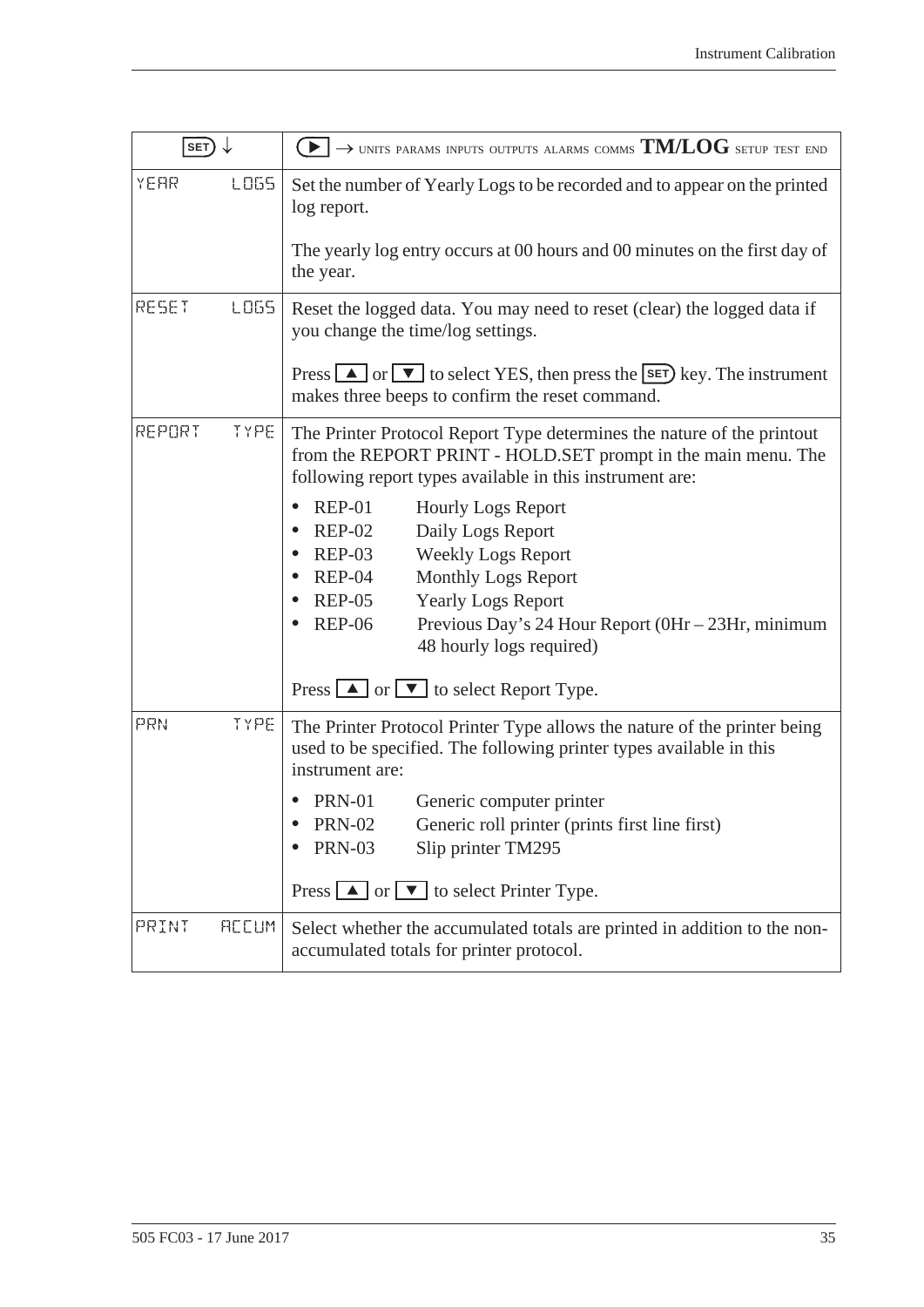# <span id="page-43-3"></span><span id="page-43-0"></span>**General Setup Parameters**

<span id="page-43-2"></span><span id="page-43-1"></span>

| $SET) \downarrow$                | $\textcolor{blue}{\blacktriangleright} \rightarrow$ units params inputs outputs alarms comms tmlog $\text{SETUP}$ test end                                    |
|----------------------------------|---------------------------------------------------------------------------------------------------------------------------------------------------------------|
| DEFAULT TOTAL                    | The instrument displays the default Total when the user presses the<br>TOTAL key.                                                                             |
|                                  | If the display timeout is enabled, the instrument displays the default Total<br>when there is no user action for the period of the display timeout period.    |
|                                  | Press $\boxed{\blacktriangle}$ or $\boxed{\blacktriangledown}$ to select the default total display.                                                           |
| <b>SUPPLY</b><br>$V \square L$ T | The instrument provides a power-limited supply for external transducers.                                                                                      |
|                                  | Press $\boxed{\blacktriangle}$ or $\boxed{\blacktriangledown}$ to set the transducer supply voltage between 8 and 24<br>volts DC as required.                 |
| $T - 11T$<br>MODE                | If the Display Timeout mode is enabled, and there is no user activity for<br>the defined timeout period, the display panel returns to the default<br>display. |
|                                  | This function is useful for the following reasons:                                                                                                            |
|                                  | to return the display to a preferred variable after the user has finished<br>reading other information,                                                       |
|                                  | to cancel the calibration mode and return to the default display if the<br>$\bullet$<br>user does not exit from the calibration mode for any reason.          |
|                                  | Press $\boxed{\blacktriangle}$ or $\boxed{\blacktriangledown}$ to select the display timeout function as follows:                                             |
|                                  | <b>DISABLE</b> - Timeout is completely disabled.<br>EN DISP - Timeout is enabled during Normal mode and Calibration<br>$\bullet$<br>View mode.                |
|                                  | <b>EN EDIT</b> - Timeout is enabled during Calibration Set mode.<br>$\bullet$<br><b>EN ALL</b> - Timeout is enabled for all modes.                            |
| $T - 11T$<br><b>SEC</b>          | The Display Timeout period defines the delay for the Display Timeout<br>mode if it is enabled.                                                                |
|                                  | The display timeout period can be from 10 to 99 seconds.                                                                                                      |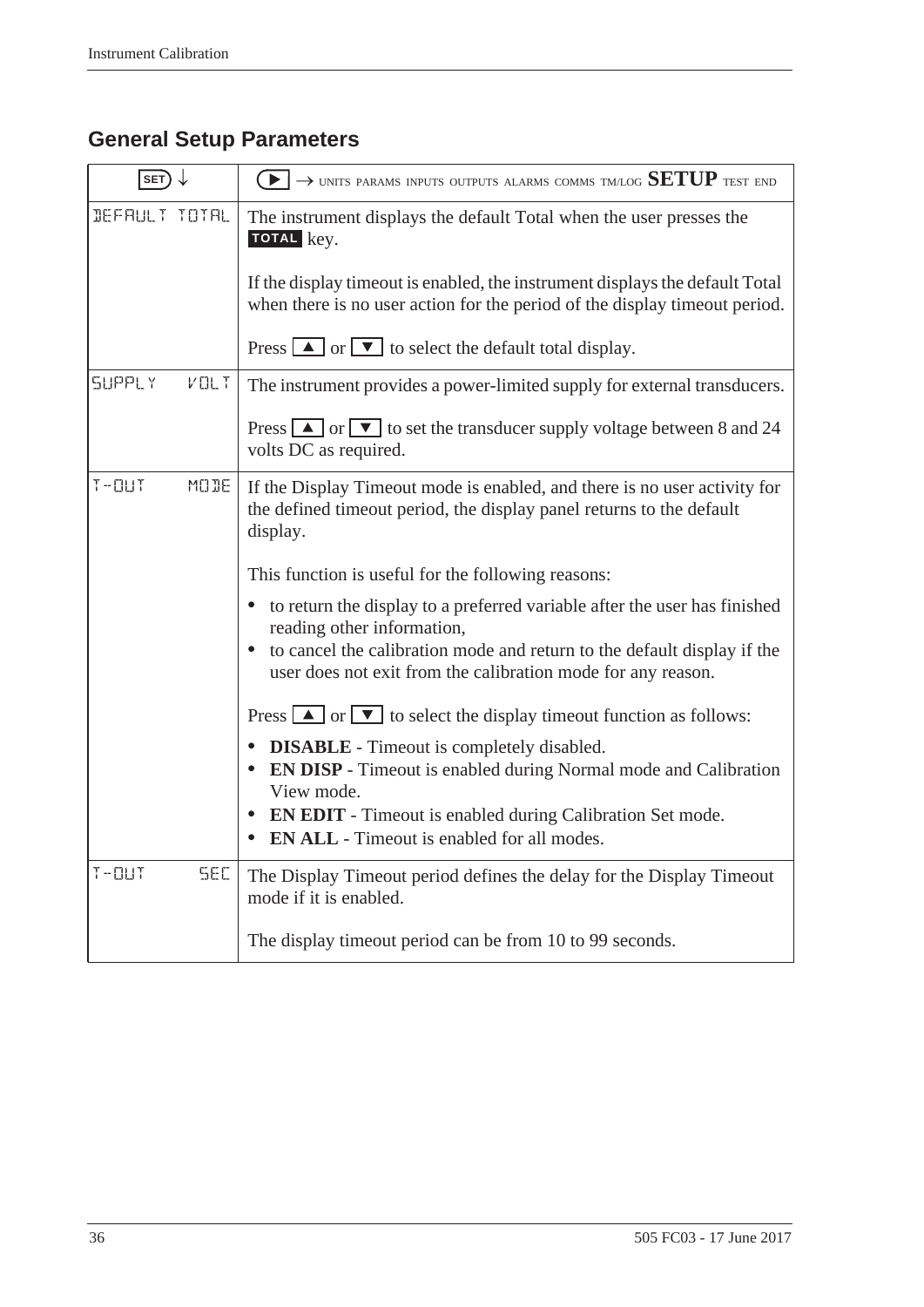| SET)          |              | $\textcolor{red}{\blacktriangleright} \rightarrow$ units params inputs outputs alarms comms tmlog $\text{SETUP}$ test end                                                                                                                                                                                                                                                                                                                                                                                                                                                                                                           |
|---------------|--------------|-------------------------------------------------------------------------------------------------------------------------------------------------------------------------------------------------------------------------------------------------------------------------------------------------------------------------------------------------------------------------------------------------------------------------------------------------------------------------------------------------------------------------------------------------------------------------------------------------------------------------------------|
| RESET         | MODE         | The Totals Reset mode can be configured to reset the non-accumulated<br>totals to zero.                                                                                                                                                                                                                                                                                                                                                                                                                                                                                                                                             |
|               |              | Press $\boxed{\blacktriangle}$ or $\boxed{\blacktriangledown}$ to select the reset mode as follows:                                                                                                                                                                                                                                                                                                                                                                                                                                                                                                                                 |
|               |              | <b>NONE</b> - The user cannot reset the non-accumulated totals.<br><b>INSTANT</b> - When the user presses the <b>RESET</b> key, the instrument<br>resets all non-accumulated totals.<br><b>DELAYED</b> - When the user presses the <b>RESET</b> key and holds it for<br>$\bullet$<br>two seconds, the instrument resets all non-accumulated totals.<br><b>CAPTURE</b> - When the user presses the <b>RESET</b> key, the instrument<br>٠<br>resets all non-accumulated totals, with the last value being displayed<br>for 15 seconds. Totalising is maintained in the background while the<br>captured value is held on the display. |
| RESET         | <b>ACCUM</b> | The Reset Accumulated Totals function clears all of the accumulated<br>totals and the non-accumulated totals.                                                                                                                                                                                                                                                                                                                                                                                                                                                                                                                       |
|               |              | Press $\Box$ or $\nabla$ to select YES, then press the <b>SET</b> ) key. The instrument<br>makes three beeps to confirm the reset command.                                                                                                                                                                                                                                                                                                                                                                                                                                                                                          |
| <b>IISPL</b>  | <b>TRGS</b>  | The Display Tags option determines whether the instrument displays the<br>default display tags or the user-defined tags. The display tag setting also<br>defines whether the instrument displays the default error and warning<br>messages, or the user-defined messages.                                                                                                                                                                                                                                                                                                                                                           |
|               |              | Note: The user-defined tags can be entered into the instrument only by<br>the manufacturer or the distributor.                                                                                                                                                                                                                                                                                                                                                                                                                                                                                                                      |
|               |              | Press $\boxed{\blacktriangle}$ or $\boxed{\blacktriangledown}$ to select the Display Tags option as follows:                                                                                                                                                                                                                                                                                                                                                                                                                                                                                                                        |
|               |              | <b>DEFAULT</b> - the instrument displays the default (English) tags<br><b>USER</b> - the instrument displays the user-defined tags.                                                                                                                                                                                                                                                                                                                                                                                                                                                                                                 |
| $B H L K - L$ | $T - 11T$    | If the backlight timeout is enabled, and there is no user activity (any keys<br>pressed) for a period of 10 seconds, the display backlight switches off to<br>save power. The backlight switches on when a key is pressed. Select the<br>backlight timeout mode as required.                                                                                                                                                                                                                                                                                                                                                        |
|               |              | Press $\Box$ or $\Box$ to select ENABLE or DISABLE.                                                                                                                                                                                                                                                                                                                                                                                                                                                                                                                                                                                 |
| RATES         | ηp           | This parameter sets the maximum number of decimal places for<br>displaying or printing main menu rates.                                                                                                                                                                                                                                                                                                                                                                                                                                                                                                                             |
| TOTALS        | ηp           | This parameter sets the maximum number of decimal places for<br>displaying or printing main menu totals.                                                                                                                                                                                                                                                                                                                                                                                                                                                                                                                            |

# <span id="page-44-1"></span><span id="page-44-0"></span>**Test Menu**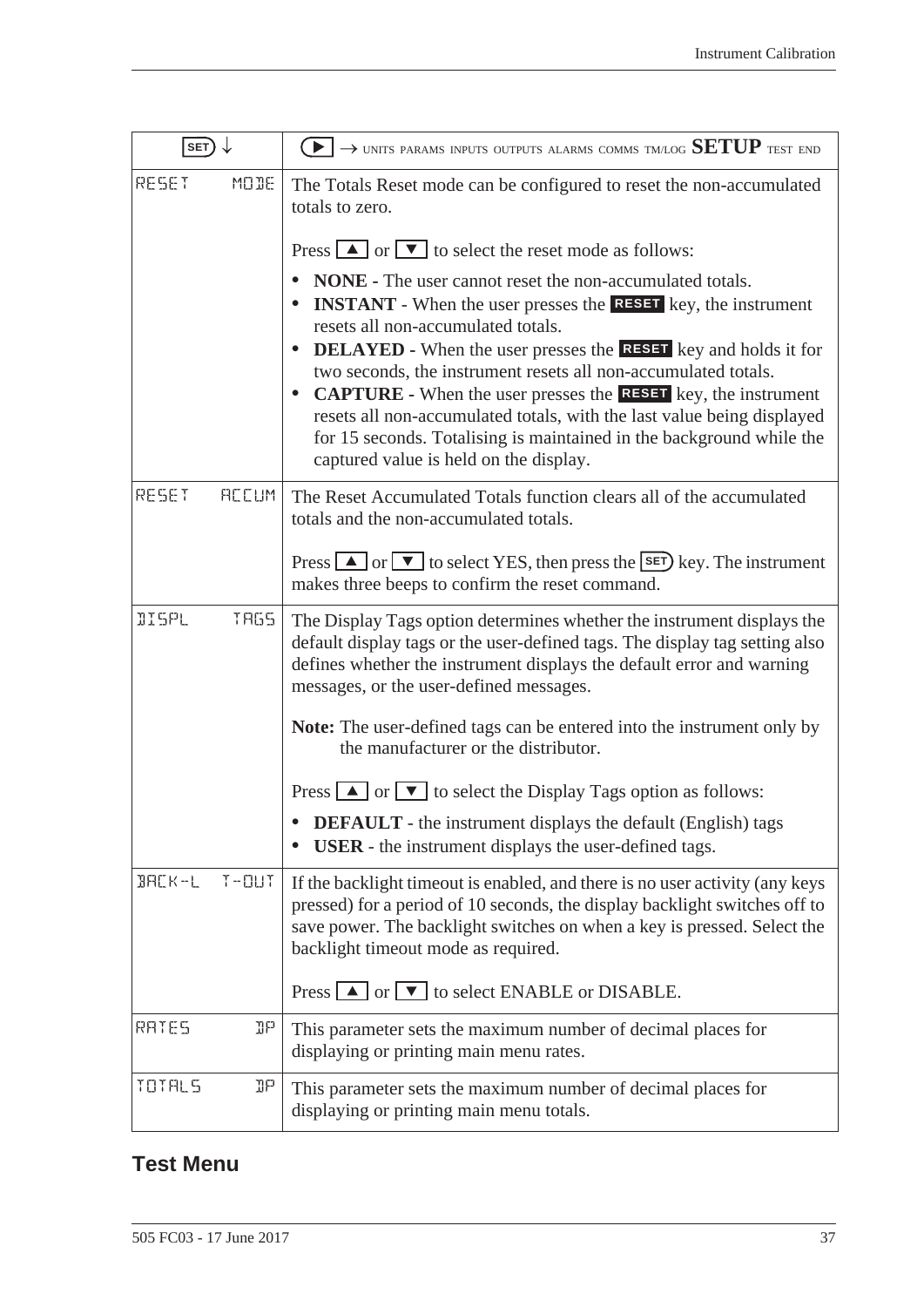The Test menu enables you to view the inputs and outputs to and from the instrument.

In Calibration Set mode, (by entering the system password) you can control the outputs and the alarms as described in the table below.

| $\overline{\text{SET}}$ $\downarrow$ |              | $\blacktriangleright$ $\rightarrow$ units params inputs outputs alarms comms tm/log setup TEST end                                                                                                                                                                                          |
|--------------------------------------|--------------|---------------------------------------------------------------------------------------------------------------------------------------------------------------------------------------------------------------------------------------------------------------------------------------------|
| <b>AINP</b>                          | mĤ           | The current of the signal input to AINP is displayed in milliamps.                                                                                                                                                                                                                          |
| $L$ INP $n$                          | STRTE        | You can view the state of the logic input. If the input is an open contact<br>or inactive it will display HI. If the input is a closed contact or active it<br>will display LO.                                                                                                             |
| UITn                                 | STRTE        | You can control the state of the outputs. Press the $\Box$ or $\nabla$ keys to set<br>the output state as follows:                                                                                                                                                                          |
|                                      |              | <b>PROCESS</b> - the output depends on the current values of the inputs<br>and the calculations that the instrument performs.<br>ON - the output is a pulse train with a pulse width as set for the<br>$\bullet$<br>particular output in the Outputs menu.<br>OFF - no output.<br>$\bullet$ |
| $F - DUT$                            | <b>STRTE</b> | You can control the state of the outputs. Press the $\Box$ or $\nabla$ keys to set<br>the output state as follows:                                                                                                                                                                          |
|                                      |              | <b>PROCESS</b> - the output depends on the current values of the inputs<br>$\bullet$<br>and the calculations that the instrument performs.<br>• HI - the output is set to 20mA.<br>LO - the output is set to $4mA$ .<br>$\bullet$                                                           |
| HLRMn<br><sub>or</sub><br>$REL - n$  | <b>STRTE</b> | You can control the state of the relays (alarms). Press the $\Box$ or $\nabla$<br>keys to set the selected relay as follows:                                                                                                                                                                |
|                                      |              | <b>PROCESS</b> - the relay operates according to the current values of the<br>$\bullet$<br>inputs and the relay settings as programmed.<br><b>OPEN</b> - the relay output contacts are set to "open".<br>$\bullet$<br><b>CLOSED</b> - the relay output contacts are set to "closed".        |
| <b>SUPPLY</b>                        | V            | You can display the actual DC output supply voltage, which may help<br>with troubleshooting.                                                                                                                                                                                                |
|                                      |              | If the actual supply voltage is lower than the preset value (refer to<br><b>General Setup Parameters</b> on page 36) it may indicate that the output is<br>overloaded.                                                                                                                      |

# <span id="page-45-0"></span>**System Messages**

<span id="page-45-1"></span>The instrument displays messages for defined events and fault conditions.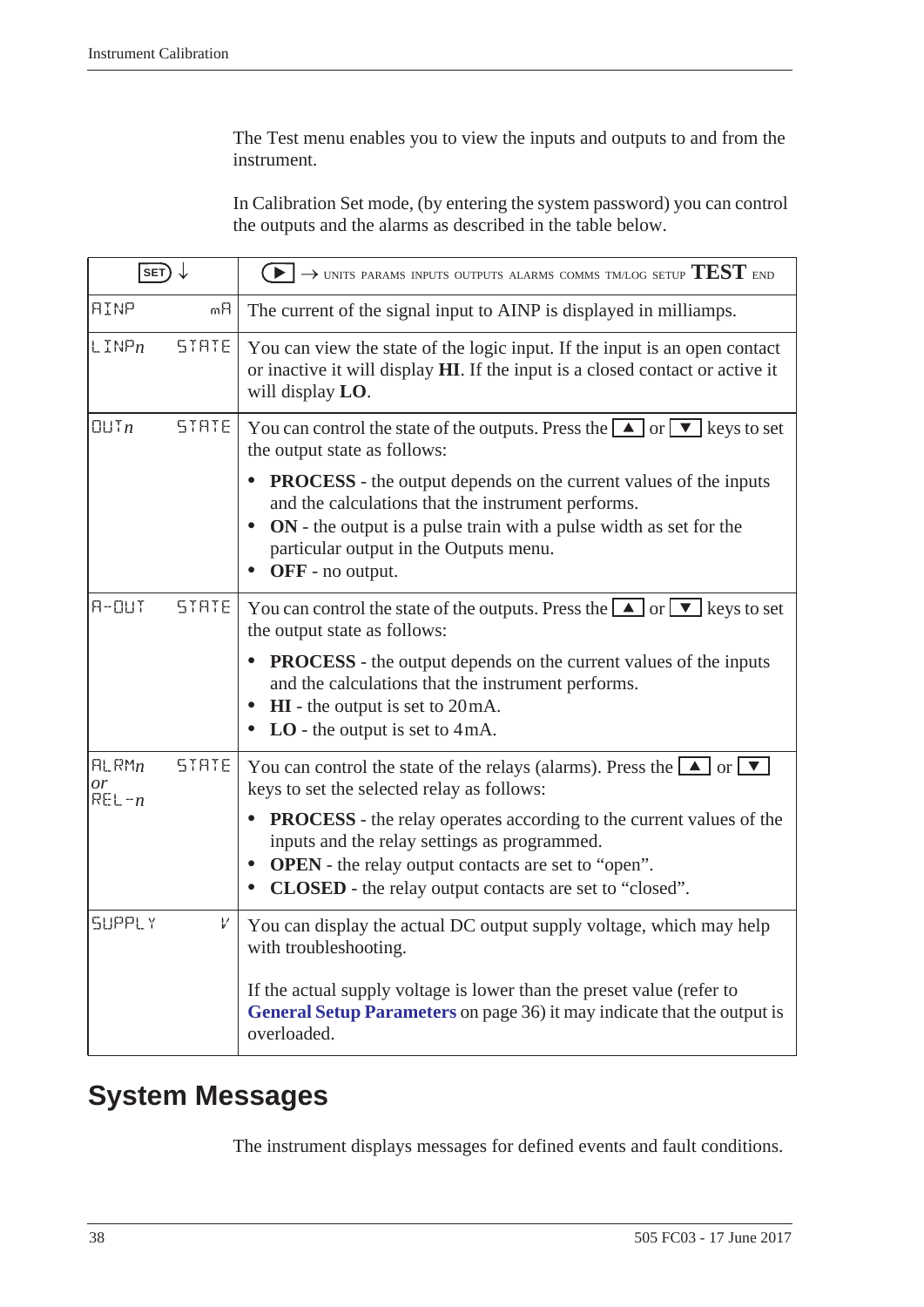The manufacturer or distributor can enter user-defined text for the messages. This user-defined text is displayed, instead of the default (English) messages, when the Display Tags option in the Setup menu is set to USER.

#### <span id="page-46-2"></span><span id="page-46-0"></span>**Error Messages**

The system displays error messages as described in the following table:

| <b>Error Messages</b>                   | <b>Description</b>                                                                                                                                                                                                                                                                                                                                                                              |
|-----------------------------------------|-------------------------------------------------------------------------------------------------------------------------------------------------------------------------------------------------------------------------------------------------------------------------------------------------------------------------------------------------------------------------------------------------|
| <b>CPU Card Failure</b>                 | There are failed components on the CPU card and technical support<br>is required.                                                                                                                                                                                                                                                                                                               |
| Power Supply is Low                     | The input and/or output power supply voltage is too low, ensure that:<br>(a) input power supply voltage is within the specified range<br>(b) output power supply is not overloaded.                                                                                                                                                                                                             |
| New/Failed Battery -<br><b>Set Time</b> | The real-time clock has lost the correct time because the battery has<br>failed, or there is a new battery. Set the current time and date (in the<br>TM/LOG menu) to clear the error message and to continue data<br>logging at the correct times.<br>Note: The instrument can continue operating with a failed battery,<br>but the correct time will be lost if there are interruptions to the |
|                                         | power supply.                                                                                                                                                                                                                                                                                                                                                                                   |

## <span id="page-46-4"></span><span id="page-46-3"></span><span id="page-46-1"></span>**Warning Messages**

The system displays warning messages as described in the following table:

| <b>Warning Messages</b>                  | <b>Description</b>                                                                                                                                                         |
|------------------------------------------|----------------------------------------------------------------------------------------------------------------------------------------------------------------------------|
| Value Has Been Set to<br>Default         | You have entered an invalid value for a parameter. Therefore, the<br>instrument has set the default value.                                                                 |
| Over Total Limit -<br>Maximum Set        | You have exceeded the maximum number of logging entries for the<br>combined time bases. The instrument has set the current log setting to<br>the remaining maximum number. |
| Already Assigned to<br><b>Other Port</b> | You have tried to assign a particular protocol type to more than one<br>serial communication port. The instrument has set the protocol to<br>NONE.                         |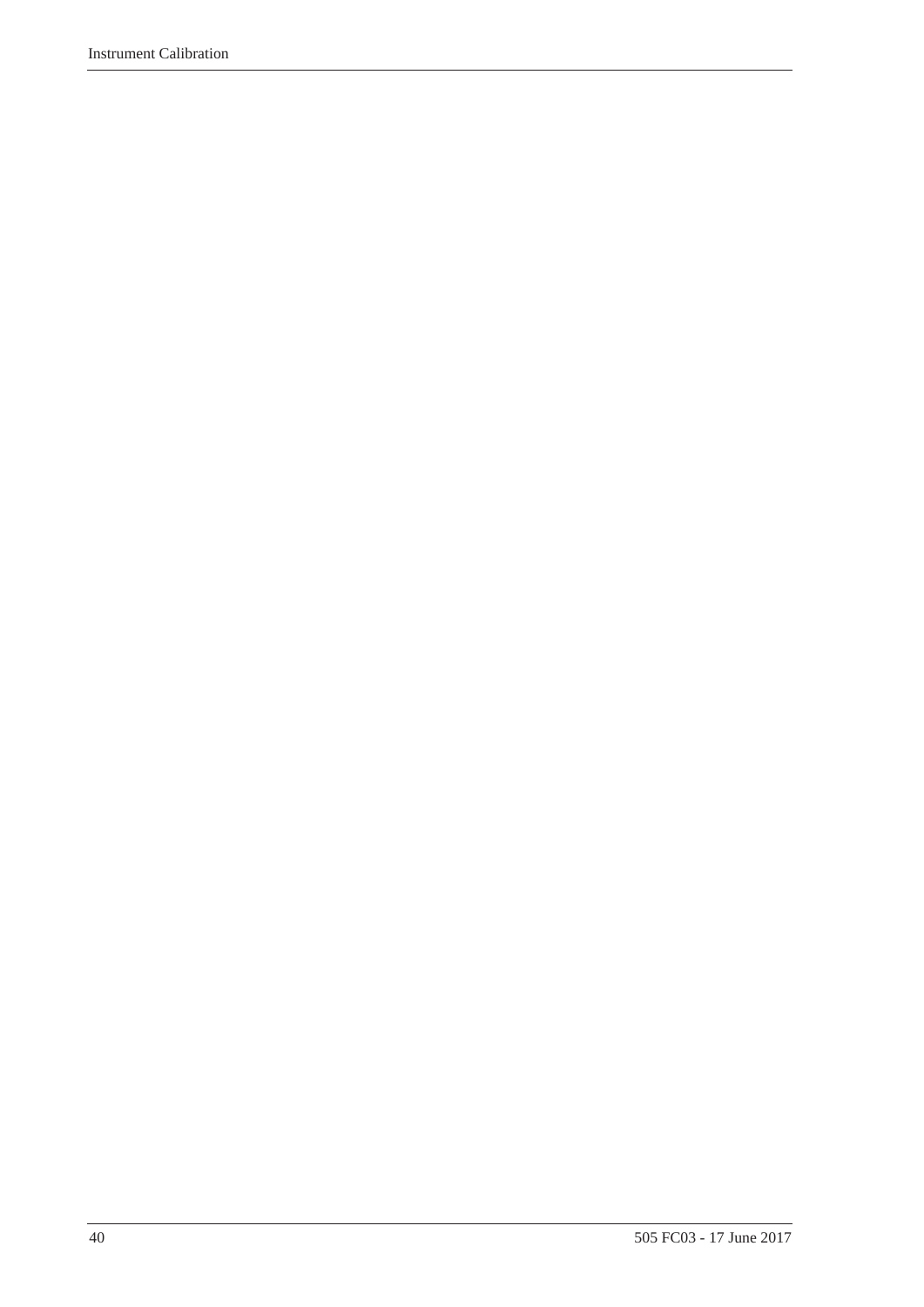# <span id="page-48-0"></span>**Chapter 6 Communications**

# <span id="page-48-1"></span>**Overview**

<span id="page-48-4"></span>This chapter describes the communications between the instrument and another communicating device such as a computer or a printer. You should have relevant information about the devices to which the instrument will be connected. Some connection examples are included in this manual, however, the operation and connection of other devices is outside the scope of this manual.

## <span id="page-48-3"></span><span id="page-48-2"></span>**Hardware Interconnection**

<span id="page-48-5"></span>The instrument has the following communication ports:

- **•** RS-232 port on the rear panel (plus extra DB9 female connector)
- **•** RS-485 port on the rear panel

The appropriate interface and protocols are selected during calibration.

#### <span id="page-48-6"></span>**RS-232 Port**

The RS-232 port provides communication between the instrument and one other device such as a host computer or a printer.

**Note:** A printer must have a serial port to be able to be directly connected to the flow computer. It is not possible to communicate directly with a printer via a parallel port.

Computers use either a DB9 or a DB25 connector, and the connections to each type are shown in [Figure 10.](#page-49-0)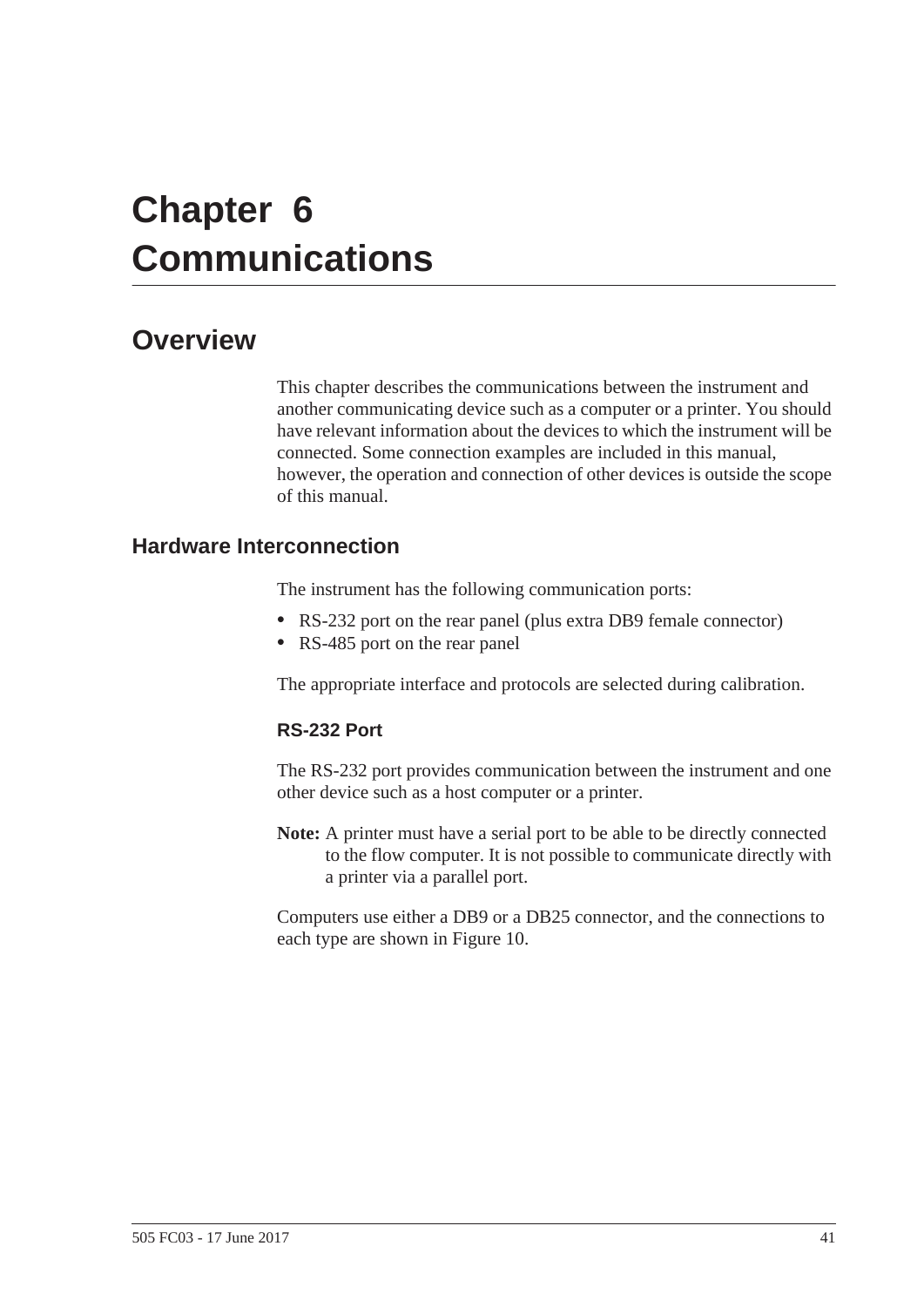

<span id="page-49-2"></span>*Figure 10 RS-232 Cable Connections to a Computer*

<span id="page-49-0"></span>**Note:** The instrument requires a cable with straight-through connections. Do not use a null modem cable for RS-232 connection to a computer.

#### **RS-485 Port**

The RS-485 port enables communication with multiple devices. Each device has a unique address so that the "master" device can communicate with specific "slave" devices.

On RS-485 links, an external terminating resistor must be connected at the furthest end of the cable. When multiple instruments are connected, they should be "daisy chained" in a multidrop configuration as shown in [Figure](#page-49-1)  [11](#page-49-1). Up to 32 units can be connected to the interface at a maximum distance of 1200 metres.



<span id="page-49-1"></span>*Figure 11 RS-485 Connections*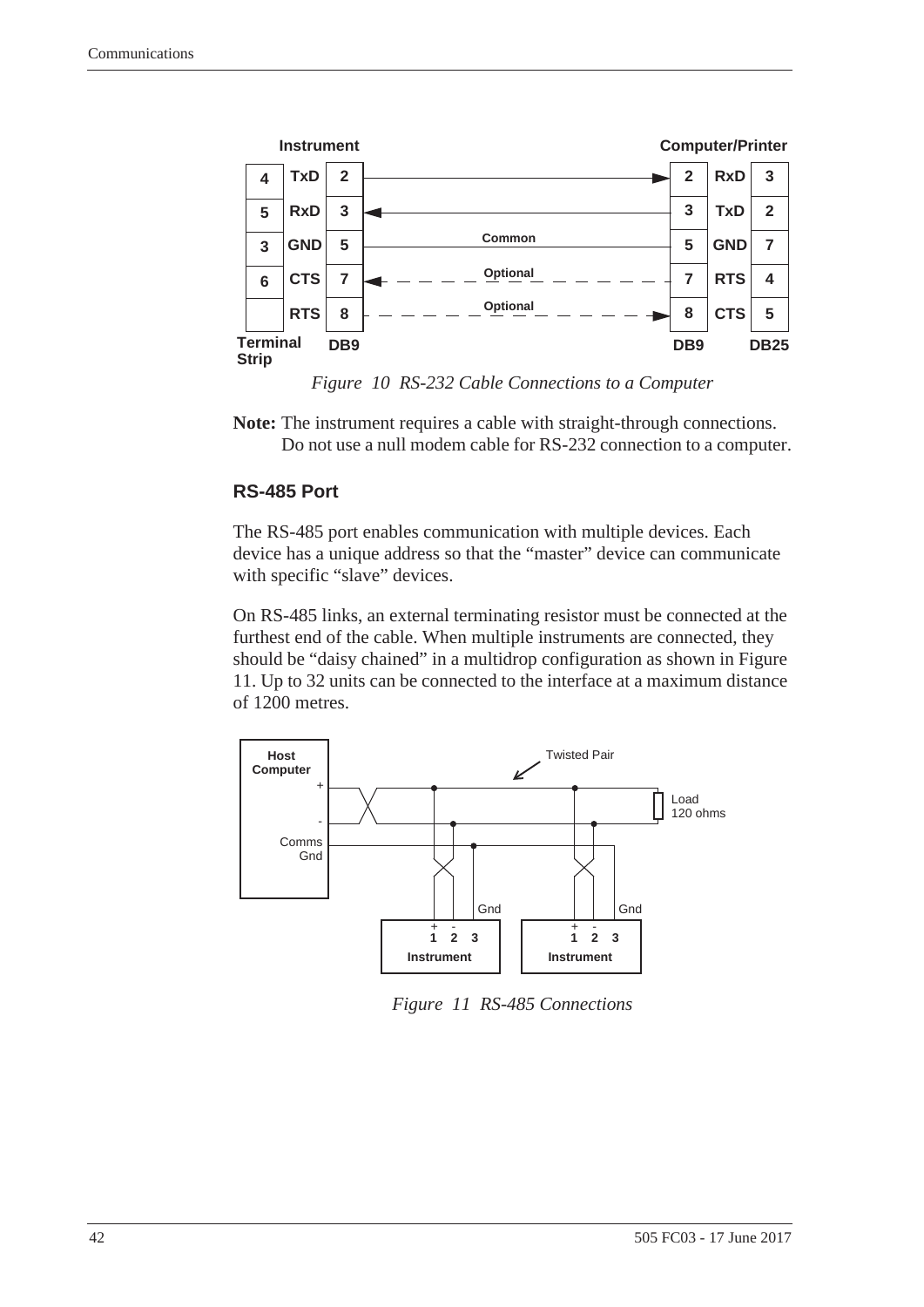# <span id="page-50-2"></span><span id="page-50-0"></span>**Protocols**

<span id="page-50-3"></span>The communications protocols can be assigned to the communication ports on the instrument as follows:

- **• RTU** Modbus RTU available for all ports
	- **•• PRN** Printer Protocol available for RS232 and RS485
- **• NONE** If a port is not being used, set the protocol to NONE.
- **Note:** The Printer Protocol is only available if the option with Real Time Clock is installed. Also a protocol cannot be assigned to more than one port at a time as described in **[Communications](#page-38-1)** on page 31.
- **• Modbus RTU** Modbus RTU is an industry-standard protocol which allows the instrument to be easily connected to computers running supervisory software systems.
- **• Printer** In the Printer protocol there is a selection of printer types. Please refer to the **[Printer Protocol](#page-57-0)** on page 50 for full details.

# <span id="page-50-1"></span>**Modbus RTU Protocol**

<span id="page-50-4"></span>Modbus RTU (remote terminal unit) is an industry standard protocol that allows the instrument to be easily interfaced to other communication devices.

The instrument implements the Modbus protocol as detailed in the *Modicon Modbus Protocol Reference Guide* PI-MBUS-300 Rev J (June 1996).

#### **Message Format**

In RTU mode, messages start with a silent interval of at least 3.5 character times. The first field transmitted is the device address. Following the last transmitted character, a similar interval of at least 3.5 character times marks the end of the message. A new message can begin after this interval. The entire message frame must be transmitted as a continuous stream. A typical message frame is shown below:

| <b>Address</b><br><b>Function</b> |        | Data    | <b>CRC Check</b> |
|-----------------------------------|--------|---------|------------------|
| 1 byte                            | 1 byte | n bytes | 2 bytes          |

Except for broadcast messages, when a master device sends a query to a slave device, it expects a normal response. One of four possible events can occur from the master's query:

**•** If the slave device receives the query without a communication error, and can handle the query normally, it returns a normal response.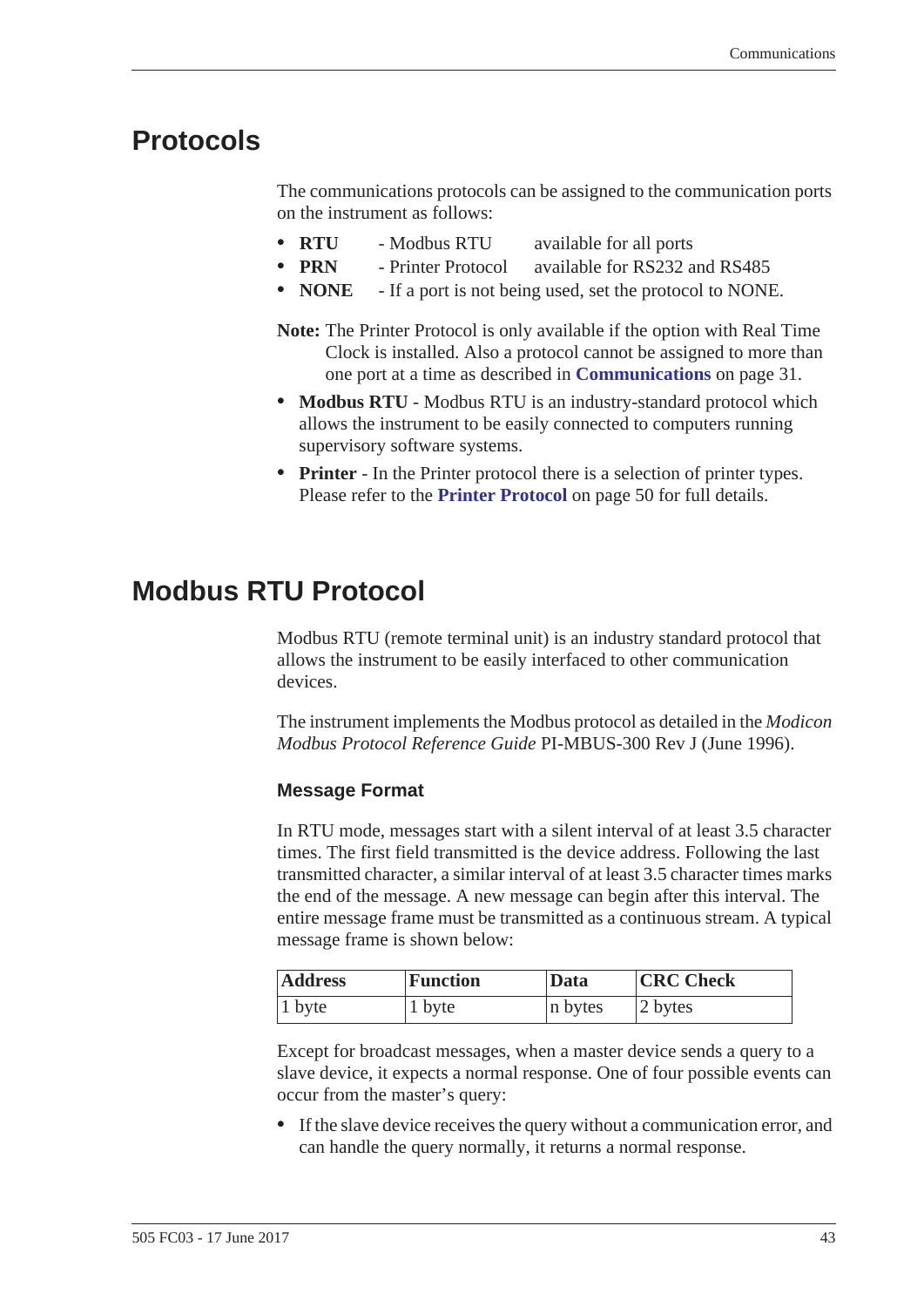- **•** If the slave does not receive the query due to a communication error, no response is returned. The master program has to process a timeout condition for the query.
- **•** If the slave receives the query, but detects a communications error (parity or CRC), no response is returned. The master program has to process a timeout condition for the query.
- **•** If the slave receives the query without a communication error, but cannot handle it (for example, if the request is to read a nonexistent register), the slave will return an exception response informing the master of the nature of the error.

#### **Instrument Address**

The address of the instrument is programmable in the range from 1 to 247. Some addresses are reserved according to PI-MBUS-300 and have a special meaning:

- 0 = Broadcast, no response required from slave devices
- **•** 248 to 255 Reserved

#### **Function Codes**

The instrument accepts the following function codes:

| Code            | <b>Name</b>           | <b>Description</b>                                                |
|-----------------|-----------------------|-------------------------------------------------------------------|
| 03              | Read data register(s) | Obtain the content of one or more 2-byte                          |
|                 |                       | data registers.                                                   |
| 06              | Preset data register  | Preset one 2-byte data register.                                  |
| $\overline{07}$ | Read status register  | Obtain the content of 1-byte status register.                     |
| 16              |                       | Preset data register(s) Preset one or more 2-byte data registers. |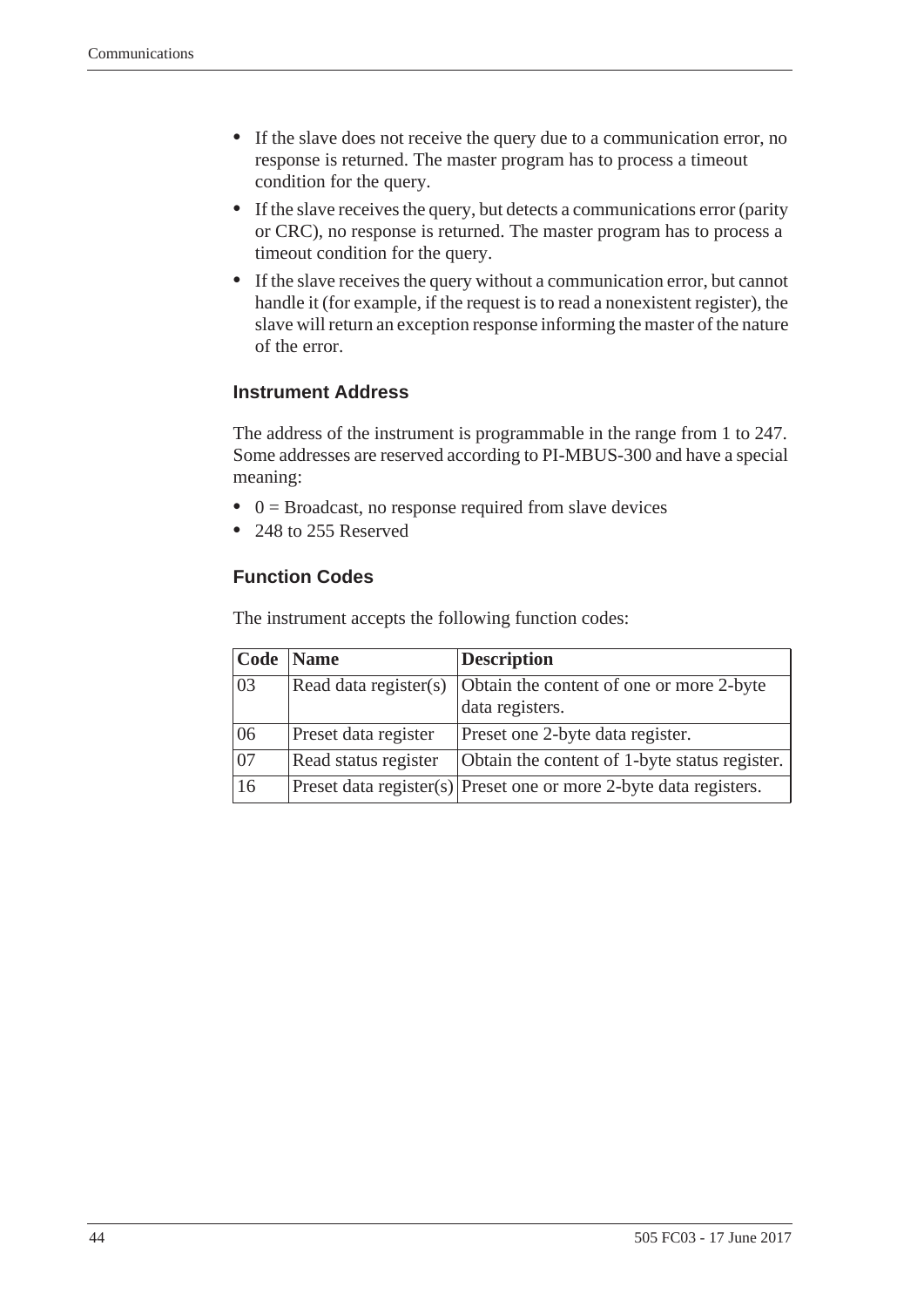#### **Exception Response**

The instrument forms an exception response by adding 80H to the function code and using an exception code as the 1-byte data field in the returned frame. Implemented exception codes are as follows:

| Code | <b>Name</b>          | <b>Description</b>                                                                                                                                   |
|------|----------------------|------------------------------------------------------------------------------------------------------------------------------------------------------|
| 01   | Illegal function     | The function code is not a legal action for<br>the slave.                                                                                            |
| 02   | Illegal data address | The data address is not a legal address for<br>the slave.                                                                                            |
| 03   | Illegal data value   | The data value is not a legal value for the<br>slave.                                                                                                |
| 05   | Acknowledge          | The slave has accepted the request and is<br>processing it, but a long duration of time<br>will be required to do so.                                |
| 06   | Slave device busy    | The slave is engaged in processing a long<br>duration program command. The master<br>should re-transmit the message later when<br>the slave is free. |

#### <span id="page-52-0"></span>**List of Data Registers**

The following list describes the addresses and meaning of the data registers in the instrument. The data values are expressed in the engineering units that were selected for the variables when the instrument settings were configured. The "Data Type" for the 2-register (4-byte) data values can be set in programming mode as Floating Point or Long Integer as described in **[Communications](#page-38-1)** on page 31.

The registers are grouped in blocks that relate to a particular function of the instrument.

**Note:** Conventional numbering of registers often starts from 1, therefore be aware that "register 1" in this case has "address 0" and so on.

#### **Current and Logged Process Data**

This block of registers is available for the retrieval of current or logged process data with its matching time and date information.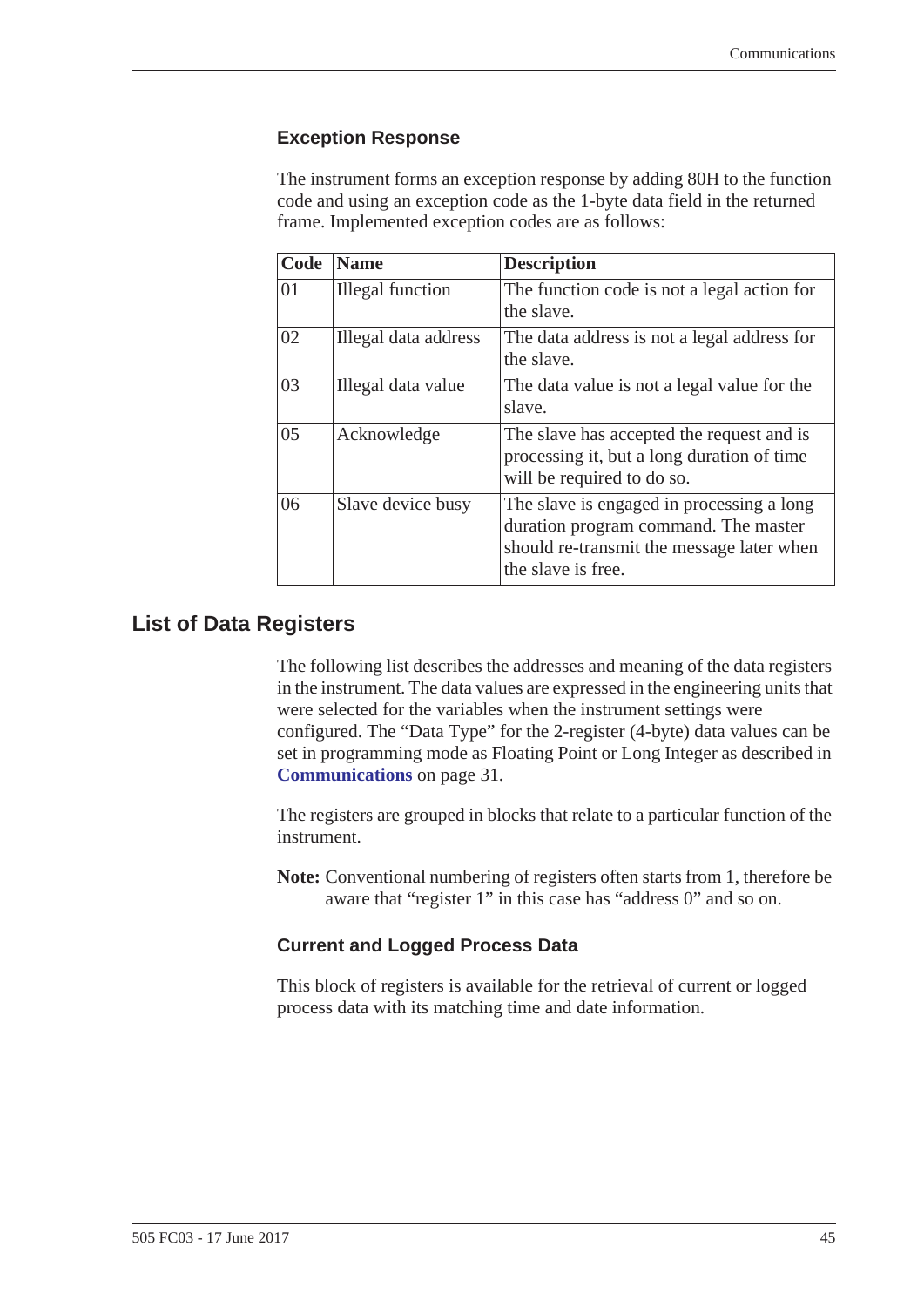Use the log type and log number to retrieve the logged information from the appropriate register. If a particular log number does not exist, or the instrument does not have the optional real-time clock, the time and date stamp and associated variables are set to zero.

| <b>Register</b> | <b>Name</b>       | <b>Comments</b>                                                                                                                                                                                                | <b>Read Only or</b><br><b>Read/Write</b> | <b>Type</b>                |
|-----------------|-------------------|----------------------------------------------------------------------------------------------------------------------------------------------------------------------------------------------------------------|------------------------------------------|----------------------------|
| $\overline{1}$  | <b>Mass</b>       |                                                                                                                                                                                                                | R                                        | $\overline{\mathsf{DT}}^*$ |
| $\overline{3}$  | MassFlowrate      |                                                                                                                                                                                                                | R                                        | DT                         |
| $\overline{5}$  | <b>User Value</b> |                                                                                                                                                                                                                | R                                        | DT                         |
| $\overline{7}$  | Reserved          |                                                                                                                                                                                                                | R                                        | <b>DT</b>                  |
| 9               | Reserved          |                                                                                                                                                                                                                | R                                        | DT                         |
| 11              | Reserved          | <b>Process Variables</b>                                                                                                                                                                                       | R                                        | DT                         |
| $\overline{13}$ | Reserved          |                                                                                                                                                                                                                | R                                        | $\overline{DT}$            |
| $\overline{15}$ | Reserved          | By default totals are the Accumulated values. If<br>current Non-accumulated (resettable) totals are                                                                                                            | $\overline{R}$                           | DT                         |
| $\overline{17}$ | Reserved          | required, set register 37 to 06. All logged totals                                                                                                                                                             | $\overline{\mathsf{R}}$                  | <b>DT</b>                  |
| $\overline{19}$ | Reserved          | are the Accumulated values.                                                                                                                                                                                    | $\overline{R}$                           | DT                         |
| $\overline{21}$ | Reserved          |                                                                                                                                                                                                                | ${\sf R}$                                | DT                         |
| $\overline{23}$ | Reserved          |                                                                                                                                                                                                                | R                                        | <b>DT</b>                  |
| $\overline{25}$ | Reserved          |                                                                                                                                                                                                                | R                                        | DT                         |
| 27              | Reserved          |                                                                                                                                                                                                                | $\mathsf{R}$                             | DT                         |
| $\overline{29}$ | Reserved          |                                                                                                                                                                                                                | R                                        | $\overline{DT}$            |
| $\overline{31}$ | Year              |                                                                                                                                                                                                                | R/W                                      | ΤŢ                         |
| $\overline{32}$ | Month             | Current Date/Time or                                                                                                                                                                                           | R/W                                      | L                          |
| $\overline{33}$ | Date              | Logged Date/Time Stamp                                                                                                                                                                                         | $\overline{R/W}$                         | I                          |
| $\overline{34}$ | Hour              | (see register 38 Log Number).                                                                                                                                                                                  | R/W                                      | I                          |
| $\overline{35}$ | Minute            | Only current Date/Time can be edited                                                                                                                                                                           | $\overline{R/W}$                         | L                          |
| 36              | Second            |                                                                                                                                                                                                                | $\mathsf{R}$                             | I                          |
| 37              | Log Type          | 00 - hourly or log records<br>$01 - \text{daily}$<br>02 - weekly<br>03 - monthly<br>04 - yearly<br>05 - last edit of calibration<br>06 - current totals are non-accumulated values,<br>register 38 is ignored. | R/W                                      | L                          |
| 38              | Log Number        | If set to 0, current variables and Date/Time are<br>retrieved                                                                                                                                                  | R/W                                      | I                          |
| 39              | <b>Clear Data</b> | 01 - clear logs<br>02 - clear accumulated totals<br>03 - clear non-accumulated totals                                                                                                                          | W                                        | I                          |
| 40              | Reserved          |                                                                                                                                                                                                                |                                          |                            |

\* DT = Data Type of 2-register (4 byte) values can be set as Floating Point or Long Integer values

 $\dagger$  I = Integer (2 bytes) (Holding Registers)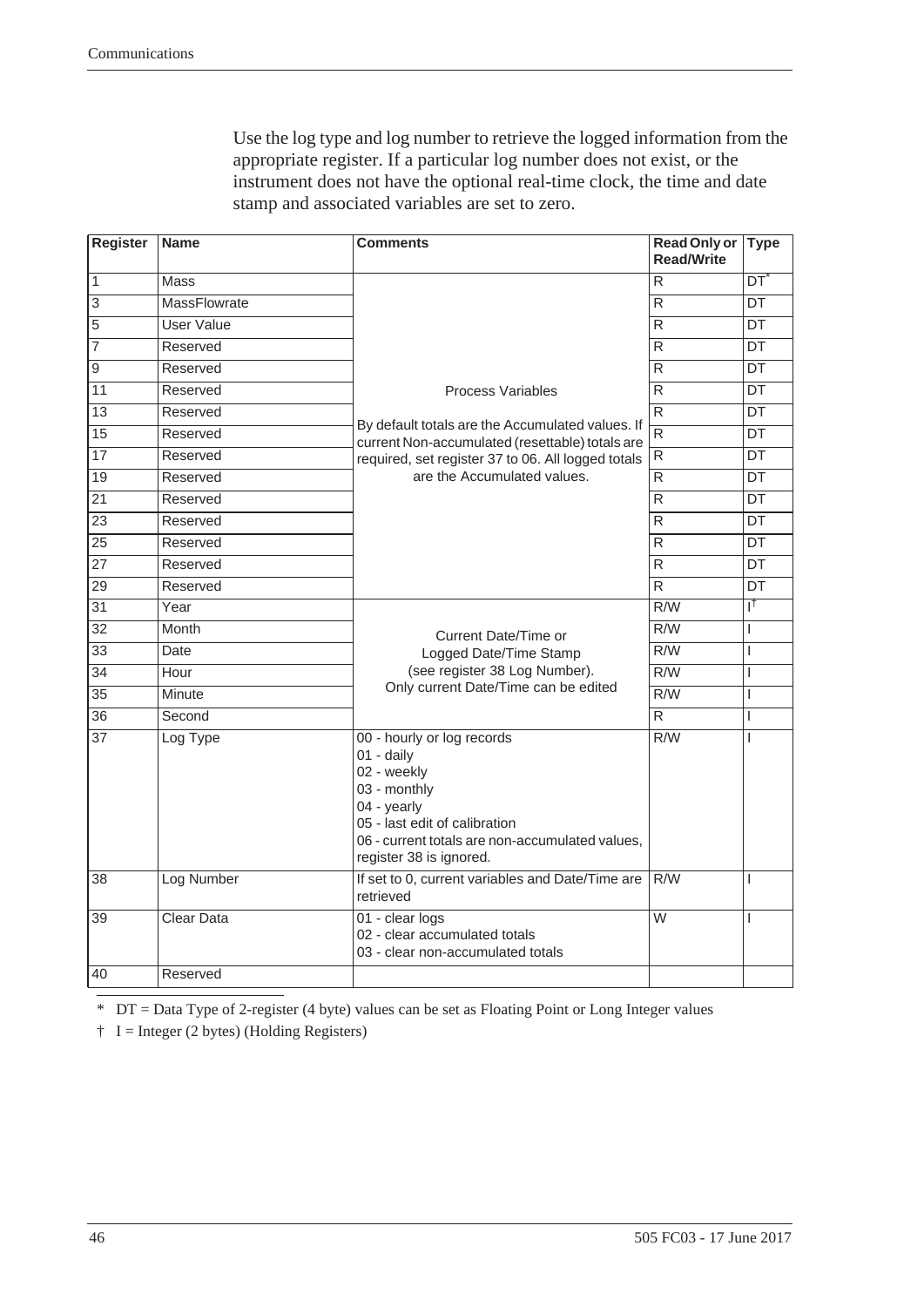| <b>IEEE-754</b> | <b>Modicon Registers</b>    |
|-----------------|-----------------------------|
| 1st byte        | low byte (register $X$ )    |
| 2nd byte        | high byte (register $X$ )   |
| 3rd byte        | low byte (register $X+1$ )  |
| 4th byte        | high byte (register $X+1$ ) |

**Note:** The Floating Point variable is represented in IEEE-754 Floating Point 4-byte format and requires two 2-byte data registers:

This means that two data registers must be read or written to obtain, or preset, one data value.

#### <span id="page-54-0"></span>**Instrument Exception Status**

This register is available to verify the status of the instrument.

| <b>Register</b> | <b>Name</b>   | <b>Comments</b>                        | <b>Read Only or</b><br><b>Read/Write</b> | <b>Type</b> |
|-----------------|---------------|----------------------------------------|------------------------------------------|-------------|
| 41              | Exception     | $00 = no error$                        | R                                        |             |
|                 | <b>Status</b> | 01 = analog input 1 failure            |                                          |             |
|                 |               | $02$ = analog input 2 failure          |                                          |             |
|                 |               | $03$ = analog input 3 failure          |                                          |             |
|                 |               | $04$ = analog input 4 failure          |                                          |             |
|                 |               | $05$ = invalid calibration parameter   |                                          |             |
|                 |               | $06$ = invalid reference parameter     |                                          |             |
|                 |               | $07 =$ invalid property                |                                          |             |
|                 |               | 08 to 09 reserved                      |                                          |             |
|                 |               | $10 =$ process parameters out of range |                                          |             |
|                 |               | $11 =$ input is over limit             |                                          |             |
|                 |               | $12$ = flow error detected             |                                          |             |
|                 |               | $20 =$ system failure                  |                                          |             |
|                 |               | $21 = power$ supply is low             |                                          |             |
|                 |               | $22$ = new or failed clock battery     |                                          |             |
|                 |               | 23 to 29 reserved                      |                                          |             |
|                 |               | $30 =$ alarm 1 active                  |                                          |             |
|                 |               | $31$ = alarm 2 active                  |                                          |             |
|                 |               | $32$ = alarm 3 active                  |                                          |             |
|                 |               | $33$ = alarm 4 active                  |                                          |             |

 $* I = Integer (2 bytes) (Holding Registers)$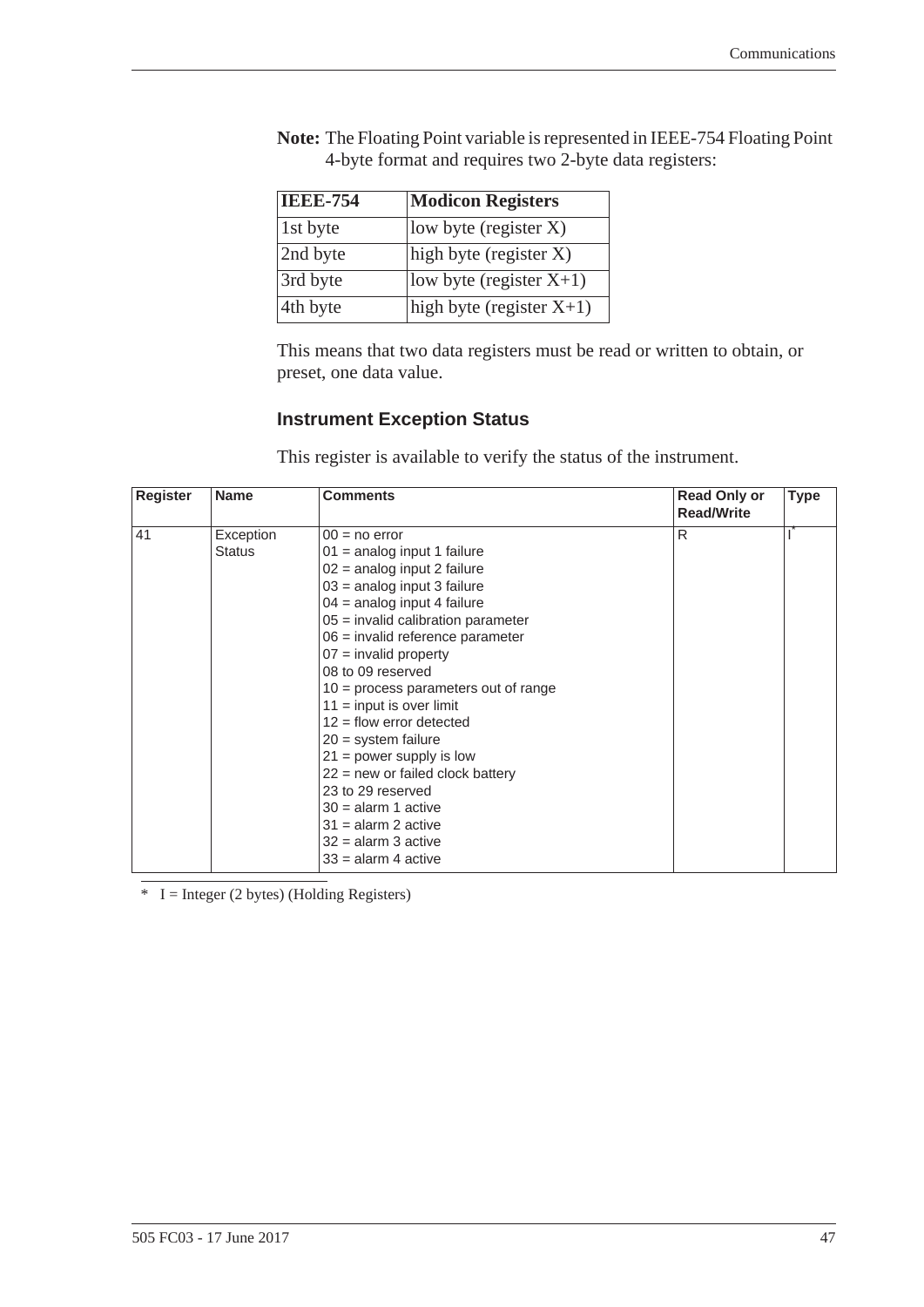#### **Instrument Control and I/O**

This block of registers is available in some applications to give access to monitor and/or control some of the instrument.

| <b>Register</b> | <b>Name</b>                     | <b>Comments</b>                                                                                                                                                                                       | <b>Read Only or</b><br><b>Read/Write</b> | <b>Type</b>     |
|-----------------|---------------------------------|-------------------------------------------------------------------------------------------------------------------------------------------------------------------------------------------------------|------------------------------------------|-----------------|
| 42              | Reserved                        |                                                                                                                                                                                                       |                                          |                 |
| 43              | Reserved                        |                                                                                                                                                                                                       |                                          |                 |
| 44              | Reserved                        |                                                                                                                                                                                                       |                                          |                 |
| 45              | <b>Relay State</b>              | 0 to 15 Binary representation of relay state.<br>$0 =$ open; $1 =$ closed.<br>$B0 =$ relay 1 (LSB)<br>$B1 =$ relay 2                                                                                  | R                                        | T               |
| 46              | Relay Control                   | 0 to 15 Binary representation of relay control.<br>$0 =$ open; $1 =$ close.<br>$B0 =$ relay 1 (LSB)<br>$B1 =$ relay 2                                                                                 | R/W                                      | ı               |
| 47              | <b>Relay Control</b><br>Source  | 0 to 15 Binary representation of relay control source.<br>$0 =$ Local (controlled by instrument operation) $1 = RTU$<br>(controlled by Modbus register 46).<br>$B0 =$ relay 1 (LSB)<br>$B1 =$ relay 2 | R/W                                      |                 |
| 48              | Reserved                        |                                                                                                                                                                                                       | R                                        | тt              |
| 51 to 99        | Instrument<br><b>Parameters</b> | See next table for details.                                                                                                                                                                           | R/W                                      | <b>DT</b>       |
| 101             | Analog Input                    | The input is configured for 4-20mA.<br>The value will be read in Amperes.                                                                                                                             | $\mathsf{R}$                             | $DT^{\ddagger}$ |

 $* I = Integer (2 bytes) (Holding Registers)$ 

 $\ddagger$  L = Long Integer (2 register = 4 bytes)

‡ DT = Data Type of 2-register (4 byte) values can be set as Floating Point or Long Integer values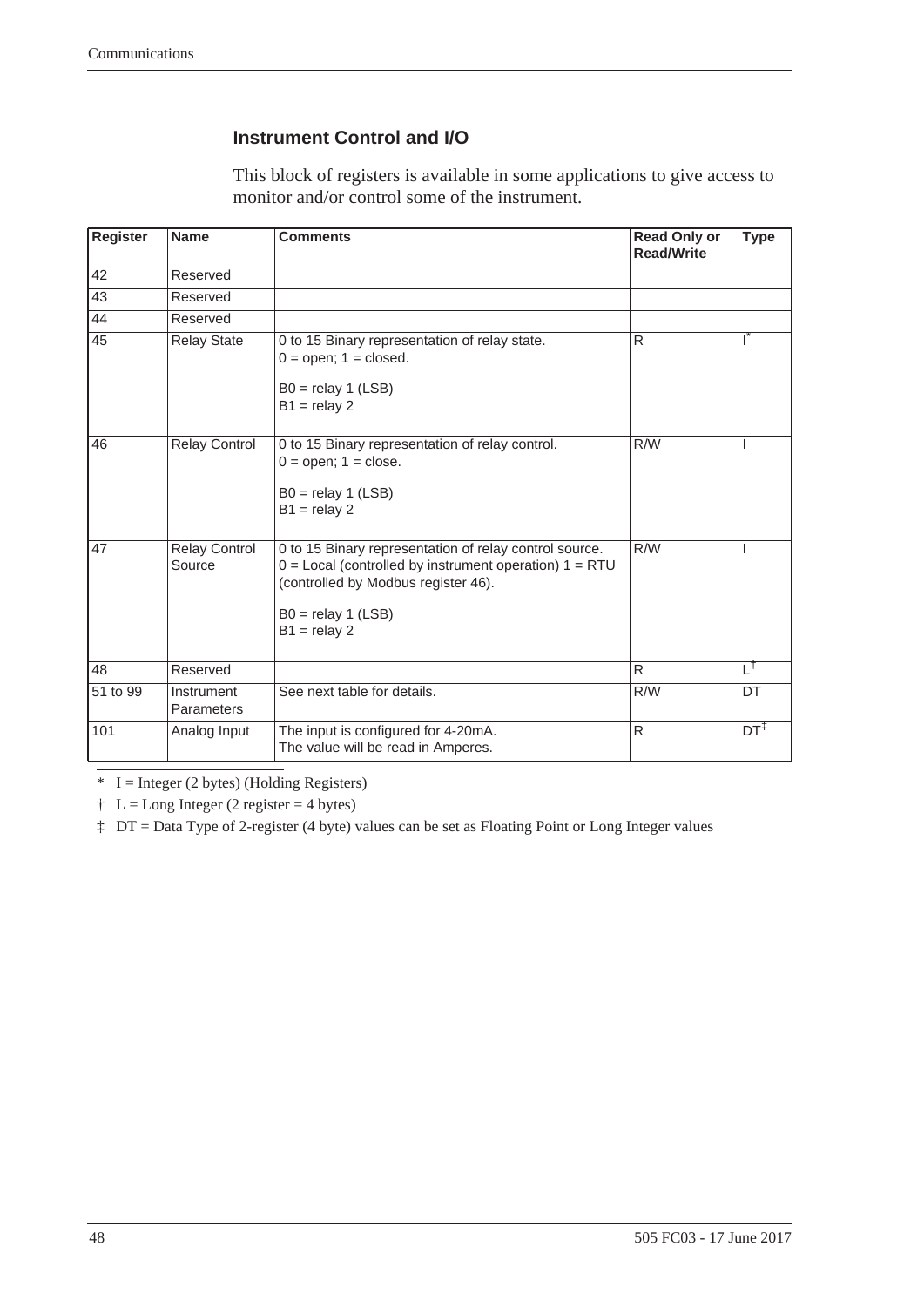#### <span id="page-56-0"></span>**Instrument Configuration Parameters**

This block of registers is available in applications to give access to some important instrument parameters (i.e. fluid properties etc).

The usage of these parameters can be dependent on other instrument settings. For full description, please refer to the "Modbus Accessible Parameters" in **[Parameters](#page-32-2)** on page 25.

| Register | <b>Name</b> | <b>Comments</b> | Read Only or Type<br>Read/Write |  |
|----------|-------------|-----------------|---------------------------------|--|
| 151      | User Value  |                 | R/W                             |  |
| 53 to 99 | Reserved    |                 | R/W                             |  |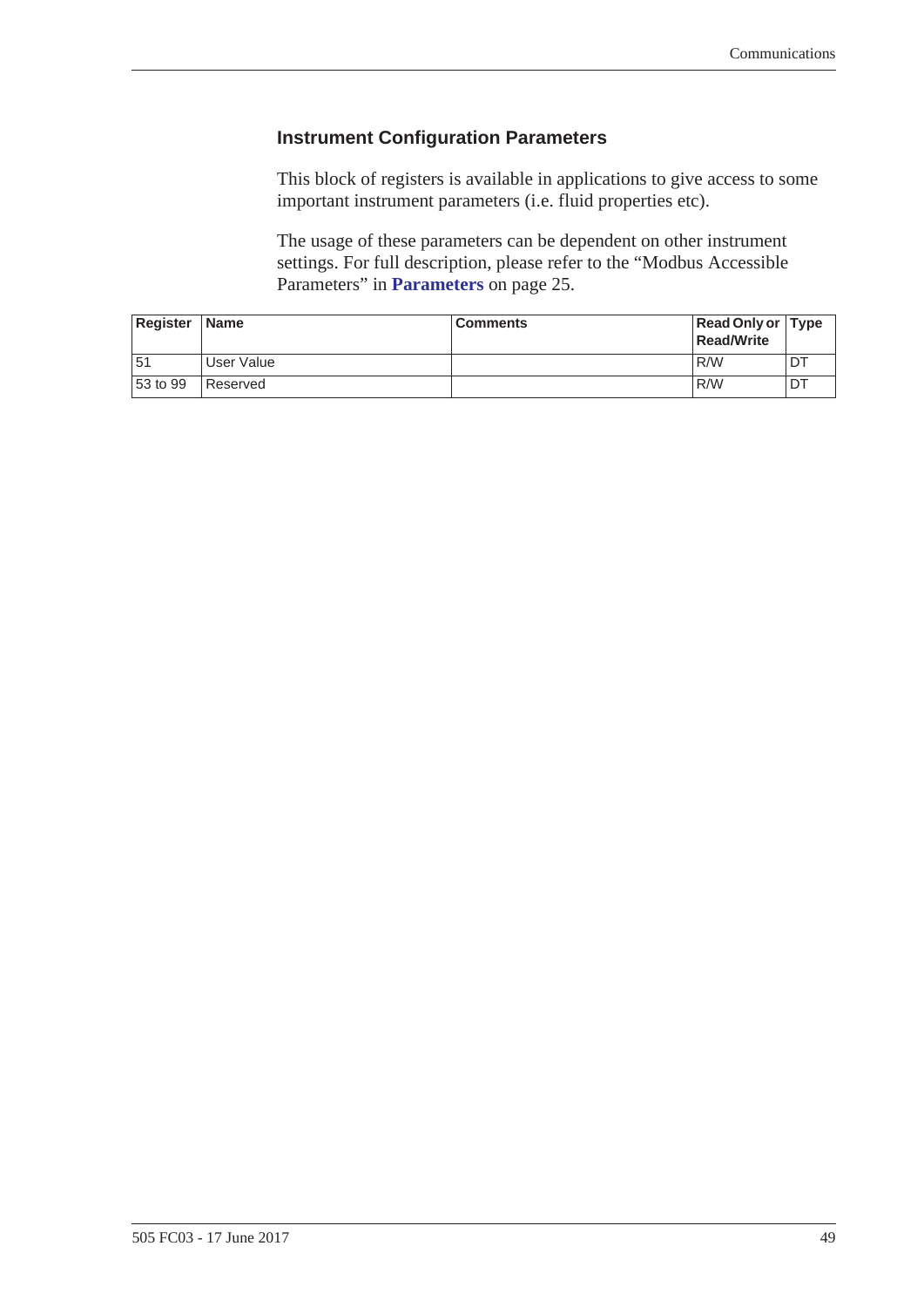# <span id="page-57-0"></span>**Printer Protocol**

<span id="page-57-2"></span>A printer protocol is available in the 500 Series. It provides the ability to print out live data, individual logged data and to do some report-style printing of logged data. The method of printing these and the format of the printouts is described below.

**Note:** Printer output is only available if the Real Time Clock option is fitted.

The selection of Printer Protocol can be made for the Communications Protocol options for the RS232 or RS485 port. A list of log report types and printer types available at the end of the TM-LOG calibration menu.

#### <span id="page-57-3"></span>**Report Types**

The list of report types is as follows:

- REP-01 Hourly Logs Report
- **•** REP-02 Daily Logs Report
- **•** REP-03 Weekly Logs Report
- REP-04 Monthly Logs Report
- **•** REP-05 Yearly Logs Report
- REP-06 Previous Day Hourly Logs (0Hr 23Hr, minimum 48 hourly logs required)

The number of logs printed in each report is determined by the values programmed in the TM-LOG menu.

#### <span id="page-57-4"></span>**Printer Types**

The list of available printers is as follows:

- PRN-01 Generic computer printer
- PRN-02 Generic roll printer (printing first line first)
- **•** PRN-03 Slip Printer TM295

#### <span id="page-57-1"></span>**Customizing a Printout**

A customized printout can be provided which can have up to 4 header lines and 3 footer lines. It is also possible to include or exclude each main menu items on the printout. If any customizing of the printout is required discuss this with the distributor.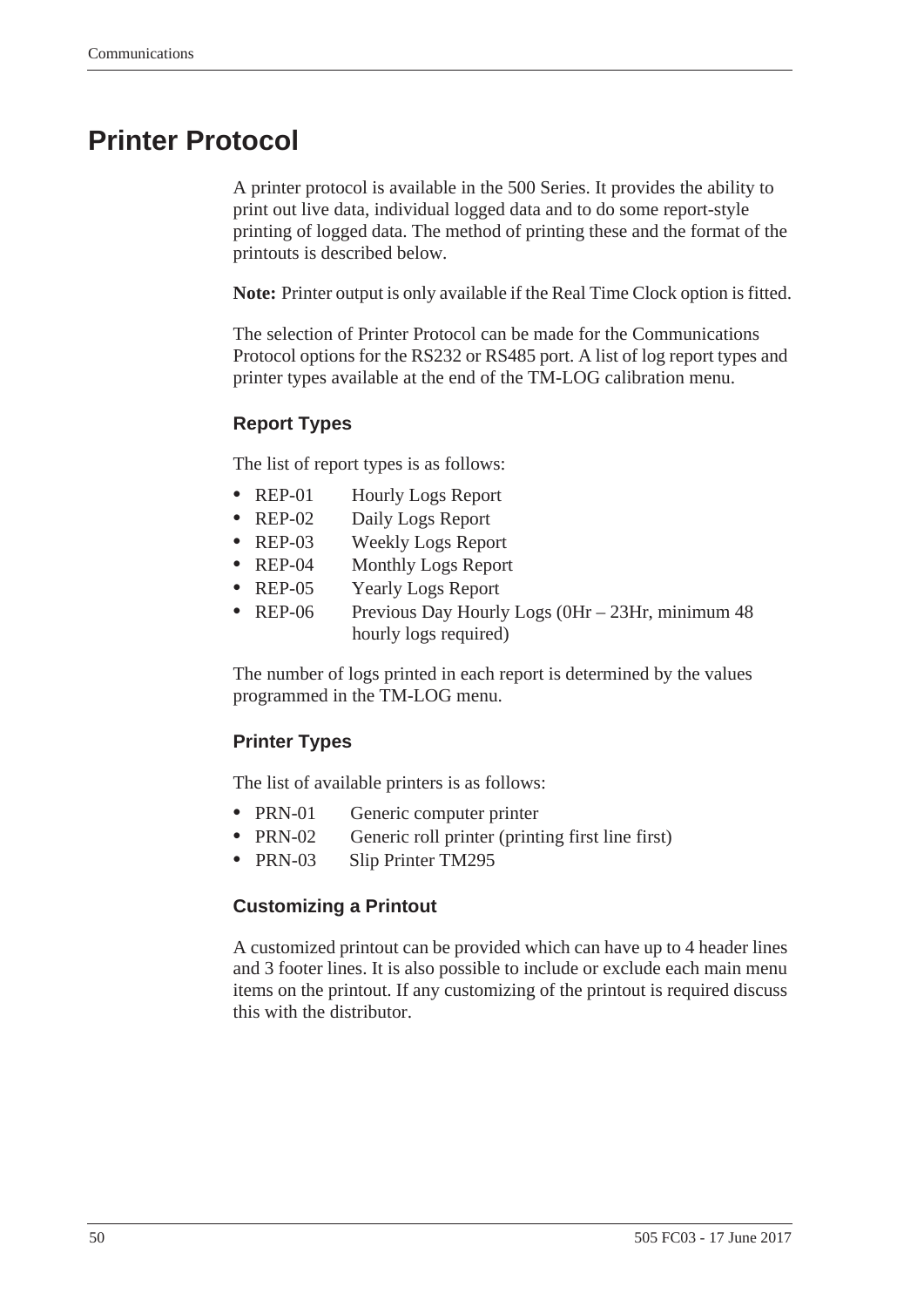## <span id="page-58-2"></span><span id="page-58-0"></span>**Types of Printouts**

#### <span id="page-58-1"></span>**Live Data**

The RESET key, when in main menu, is shared as the PRINT key if the printer protocol has been selected. A printout will be initiated whenever this key is pressed. If printing is not required, do not select printer protocol.

The format of this printout will be:

*Custom Header Line 1 Custom Header Line 2 Custom Header Line 3 Custom Header Line 4*

*Current Docket No.* 

*Instrument Serial No. & Tag*

| Current Date & Time & Status |      |              |                                            |
|------------------------------|------|--------------|--------------------------------------------|
| <i>Total Variable</i>        | unit | value        | $\langle$ Resettable total first $\rangle$ |
| <b>Total Variable</b>        | unit | value $(ac)$ | $\leq$ Accumulated total second $>$        |
| Variable                     | unit | value        |                                            |
| Variable                     | unit | value        |                                            |
| etc.                         |      |              |                                            |
| Custom Footer Line 1         |      |              |                                            |
| Custom Footer Line 2         |      |              |                                            |
| Custom Footer Line 3         |      |              |                                            |
|                              |      |              | $\leq$ separation line $>$                 |

(Note that blank header and footer lines are not printed).

#### **Docket Number**

The docket number that appears on the live data printout indicates the print number. This number is cleared when the Accumulated totals are reset. If the Reset Mode is set for Delayed, where a print can be generated without resetting the non-accumulated totals, an additional number in brackets will be shown that indicates the number of prints since the last reset. i.e.

*DOCKET No. 000256 (000036)*

#### **Instrument Serial Number and Unit Tag**

The instrument serial number and unit tag is the same as the information shown in the Model Info menu. For more details refer to **[Model](#page-25-1)  [Information](#page-25-1)** on page 18.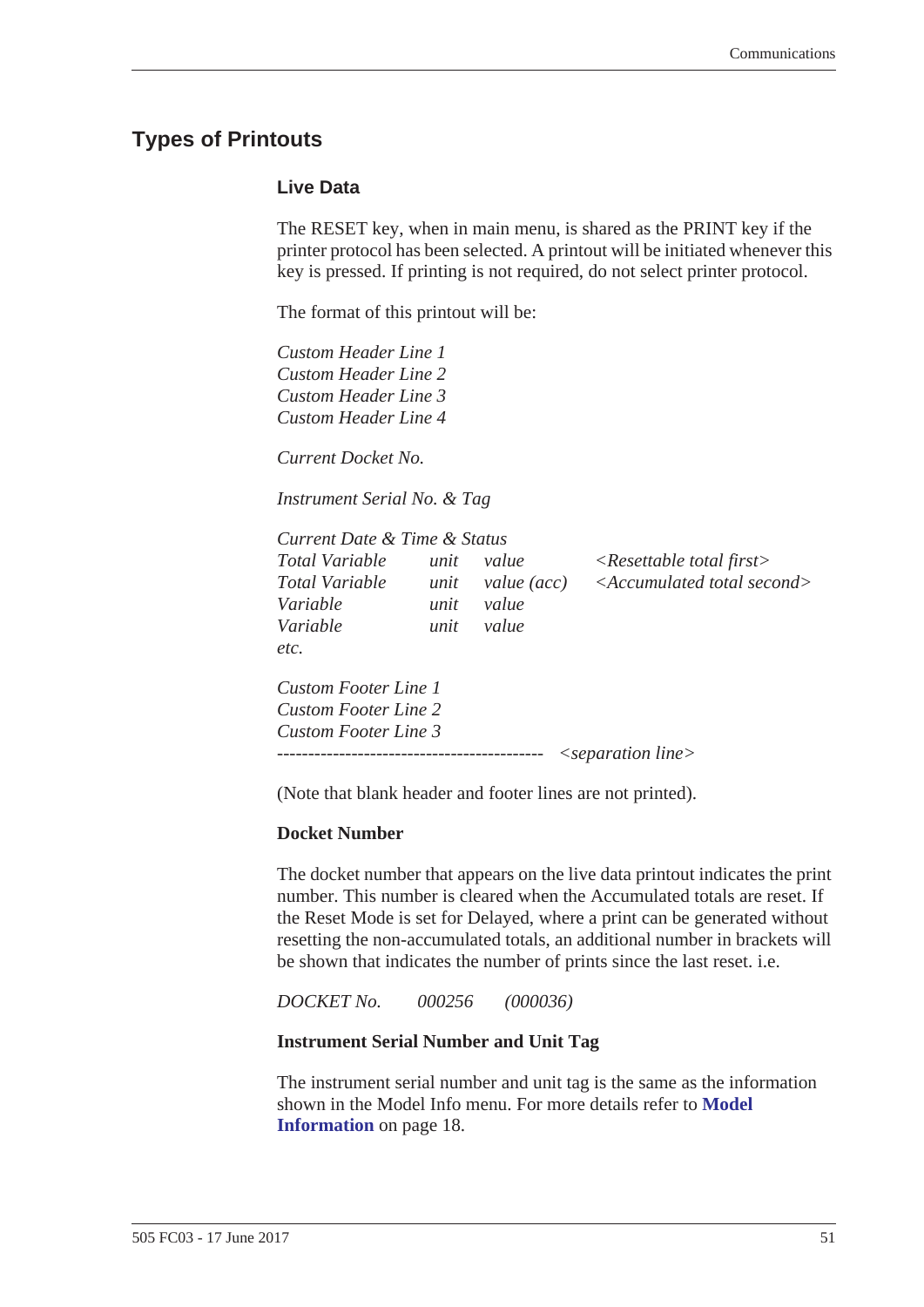#### <span id="page-59-0"></span>**Individual Log Data**

When in the Log Menu and while holding the DISPLAY key to view the data of the log of interest the RESET key can be pressed to initiate a printout of that log entry. The printout will have the time and date stamp corresponding to when the log was taken. After the print has been initiated there will be the opportunity to scroll to view another log entry and print again.

Since in each log entry all totals are stored as the Accumulated value, the printout will not have any resettable totals. The format of the printout with this exception is the same as the LIVE DATA printout:

*Custom Header Lines*

*Instrument Serial No. & Tag*

| Log Date & Time & Status   |      |       |                                     |
|----------------------------|------|-------|-------------------------------------|
| Variable                   | unit | value | $\leq$ example: total as Accum only |
| Variable                   | unit | value |                                     |
| etc.                       |      |       |                                     |
| <b>Custom Footer Lines</b> |      |       |                                     |

*-------------------------------------------- <separation line>*

#### <span id="page-59-1"></span>**Log Report Printing**

As there is the likelihood that the reports can be of a considerable length it is strongly recommended that only the 80 Column printer with Z fold (tractor feed) paper be used. This is just as much for the memory storage of printer as it is for the reliable paper supply.

There is a HOLD.SET REPORT PRINT prompt under the main menu with the ability to print the pre-selected type of report. Pressing and holding the SET key for two seconds will initiate the printout. Any of the Log Reports will have the following format:

*Custom Header Lines*

*Title of Report*  $\langle$  *internally set, indicates report type> Current Date & Time Instrument Serial No. & Tag -------------------------------------------- <separation line> Log No. Date & Time & Status Variable unit value <example: total as Accum only> Variable unit value etc.*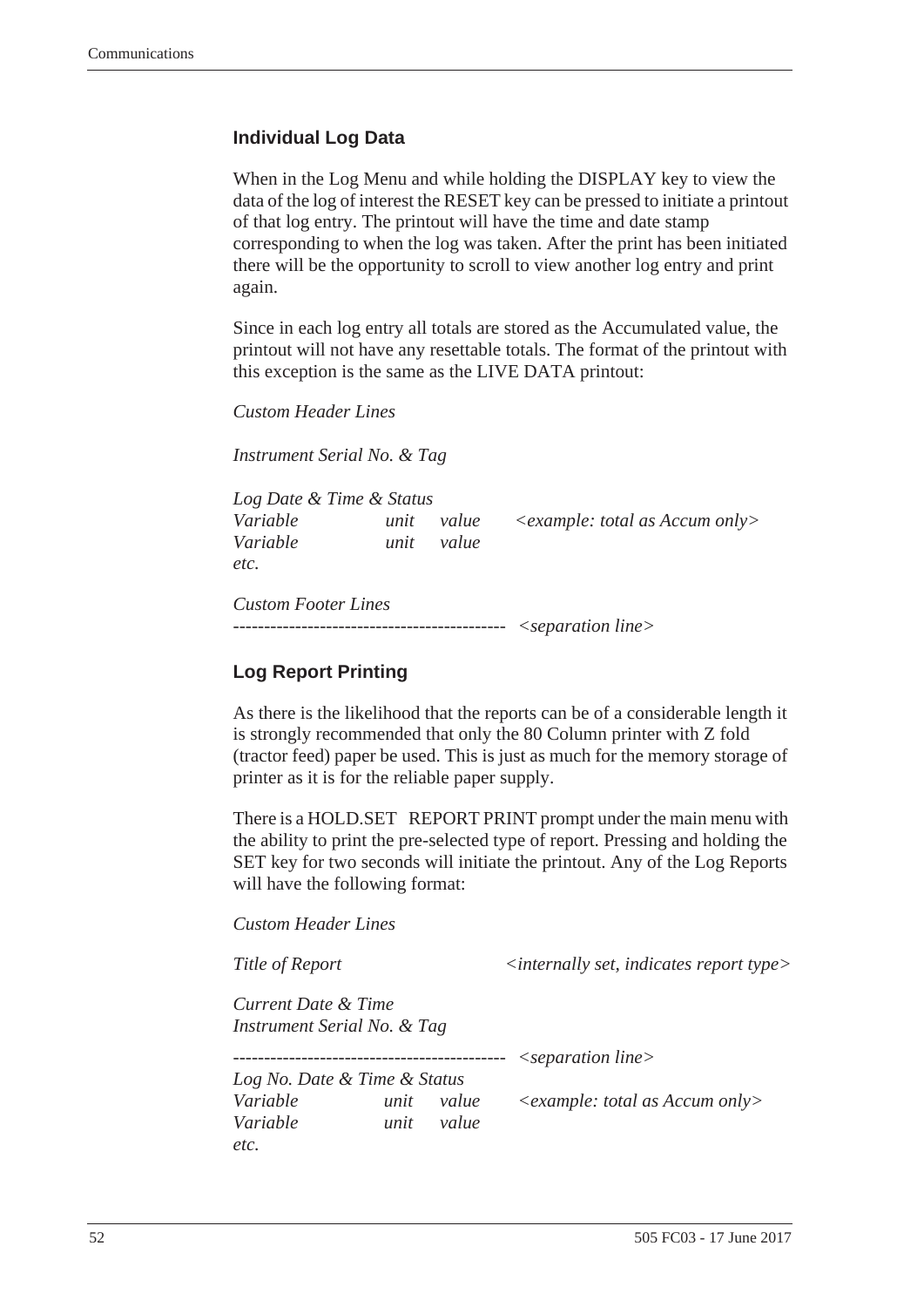| Log No. Date & Time & Status |            |            |                                                                                                                                                           |
|------------------------------|------------|------------|-----------------------------------------------------------------------------------------------------------------------------------------------------------|
|                              |            |            | Variable unit value <example: accum="" as="" only="" total=""></example:>                                                                                 |
| Variable                     | unit value |            |                                                                                                                                                           |
| etc.                         |            |            |                                                                                                                                                           |
|                              |            |            |                                                                                                                                                           |
| Log No. Date & Time & Status |            |            |                                                                                                                                                           |
| Variable                     |            | unit value | $\leq$ example: total as Accum only>                                                                                                                      |
| Variable unit value          |            |            |                                                                                                                                                           |
| <b>ETC</b>                   |            |            |                                                                                                                                                           |
| <b>Custom Footer Lines</b>   |            |            |                                                                                                                                                           |
|                              |            |            |                                                                                                                                                           |
| available". <i>i.e.</i>      |            |            | Reports will print in the historical order, and for those logs that have no data<br>(e.g. unit was powered off at the time) the print will show "Data not |
| Log No. Date & Time & Status |            |            |                                                                                                                                                           |
| Variable                     | unit value |            | $\leq$ example: total as Accum only>                                                                                                                      |
| Variable                     | unit value |            |                                                                                                                                                           |
| etc.                         |            |            |                                                                                                                                                           |
|                              |            |            |                                                                                                                                                           |
| Log No. Data Not Available   |            |            |                                                                                                                                                           |

|          | Log No. Data Not Available   |       | $\leq$ separation line $>$           |
|----------|------------------------------|-------|--------------------------------------|
|          |                              |       |                                      |
|          | Log No. Date & Time & Status |       | $\leq$ separation line $>$           |
| Variable | unit                         | value | $\leq$ example: total as Accum only> |
| Variable | unit                         | value |                                      |
| etc.     |                              |       |                                      |

If the unit is programmed for 0 logs then the report will only consist of the header and ID information and a "Data Not Available" message.

*Custom Header Lines*

*Title of Report*

*Current Date & Time Instrument Serial No. & Tag*

*Data Not Available*

*Custom Footer Lines* 

*-------------------------------------------- <separation line>*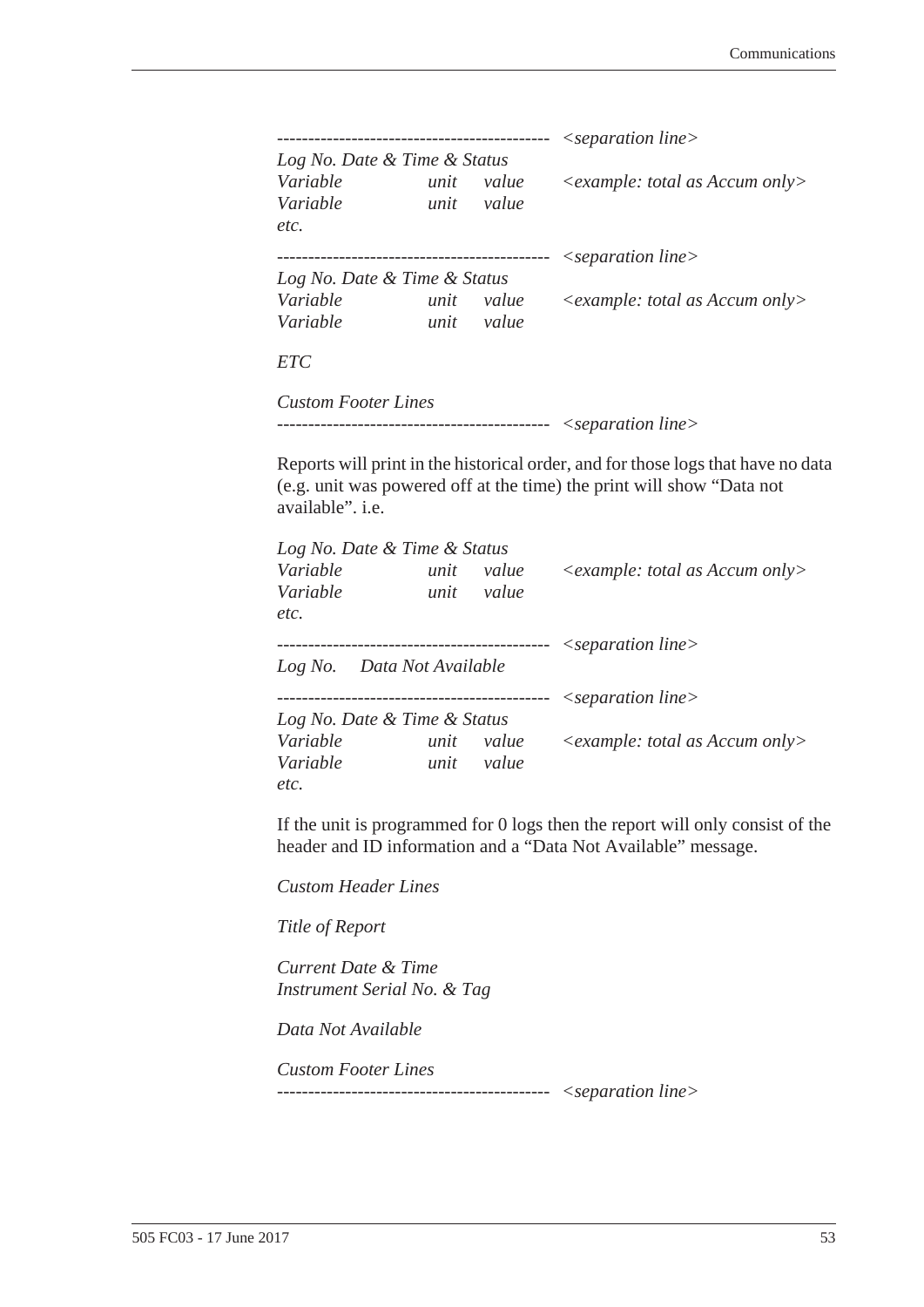## <span id="page-61-1"></span><span id="page-61-0"></span>**Printer Data Control**

Some printers have limited data buffers and are therefore unable to collect all the print data being transmitted. The 500 Series has the capability of software handshaking. The Xon/Xoff characters can be used by any of the printer types to control the flow of data to ensure that data is not lost.

Some printers will also transmit an Xoff character in response to other events such as printer being off-line, print head not engaged or power being removed. The specific behaviour of the printer being used should be noted.

#### <span id="page-61-2"></span>**Error Messages**

There are two printer error messages that can be displayed.

#### **PAPER OUT**

This message is related to the Printer Type PRN-03 TM295 Slip printer. It is standard procedure with this printer to check for paper status before printing. If a print is attempted but there is no paper the PAPER OUT message will be scrolled. The instrument will continue to poll the printer for paper and if paper is detected before a communications timeout expires the print will commence.

#### **COMMS TIMEOUT**

This message is relevant for all printer types and will be activated for the following conditions.

1. If the flow of data is stopped due to software or hardware handshaking and is not allowed to resume before the communications timeout.

2. If Printer Type is PRN-03 Slip printer and a paper status is requested but no response is received within the timeout period.

3. Paper Out has been detected for Printer Type PRN-03 but no paper is inserted within the timeout period.

When a communications timeout error has been activated the message COMMS TIMEOUT will be scrolled once, the request to print will be cleared and the instrument will return to its normal mode.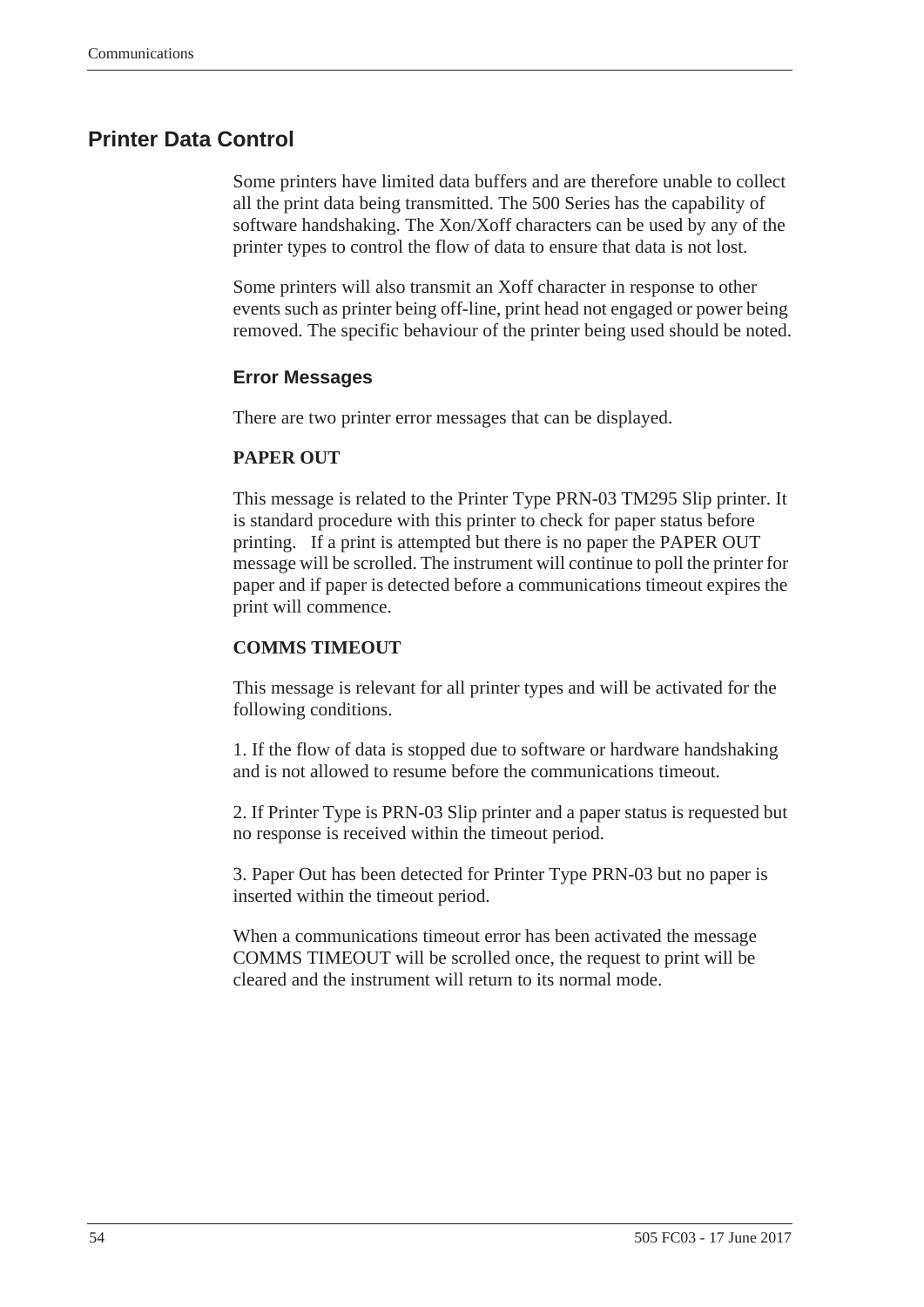# <span id="page-62-4"></span><span id="page-62-0"></span>**Appendix A Model Numbers**

# <span id="page-62-3"></span><span id="page-62-2"></span><span id="page-62-1"></span>**Product Codes**

| <b>Model</b>                                                                                                                                                                          | <b>Supplementary Code</b> |         |  |   |                                                                                                                           |                                                                                                      |                                                                                                                                        | <b>Description</b>                                                                 |
|---------------------------------------------------------------------------------------------------------------------------------------------------------------------------------------|---------------------------|---------|--|---|---------------------------------------------------------------------------------------------------------------------------|------------------------------------------------------------------------------------------------------|----------------------------------------------------------------------------------------------------------------------------------------|------------------------------------------------------------------------------------|
| 505                                                                                                                                                                                   |                           | $-FC03$ |  |   |                                                                                                                           |                                                                                                      |                                                                                                                                        |                                                                                    |
|                                                                                                                                                                                       | $\mathbf{1}$              |         |  |   |                                                                                                                           |                                                                                                      |                                                                                                                                        | Panel mount enclosure                                                              |
|                                                                                                                                                                                       | $\overline{2}$            |         |  |   |                                                                                                                           |                                                                                                      |                                                                                                                                        | Field mount enclosure (NEMA 4X / IP66)                                             |
| <b>Enclosure</b>                                                                                                                                                                      | 3/5                       |         |  |   |                                                                                                                           |                                                                                                      |                                                                                                                                        | Explosion proof Ex d (IECEx/ATEX), metric glands<br>(5 specifies heater)           |
|                                                                                                                                                                                       | 4/6                       |         |  |   |                                                                                                                           |                                                                                                      |                                                                                                                                        | Explosion proof Ex d (CSA), NPT glands<br>(6 specifies heater)                     |
| <b>Output Options</b>                                                                                                                                                                 |                           | 0       |  |   |                                                                                                                           |                                                                                                      |                                                                                                                                        | Basic - RS232 and RS485 serial ports, 2 relays, 2 pulse<br>outputs, rear key input |
|                                                                                                                                                                                       | 1                         |         |  |   |                                                                                                                           | Advanced - also includes 4-20mA o/p and Real-time clock for<br>printer output and logging (100 logs) |                                                                                                                                        |                                                                                    |
| <b>Extra Options</b>                                                                                                                                                                  | $\overline{2}$            |         |  |   |                                                                                                                           |                                                                                                      |                                                                                                                                        | 9-way DB connector for RS232 serial port                                           |
|                                                                                                                                                                                       |                           |         |  | A |                                                                                                                           |                                                                                                      |                                                                                                                                        | Inputs for 12-28VDC and 110/120 VAC, 50-60Hz                                       |
| E<br><b>Power Supply</b>                                                                                                                                                              |                           |         |  |   | Inputs for 12-28VDC and 220/240 VAC, 50-60Hz                                                                              |                                                                                                      |                                                                                                                                        |                                                                                    |
| D                                                                                                                                                                                     |                           |         |  |   | Input for 12-28VDC power only                                                                                             |                                                                                                      |                                                                                                                                        |                                                                                    |
| S<br><b>Display Panel Options</b>                                                                                                                                                     |                           |         |  |   | Standard option (now with backlight & LCD backup)<br>(original Full option: F, with Infra-Red comms, no longer available) |                                                                                                      |                                                                                                                                        |                                                                                    |
| C<br><b>PCB Protection</b><br>N                                                                                                                                                       |                           |         |  |   |                                                                                                                           |                                                                                                      | Conformal coating - required for maximum environmental<br>operating range. Recommended to avoid damage from<br>moisture and corrosion. |                                                                                    |
|                                                                                                                                                                                       |                           |         |  |   |                                                                                                                           |                                                                                                      | None - suitable for IEC standard 654-1 Climatic Conditions up<br>to Class B2 (Heated and/or cooled enclosed locations)                 |                                                                                    |
| <b>FC03</b><br><b>Application Pack Number</b>                                                                                                                                         |                           |         |  |   |                                                                                                                           |                                                                                                      | Defines the application software to be loaded into the<br>instrument                                                                   |                                                                                    |
| For example: Model No. 505.112ESC<br>Displayed on the 500 Series as:<br>Note: The first character represents the CPU installed<br>(factory use only). The remaining 6 characters only |                           |         |  |   |                                                                                                                           |                                                                                                      | $1 - 1 - - 5 -$<br>505<br>MODEL                                                                                                        |                                                                                    |
| represent hardware that affects the operation.                                                                                                                                        |                           |         |  |   |                                                                                                                           |                                                                                                      |                                                                                                                                        |                                                                                    |

**Note:** Example full product part number is 505.112ESC-FC03 (This is the number used for placing orders).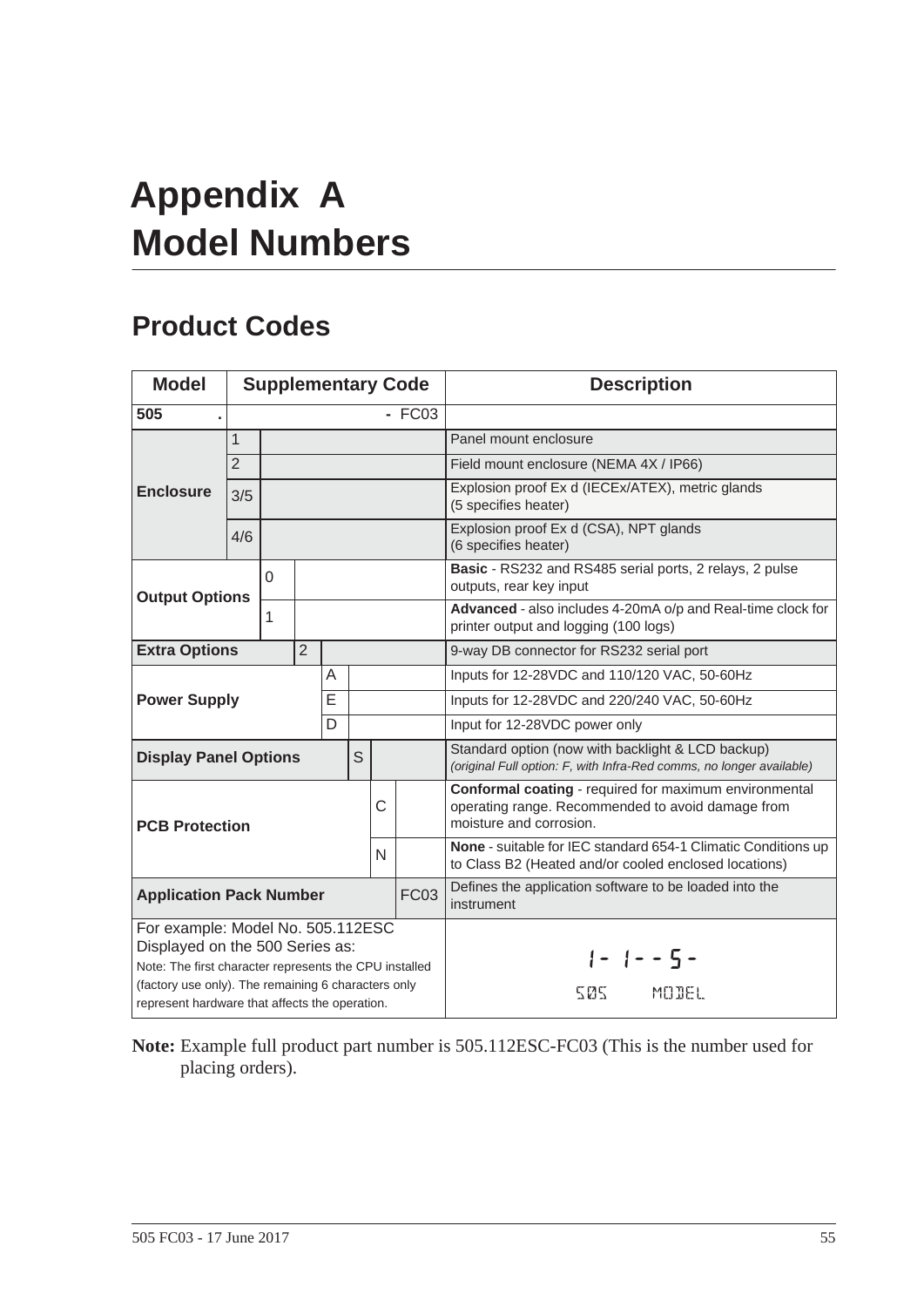# <span id="page-63-5"></span><span id="page-63-3"></span><span id="page-63-0"></span>**Custom Version Codes**

|                                              | Code           |                |                                                                                                | <b>Description</b>                            |
|----------------------------------------------|----------------|----------------|------------------------------------------------------------------------------------------------|-----------------------------------------------|
|                                              | 00             |                |                                                                                                | <b>Factory Default Application</b>            |
|                                              | 01             |                |                                                                                                | Contrec Systems Pty. Ltd. Melbourne Australia |
|                                              | 02             |                |                                                                                                | Contrec Limited, West Yorkshire UK            |
| <b>Origin Code</b>                           | 03             |                |                                                                                                |                                               |
| <b>Identifies</b><br><b>Distributor</b>      | 04             |                |                                                                                                | Contrec - USA, LLC. Pelham AL 35124 USA       |
|                                              | 05             |                |                                                                                                | Flowquip Ltd. Halifax UK                      |
|                                              | 06             |                |                                                                                                |                                               |
|                                              | etc.           |                |                                                                                                |                                               |
|                                              |                | $\mathbf 0$    |                                                                                                | English (Default)                             |
|                                              | $\overline{1}$ |                |                                                                                                | German                                        |
|                                              |                | $\overline{2}$ |                                                                                                | <b>Dutch</b>                                  |
| <b>User Language</b>                         |                | 3              |                                                                                                | French                                        |
|                                              |                | $\overline{4}$ |                                                                                                | Spanish                                       |
|                                              |                | $\overline{5}$ |                                                                                                |                                               |
|                                              |                | etc.           |                                                                                                |                                               |
| 000                                          |                |                | Distributor's own choice. Possibly a code that identifies the<br>customer and the application. |                                               |
| <b>Distributor's Code</b><br>$\cdots$<br>999 |                |                |                                                                                                |                                               |
|                                              |                |                |                                                                                                |                                               |
| For example: 02 3 157                        |                |                |                                                                                                | 023157                                        |
| Displayed on the 500 Series as:              |                |                |                                                                                                | CUSTOM VERS                                   |

# <span id="page-63-2"></span><span id="page-63-1"></span>**Application Information Code**

The Application Information code is an aid for users and service personnel to determine the type of inputs that are used in a particular application. The Application Information code is displayed on the instrument as shown below.

<span id="page-63-4"></span>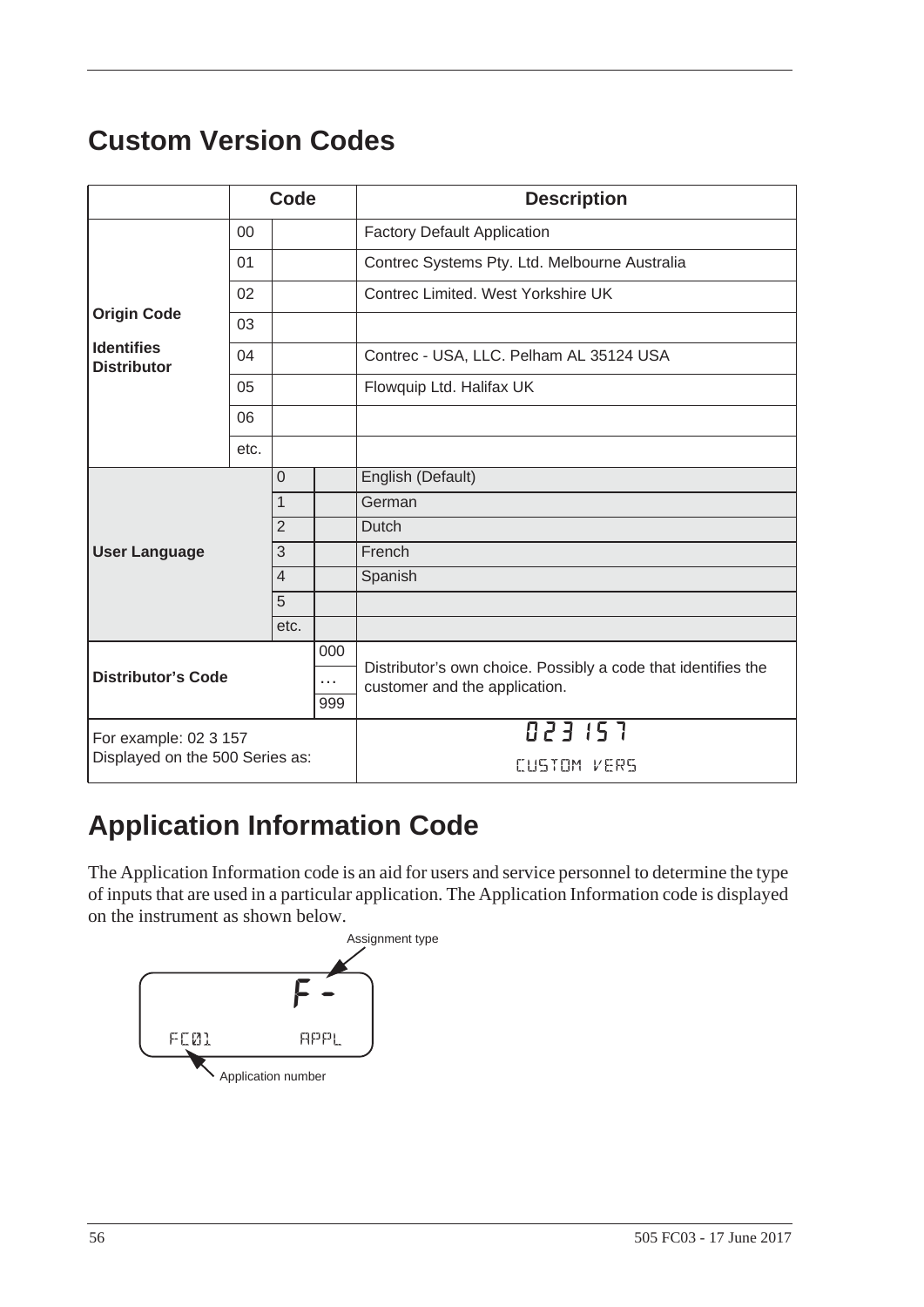The Application number identifies the application as in the following examples:

- **•** BC01 single channel batch controller for frequency flow input.
- **•** FC01 single channel flow computer for frequency flow input

The Input Assignment type indicates the physical input that is assigned to each input on the instrument. The code is made up from two characters as follows:

| <b>FINP</b> | <b>AINP</b> |
|-------------|-------------|
|             |             |

The codes are as follows:

- - not used in this application
- **A** indicates an analog flow input such as for volume or mass
- **•** F indicates a frequency flow input such as for volume or mass
- **•** L indicates a level input
- **d** indicates a density input
- **t** indicates a temperature input.

For example,  $FL$  is an instrument with FINP (frequency input) assigned to a flow input, AINP (analog input) assigned to a level input.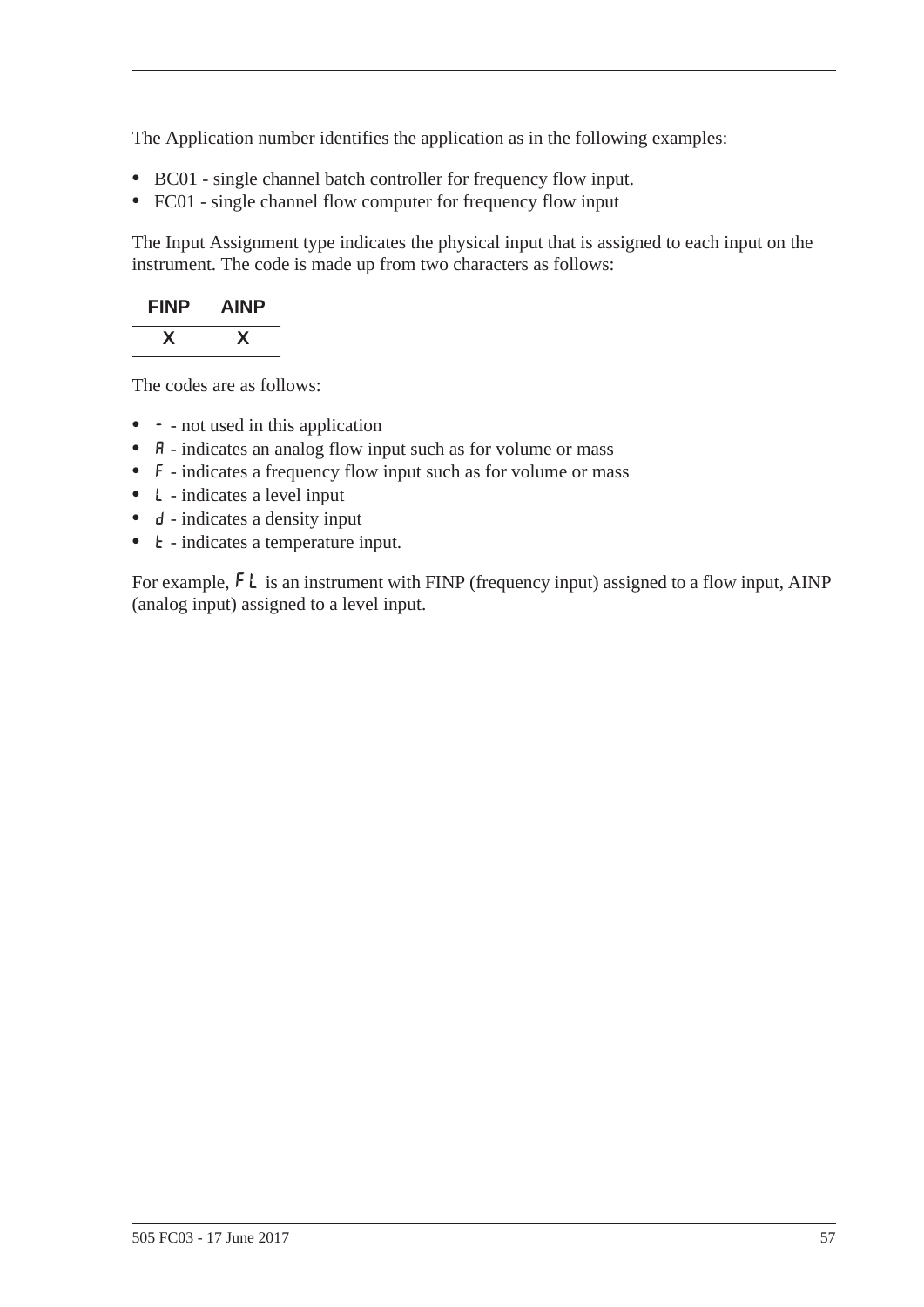# <span id="page-65-0"></span>**Appendix B Units of Measurement**

# <span id="page-65-2"></span><span id="page-65-1"></span>**Available Units of Measurement**

The following is a list of the available units of measurement used across the range of 500 Series applications.

| <b>Units Type</b>        | <b>Available units of measurement</b>                                                                                                                                                                                                                                                |
|--------------------------|--------------------------------------------------------------------------------------------------------------------------------------------------------------------------------------------------------------------------------------------------------------------------------------|
| Volume                   | m <sup>3</sup> , Km <sup>3</sup> , Ltr, mL, Gal, KGal, MGal, ft <sup>3</sup> , kft <sup>3</sup> , Mft <sup>3</sup> , bbl                                                                                                                                                             |
| <b>Volume Flowrate</b>   | m <sup>3</sup> /s, m <sup>3</sup> /min, m <sup>3</sup> /h, m <sup>3</sup> /D, L/s, L/min, L/h, L/day, mL/s, mL/min, mL/hr, Gal/s, Gal/min, Gal/h,<br>KGal/D, MGal/D, ft <sup>3</sup> /s, ft <sup>3</sup> /min, ft <sup>3</sup> /h, Mft <sup>3</sup> /D, bbl/s, bbl/min, bbl/h, bbl/D |
| Volume K-Factor          | P/m <sup>3</sup> , P/Ltr, P/mL, P/Gal, P/ft <sup>3</sup> , P/bbl                                                                                                                                                                                                                     |
| Mass                     | kg, g, Ton, lb, Klb                                                                                                                                                                                                                                                                  |
| <b>Mass Flowrate</b>     | kg/s, kg/min, kg/h, g/s, g/min, g/h, Ton/min, Ton/h, Ton/D, lb/s, lb/min, lb/h, Klb/min, Klb/h,<br>Klb/D                                                                                                                                                                             |
| Mass K-Factor            | P/kg, P/g, P/Ton, P/lb, P/Klb                                                                                                                                                                                                                                                        |
| Energy                   | kJ, MJ, GJ, kWh, MWh, kBTU, Ton.h, therm, cal, kcal, Mcal                                                                                                                                                                                                                            |
| Power                    | kJ/h, MJ/h, GJ/h, kW, MW, kBT/M, kBT/h, Ton, therm/min, therm/h, kcal/h, Mcal/h                                                                                                                                                                                                      |
| Energy K-Factor          | P/kJ, P/kWh, P/kBTU, P/Ton.h, P/therm, P/kcal                                                                                                                                                                                                                                        |
| Temperature              | Deg K, Deg C, Deg F, Deg R                                                                                                                                                                                                                                                           |
| Pressure                 | Pa, kg/m <sup>2</sup> , kg/cm <sup>2</sup> , kPa, MPa, mbar, bar, psi, Atm, inH <sub>2</sub> O, mmH <sub>2</sub> O                                                                                                                                                                   |
| Density                  | $kg/m3$ , kg/Ltr, lb/ft <sup>3</sup> , SG60F                                                                                                                                                                                                                                         |
| Specific Volume          | $m^3$ /kg, L/kg, ft $^3$ /lb                                                                                                                                                                                                                                                         |
| <b>Specific Enthalpy</b> | kJ/kg, BT/lb, cal/g, cal/kg, kcal/kg, Mcal/kg                                                                                                                                                                                                                                        |
| Reynolds Number          | E+0, E+3, E+6 (scaling for unitless variable)                                                                                                                                                                                                                                        |
| Length (Level)           | m, mm, cm, INCH, FOOT                                                                                                                                                                                                                                                                |
| Velocity                 | $m/s$ , $m/M$ , $m/h$ , ft/s, ft/M, ft/h                                                                                                                                                                                                                                             |
| Length K-Factor          | P/m, P/cm, P/INCH, P/FOOT                                                                                                                                                                                                                                                            |
| Area                     | $m2$ , ft <sup>2</sup>                                                                                                                                                                                                                                                               |
| Ratio                    | $\%$                                                                                                                                                                                                                                                                                 |
| General Input            | Pressure, Temperature, Density, Length (Level), Factor                                                                                                                                                                                                                               |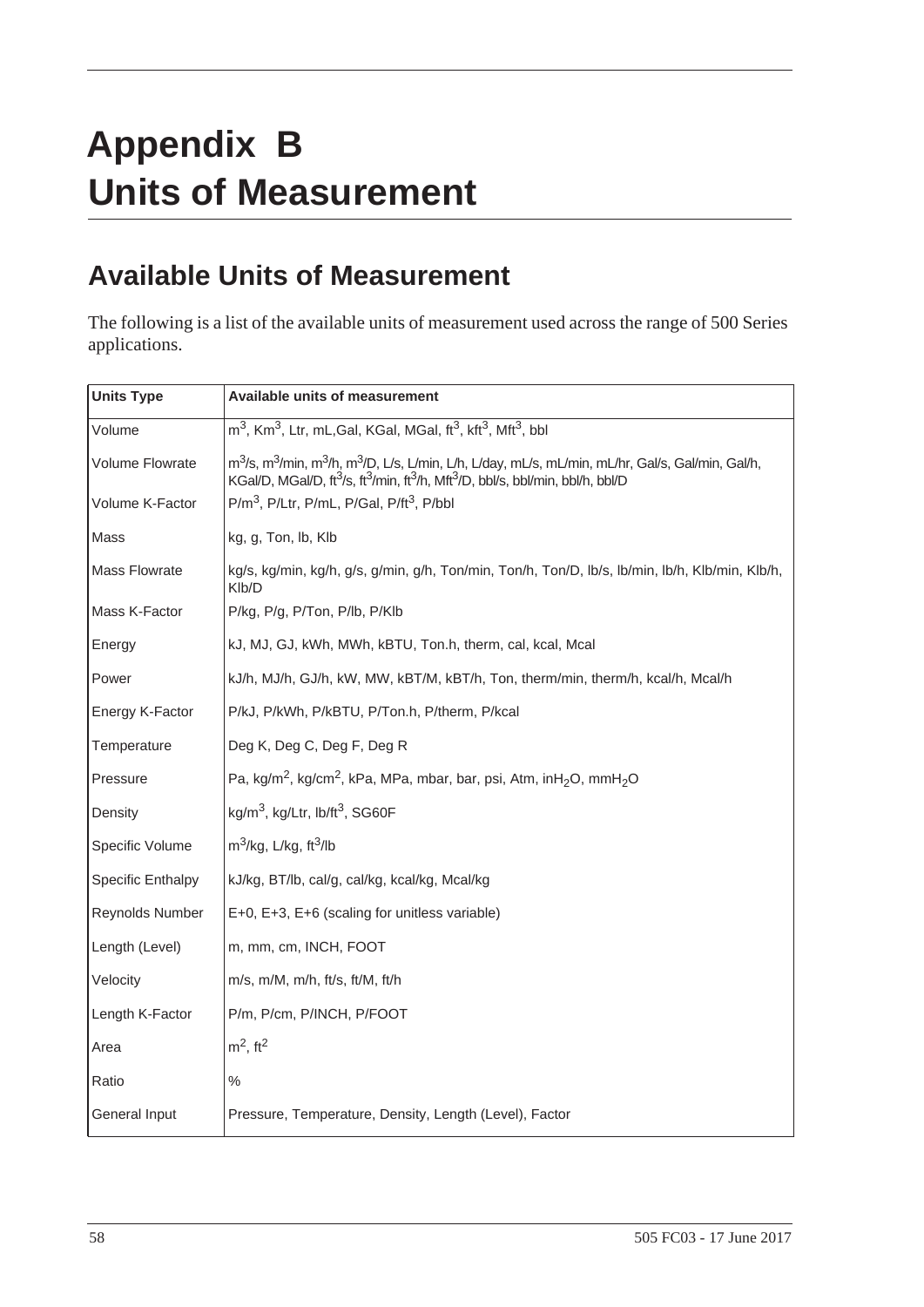# <span id="page-66-0"></span>**Index**

#### **Numerics**

4-20mA output [10](#page-17-5)

#### **A**

ACCUM ke[y 16](#page-23-2) alarm connection [11](#page-18-3) equipment failur[e 30](#page-37-0) hysteresi[s 31](#page-38-2) relays [29](#page-36-3) setpoin[t 30](#page-37-1) alarms menu [30](#page-37-2) application cod[e 56](#page-63-4) approvals [4](#page-11-1) FCC Declaration [4](#page-11-2)

## **B**

back panel [8](#page-15-4) battery faile[d 39](#page-46-3) lif[e 33](#page-40-1) ne[w 39](#page-46-3) baud rat[e 32](#page-39-0)

# **C**

calibration menu [22](#page-29-2) set mod[e 20](#page-27-1) view mod[e 19](#page-26-4) clock batter[y 33](#page-40-1) date forma[t 34](#page-41-0) real-tim[e 33](#page-40-2) codes application informatio[n 56](#page-63-4) customer versio[n 56](#page-63-5) exception [47](#page-54-0) product numbe[r 55](#page-62-3) communication connection[s 12](#page-19-4) protocols [43](#page-50-3) communication[s 2,](#page-9-4) [41](#page-48-4) menu [31](#page-38-3)

connections alar[m 11](#page-18-3) communication [41](#page-48-5) communication[s 12](#page-19-4) electrical [8](#page-15-5) input [9](#page-16-2) output [10](#page-17-6) customer version codes [56](#page-63-5) customizing a printout [50](#page-57-1)

## **D**

daily logging [34](#page-41-1) data log viewing [17](#page-24-3) data logging daily [34](#page-41-1) hourl[y 34](#page-41-2) monthly [34](#page-41-3) weekly [34](#page-41-4) yearly [35](#page-42-0) date format [34](#page-41-0) declaration FCC [4](#page-11-2) default total [15](#page-22-4) display specifications [5](#page-12-2) timeout mod[e 36](#page-43-1) timeout time [36](#page-43-2) DISPLAY key [16](#page-23-3) display-only parameter [19](#page-26-5)

## **E**

earthin[g 13](#page-20-3) electrical connection[s 8](#page-15-5) equipment failure alar[m 30](#page-37-0) error messages [39](#page-46-2) exception codes [47](#page-54-0)

# **F**

features [1](#page-8-2) flash driver port assignmen[t 33](#page-40-3) format, date [34](#page-41-0) frequency input connectio[n 9](#page-16-3)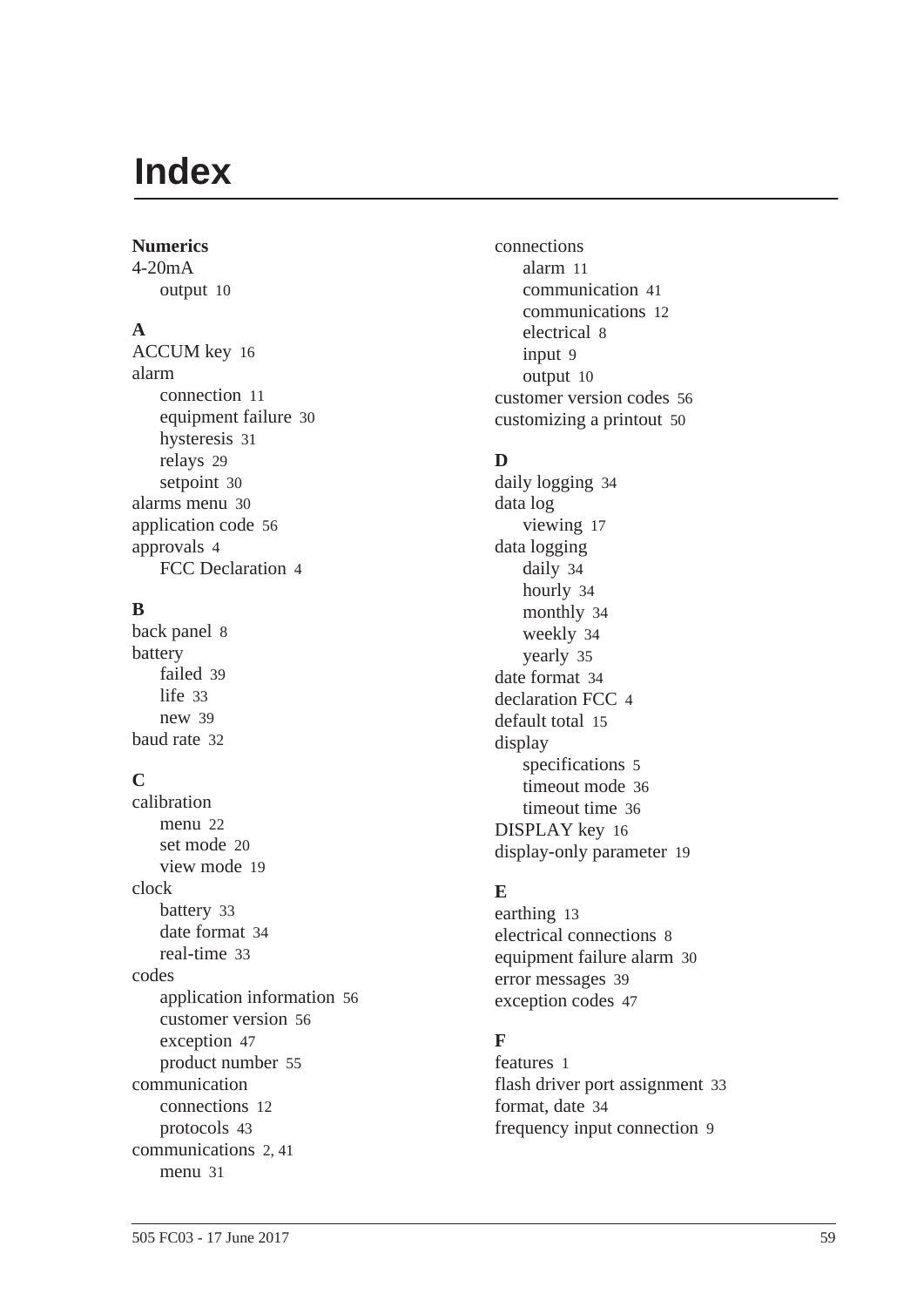front panel keys [16](#page-23-4) LEDs [15](#page-22-5)

#### **H**

hardware connections [41](#page-48-5) hourly logging [34](#page-41-2) hysteresis, alar[m 31](#page-38-2)

#### **I**

infra-red port [31](#page-38-4) input connection[s 9](#page-16-2) frequency [9](#page-16-3) inputs menu [25](#page-32-3) installatio[n 7](#page-14-4) instrument setting[s 24](#page-31-2) interconnections, communication [41](#page-48-5) interference suppression [12](#page-19-5)

## **K**

key ACCUM [16](#page-23-2) DISPLA[Y 16](#page-23-3) RAT[E 16](#page-23-5) RESE[T 16](#page-23-6) SE[T 17](#page-24-4) TOTA[L 16](#page-23-7) keys, front pane[l 16](#page-23-4)

## **L**

LEDs, statu[s 15](#page-22-5) logged dat[a 17](#page-24-3) logging daily [34](#page-41-1) hourl[y 34](#page-41-2) monthly [34](#page-41-3) weekl[y 34](#page-41-4) yearly [35](#page-42-0) logic input connectio[n 10](#page-17-7)

#### **M**

main menu item[s 16](#page-23-8)

menu alarms [30](#page-37-2) calibration [22](#page-29-2) comm[s 31](#page-38-3) inputs [25](#page-32-3) outputs [28](#page-35-2) param[s 25](#page-32-4) setup [36](#page-43-3) tes[t 37](#page-44-1) tm/log [33](#page-40-4) units [24](#page-31-3) messages error [39](#page-46-2) system [38](#page-45-1) warning [39](#page-46-4) Modbus accessible parameter[s 25](#page-32-5) Modbus data format [32](#page-39-1) Modbus RTU protocol [43](#page-50-4) mode display timeout [36](#page-43-1) normal operation [15](#page-22-6) set calibratio[n 20](#page-27-1) view calibratio[n 19](#page-26-4) model numbers [55](#page-62-4) monthly loggin[g 34](#page-41-3) mounting [7](#page-14-5)

## **N**

normal operation [15](#page-22-6) number model [55](#page-62-4) serial [18](#page-25-2)

## **O**

operation, normal [15](#page-22-6) output connections [10](#page-17-6) 4-20mA [10](#page-17-5) pulse [11](#page-18-4) pulse factor [29](#page-36-4) outputs menu [28](#page-35-2)

## **P**

panel LEDs [15](#page-22-5) mounting [7](#page-14-5) rea[r 8](#page-15-4)